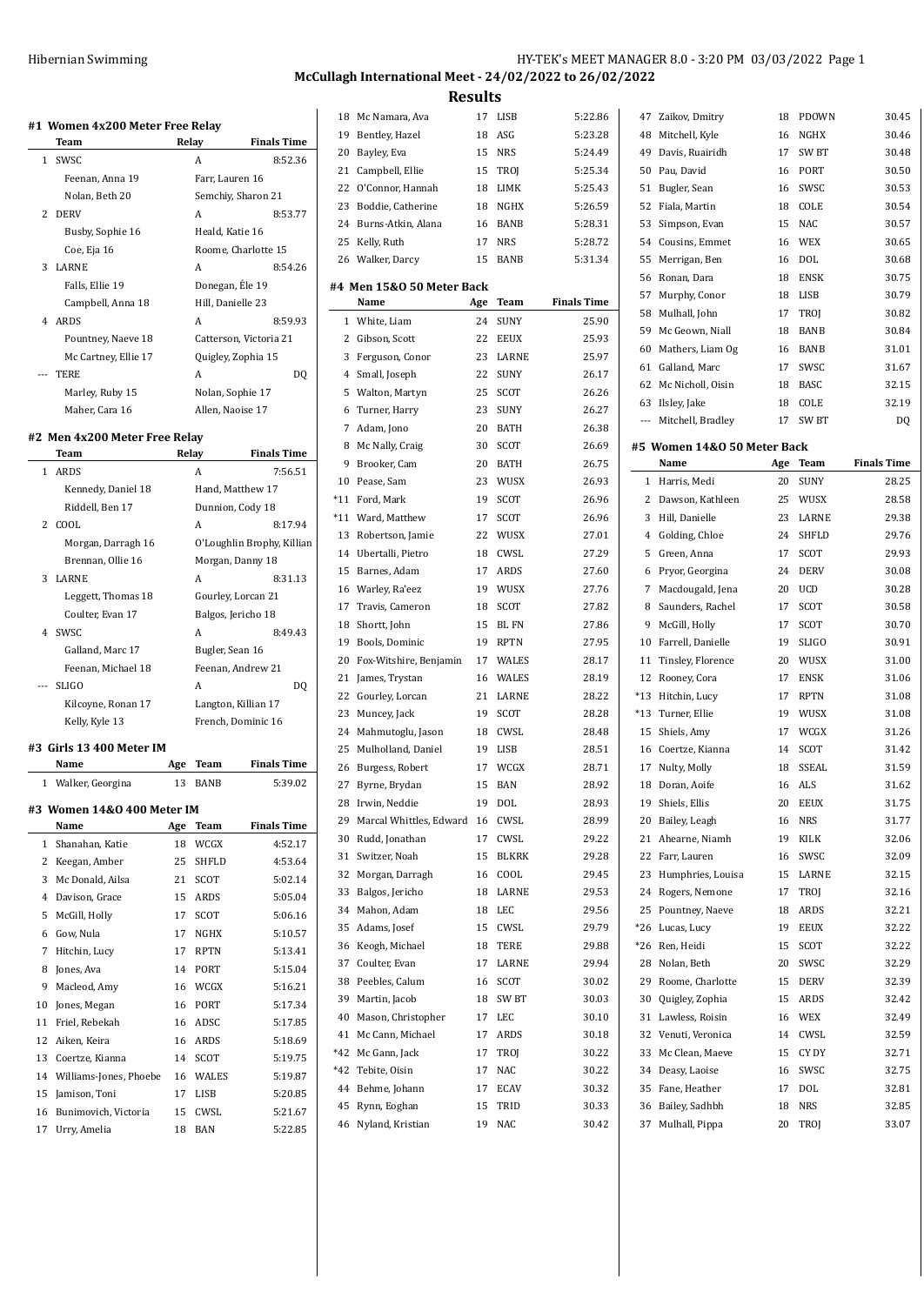|    | (#5 Women 14&0 50 Meter Back) |       |              |       |
|----|-------------------------------|-------|--------------|-------|
| 38 | Maher. Cara                   | 16    | <b>TERE</b>  | 33.25 |
| 39 | Kelly, Katie                  | 15    | <b>SHARK</b> | 33.26 |
| 40 | Ricca, Lavinia                | 16    | CWSL         | 33.35 |
|    | 41 Carney, Ruby               |       | 15 SWAN      | 33.51 |
|    | 42 Byrne, Ava                 | 16 SS |              | 33.84 |
| 43 | Russell, Aimee                | 17    | BASC.        | 33.96 |
|    | 44 Nolan, Sophie              | 17    | TERE         | 34.02 |
|    | 45 Currie, Olivia             | 16    | <b>SHARK</b> | 34.07 |
| 46 | Hill, Lucy                    | 17    | <b>SW BT</b> | 34.30 |
| 47 | Logan, Eliza                  | 16    | <b>BANB</b>  | 34.51 |
| 48 | Bowley, Hannah                | 17    | RPTN         | 35.12 |

### **#6 Men 15&O 100 Meter Free**

|                | Name                   | Age | Team         | <b>Finals Time</b> |
|----------------|------------------------|-----|--------------|--------------------|
| $*_{1}$        | Richards, Matt         | 20  | <b>BATH</b>  | 50.31              |
| $*_{1}$        | Jones, Daniel          | 26  | <b>SUNY</b>  | 50.31              |
| 3              | Dean, Tom              | 22  | <b>BATH</b>  | 50.33              |
| $\overline{4}$ | Mc Millan, Jack        | 22  | <b>BAN</b>   | 50.46              |
| 5              | Litchfield, Joe        | 24  | <b>LBORO</b> | 51.19              |
| 6              | Bain, Calum            | 26  | <b>CKSTN</b> | 51.22              |
| 7              | Kurle, Cameron         | 25  | WUSX         | 51.23              |
| 8              | Sloan, Jordan          | 29  | <b>BAN</b>   | 51.34              |
| 9              | Milne, Stephen         | 28  | <b>SCOT</b>  | 51.35              |
| 10             | Mildred, ED            | 19  | BATH         | 51.51              |
| 11             | Cumberlidge, David     | 26  | <b>EEUX</b>  | 51.73              |
| 12             | Fraser, Lewis          | 22  | <b>SUNY</b>  | 51.88              |
| 13             | Bailey, Evan           | 17  | <b>NRS</b>   | 52.20              |
| 14             | Carswell, Thomas       | 22  | <b>EEUX</b>  | 52.36              |
| 15             | Corby, Eoin            | 20  | LIMK         | 52.41              |
| 16             | Jones, Evan            | 18  | <b>SCOT</b>  | 52.50              |
| 17             | Fitzgerald, Conor      | 16  | SPL          | 52.51              |
| 18             | Powell, Robert         | 22  | <b>ATH</b>   | 52.61              |
| 19             | Thompson, David        | 29  | <b>ARDS</b>  | 52.73              |
| 20             | Nicholl, Finn          | 20  | <b>SUNY</b>  | 52.76              |
| 21             | White, Liam            | 24  | <b>SUNY</b>  | 52.85              |
| 22             | Leslie, Ross           | 24  | <b>EEUX</b>  | 52.88              |
| 23             | Colgan, Adam           | 17  | <b>LISB</b>  | 52.89              |
| 24             | Sutton, Diarmuid       | 20  | LIMK         | 52.95              |
| 25             | Williams, Joshua       | 20  | <b>SUNY</b>  | 53.04              |
| 26             | Melbourne-Smith, Tyler | 17  | <b>WALES</b> | 53.07              |
| 27             | Lloyd, Reg             | 25  | WUSX         | 53.10              |
| $*28$          | Williams, Solomon      | 17  | <b>WALES</b> | 53.13              |
| $*28$          | Elkin, Max             | 18  | <b>WALES</b> | 53.13              |
| 30             | McKinnon, Ruairi       | 18  | SCOT         | 53.17              |
| 31             | White, Alec            | 21  | <b>SUNY</b>  | 53.19              |
| 32             | Krawiec, Stefan        | 16  | SCOT         | 53.23              |
| 33             | Lapsley, Myles         | 19  | <b>SCOT</b>  | 53.27              |
| 34             | Leggett, Thomas        | 18  | LARNE        | 53.31              |
| 35             | Morgan, Danny          | 18  | COOL         | 53.38              |
| 36             | Mahmutoglu, Jason      | 18  | <b>CWSL</b>  | 53.66              |
| 37             | Ubertalli, Pietro      | 18  | <b>CWSL</b>  | 53.83              |
| *38            | O'Brien, Joshua        | 17  | <b>WALES</b> | 53.86              |
| *38            | Shortt, John           | 15  | <b>BLFN</b>  | 53.86              |
| 40             | Dunnion, Cody          | 18  | <b>ARDS</b>  | 53.90              |
| 41             | Swinney, Gregor        | 25  | SCOT         | 53.99              |
| 42             | Riddell, Ben           | 17  | <b>ARDS</b>  | 54.01              |

| 43 | Bunhejee, Finley             | 17  | <b>DERV</b>  | 54.12              | 14    | Pryor, Georgina             | 24  | <b>DERV</b>  | 57.91       |
|----|------------------------------|-----|--------------|--------------------|-------|-----------------------------|-----|--------------|-------------|
| 44 | McCarthy, Samuel             | 17  | <b>WALES</b> | 54.14              | 15    | Goodburn, Katie             | 19  | <b>EEUX</b>  | 57.96       |
| 45 | Winston, Sam                 | 20  | ALS          | 54.16              | 16    | Major, Scarlet              | 19  | <b>WALES</b> | 58.23       |
| 46 | Mc Aviney, Brogan            | 19  | KILK         | 54.17              | 17    | Mc Kibbin, Ellie            | 18  | ARDS         | 58.34       |
| 47 | James, Trystan               | 16  | <b>WALES</b> | 54.35              | 18    | Dickinson, Jessica          | 17  | WALES        | 58.41       |
| 48 | Fleming, Jack                | 21  | LISB         | 54.42              | 19    | Godden, Maria               | 20  | <b>KILK</b>  | 58.47       |
| 49 | Lawton, Ethan                | 21  | <b>DERV</b>  | 54.50              | 20    | Farrell, Danielle           | 19  | <b>SLIGO</b> | 58.48       |
| 50 | Travis, Cameron              | 18  | SCOT         | 54.56              | 21    | Robertson, Madeleine        | 18  | SCOT         | 58.69       |
| 51 | Wright, Finlay               | 18  | <b>BANB</b>  | 54.57              | 22    | Mc Alorum, Mollie           | 17  | LEA          | 58.87       |
| 52 | Geddis, Adam                 | 19  | <b>BANB</b>  | 54.59              | 23    | Mc Kenzie, Drew             | 17  | SCOT         | 59.00       |
|    |                              |     |              |                    |       |                             |     |              | 59.15       |
| 53 | Ferguson, Conor              | 23  | LARNE        | 54.69              | 24    | Tinsley, Florence           | 20  | WUSX         |             |
| 54 | Johnson, Conor               | 18  | KILK         | 54.72              | 25    | *Firth, Bethy               | 26  | <b>ARDS</b>  | 59.19       |
| 55 | Lee, Ethan                   | 16  | <b>WALES</b> | 54.73              | 26    | Trait, Naomi                | 19  | KILK         | 59.44       |
| 56 | Carr, Ben                    | 23  | <b>EEUX</b>  | 54.78              | 27    | Simson, Natasha             | 17  | <b>SCOT</b>  | 59.49       |
| 57 | Cook, Aidan                  | 18  | KILK         | 54.79              | 28    | Davison, Grace              | 15  | ARDS         | 59.73       |
| 58 | Jones, Carwyn                | 16  | <b>WALES</b> | 54.87              | 29    | Green, Anna                 | 17  | <b>SCOT</b>  | 59.97       |
| 59 | Kennedy, Daniel              | 18  | ARDS         | 54.88              | 30    | Jones, Isabella             | 17  | WALES        | 1:00.05     |
| 60 | Flynn, Michael               | 19  | WCGX         | 55.07              | $*31$ | Wade, Saskia                | 17  | WCGX         | 1:00.21     |
| 61 | Colvin, Cillian              | 25  | <b>NAC</b>   | 55.12              | $*31$ | Broder, Libby               | 16  | WALES        | 1:00.21     |
| 62 | Ford, Mark                   | 19  | SCOT         | 55.15              | 33    | Massie, Alicia              | 17  | <b>RPTN</b>  | 1:00.42     |
| 63 | Peebles, Calum               | 16  | SCOT         | 55.45              | 34    | Allen, Naoise               | 17  | TERE         | 1:00.59     |
| 64 | Pfeiffer, Robin              | 19  | <b>BL FN</b> | 55.51              | 35    | Phelan, Rosalie             | 17  | CORM         | 1:00.70     |
| 65 | Talib, Swaleh                | 22  | WUSX         | 55.67              | 36    | Jones, Ava                  | 14  | PORT         | 1:00.77     |
| 66 | Marcal Whittles, Edward 16   |     | CWSL         | 55.81              | 37    | Hodgson, Laura              | 17  | <b>SCOT</b>  | 1:00.81     |
| 67 | Smyth, Gene                  | 15  | <b>BAN</b>   | 55.89              | 38    | Whitten, Rosie              | 15  | SW BT        | 1:00.86     |
| 68 | Pelosi, Max                  | 16  | WCGX         | 55.98              | 39    | Hall, Kailyn                | 18  | SCOT         | 1:00.91     |
| 69 | Mulhall, John                | 17  | TROJ         | 56.15              | 40    | Roome, Charlotte            | 15  | <b>DERV</b>  | 1:01.08     |
| 70 | O'Neill, Finn                | 17  | GLN          | 56.21              | 41    | Bailey, Leagh               | 16  | <b>NRS</b>   | 1:01.11     |
| 71 | Winston, Harry               | 17  | ALS          | 56.27              | 42    | Turner, Ellie               | 19  | WUSX         | 1:01.37     |
| 72 | Galland, Marc                | 17  | SWSC         | 56.35              | 43    | Jones, Megan                | 16  | PORT         | 1:01.47     |
| 73 | O'Loughlin Brophy, Killia 16 |     | COOL         | 57.00              | 44    | Farr, Lauren                | 16  | SWSC         | 1:01.48     |
| 74 | Brennan, Ollie               | 16  | COOL         | 57.51              | 45    | Noble, Amy                  | 16  | ASG          | 1:01.49     |
| 75 | Bugler, Sean                 | 16  | SWSC         | 57.55              | 46    | Saunders, Rachel            | 17  | <b>SCOT</b>  | 1:01.67     |
| 76 | Kearney, Rian                | 17  | <b>BL FN</b> | 57.69              | 47    | Rogers, Nemone              | 17  | <b>TROI</b>  | 1:01.79     |
| 77 | Switzer, Noah                | 15  | <b>BLKRK</b> | 57.71              | 48    | Miskelly, Olivia            | 15  | <b>BANB</b>  | 1:01.92     |
| 78 | Morgan, Darragh              | 16  | COOL         | 57.79              | 49    | Torrington, Harmony         | 18  | <b>RPTN</b>  | 1:02.66     |
| 79 | Byrne, Brydan                | 15  | <b>BAN</b>   | 58.01              | 50    | Ricca, Lavinia              | 16  | CWSL         | 1:02.90     |
| 80 | O'Neill, Thomas              | 18  | <b>NAC</b>   | 58.14              | 51    | Mc Cabrey, Hannah           | 17  | LURG         | 1:02.92     |
| 81 | Keogh, Michael               | 18  | TERE         | 58.21              | 52    | Ren, Heidi                  | 15  | SCOT         | 1:03.03     |
|    | 82 Coulter, Evan             | 17  | LARNE        | 58.39              |       | 53 Kenny, Nevaeh            | 17  | ALS          | 1:03.04     |
| 83 | Behme, Johann                | 17  | <b>ECAV</b>  | 58.55              | 54    | Mc Guire, Lily              | 17  | LEA          | 1:03.13     |
| 84 | Tebite, Oisin                | 17  | NAC          | 1:00.55            | 55    | Mc Clean, Maeve             | 15  | CY DY        | 1:03.25     |
|    |                              |     |              |                    | 56    | Corkery, Hannah             | 17  | SPL          | 1:03.37     |
|    | #7 Women 14&0 100 Meter Free |     |              |                    | 57    | McCardie, Stella            | 16  | WCGX         | 1:03.49     |
|    | Name                         | Age | Team         | <b>Finals Time</b> | 58    | Spence, Indigo              | 14  | CWSL         | 1:03.61     |
|    | 1 Anderson, Freya            | 21  | <b>BATH</b>  | 55.18              | 59    | Fane, Heather               | 17  | DOL          | 1:03.70     |
|    | 2 Wood, Abbie                | 23  | LBORO        | 55.82              | ---   | Ricci, Nicole               | 18  | <b>EEUX</b>  | DQ          |
| 3  | Hope, Lucy                   | 25  | WUSX         | 56.23              |       |                             |     |              |             |
| 4  | Bruce, Tain                  | 24  | EEUX         | 56.32              |       | #8 Boys 13-14 200 Meter Fly |     |              |             |
|    | 5 Jones, Harriet             | 25  | C CAR        | 56.92              |       | Name                        | Age | Team         | Finals Time |
|    | 6 Harris, Medi               | 20  | SUNY         | 56.94              |       | 1 Hanley, Phelim            | 13  | BLKRK        | 2:30.62     |
| 7  | Riordan, Erin                | 23  | NAC          | 57.08              |       | 2 Corbett, Conor            | 14  | WEX          | 2:39.77     |
| 8  | Hill, Danielle               | 23  | LARNE        | 57.09              | 3     | Mc Glue, Oisin              | 14  | BL FN        | 2:40.92     |
| 9  | Hall, Candice                | 25  | SHFLD        | 57.11              |       | #8 Men 15&0 200 Meter Fly   |     |              |             |
| 10 | Sutton, Rebecca              | 21  | SUNY         | 57.37              |       | Name                        | Age | Team         | Finals Time |
| 11 | Slevin, Mia                  | 19  | DERV         | 57.43              |       | 1 Guy, James                | 27  | <b>BATH</b>  | 2:02.95     |
| 12 | Catterson, Victoria          | 21  | ARDS         | 57.46              |       | 2 Edwards, Rhys             | 20  | SUNY         | 2:03.22     |
|    | 13 Olivier, Monique          |     | 24 EEUX      | 57.81              |       |                             |     |              |             |
|    |                              |     |              |                    |       |                             |     |              |             |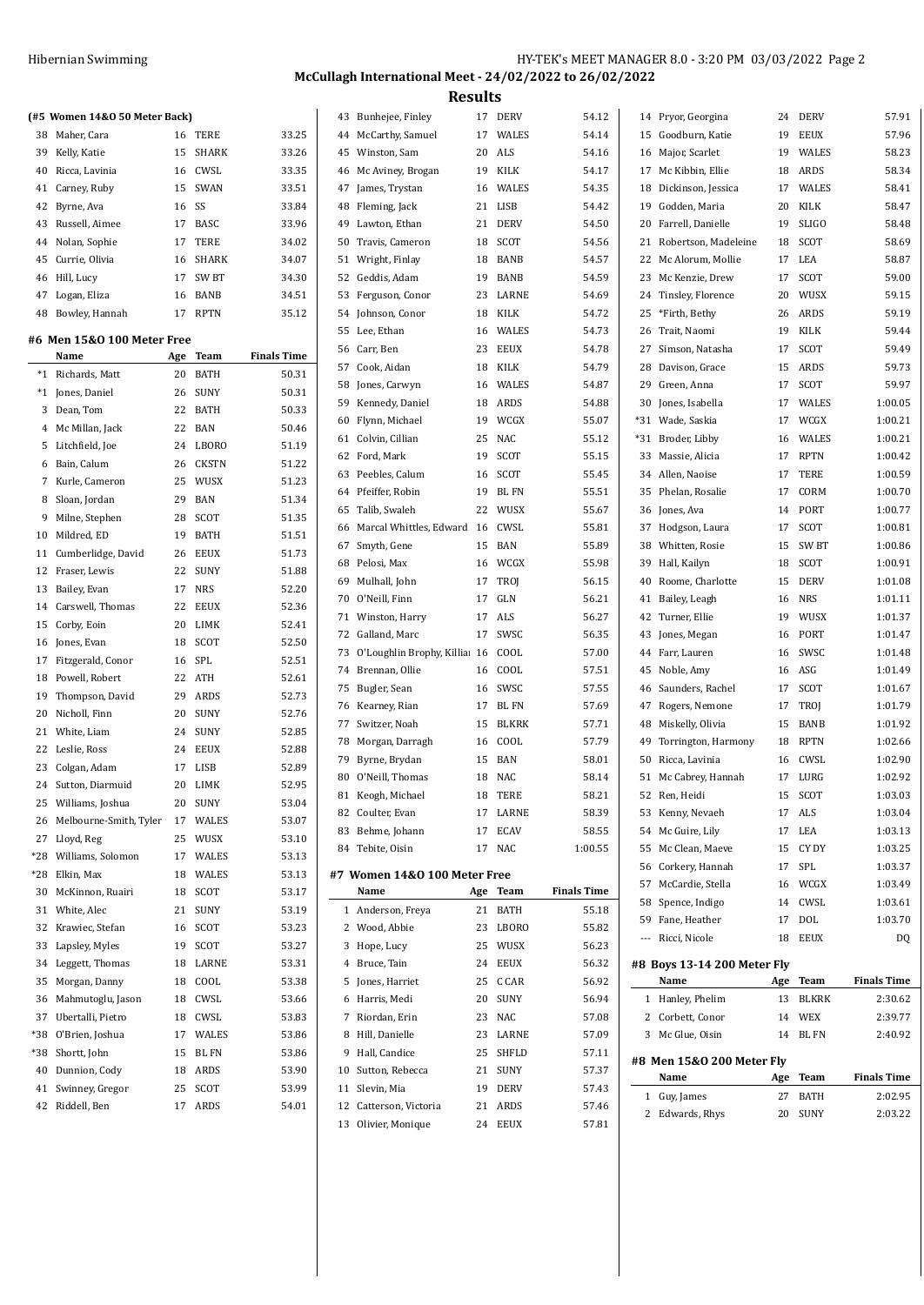| Hibernian Swimming | HY-TEK's MEET MANAGER 8.0 - 3:20 PM 03/03/2022 Page 3   |  |
|--------------------|---------------------------------------------------------|--|
|                    | McCullagh International Meet - 24/02/2022 to 26/02/2022 |  |

|  | (#8 Men 15&0 200 Meter Flv) |  |
|--|-----------------------------|--|

|       | (#8 Men 15&0 200 Meter Fly) |     |              |                    |
|-------|-----------------------------|-----|--------------|--------------------|
| 3     | Mc Geever, Finn             | 22  | LIMK         | 2:04.31            |
| 4     | Greenow, Jacob              | 23  | BATH         | 2:04.34            |
| 5     | Rodriguez, Antonio          | 18  | WALES        | 2:05.11            |
| 6     | Rednic, Eduard              | 26  | WUSX         | 2:05.55            |
| 7     | Williams, Brodie            | 23  | <b>BATH</b>  | 2:06.41            |
| 8     | Hutchison, Charlie          | 20  | LBORO        | 2:06.81            |
| 9     | Peters, Jacob               | 22  | <b>BATH</b>  | 2:07.97            |
| 10    | Trett Oliver, Tony Joe      | 23  | <b>WUSX</b>  | 2:08.73            |
| 11    | Bertoli, Andrew             | 18  | <b>SCOT</b>  | 2:09.05            |
| *12   | Mc Lelland-Maher, Alex      | 20  | KILK         | 2:09.31            |
| $*12$ | Clampett, Freddy            | 24  | SUNY         | 2:09.31            |
| 14    | Hewitt, Cole                | 20  | <b>SUNY</b>  | 2:09.48            |
| 15    | Ward, Matthew               | 17  | SCOT         | 2:10.76            |
| 16    | Mc Aviney, Brogan           | 19  | KILK         | 2:12.45            |
| 17    | Colgan, Adam                | 17  | LISB         | 2:12.60            |
| 18    | Fahey, Ronan                | 17  | TROJ         | 2:15.04            |
| 19    | Burgess, Robert             | 17  | WCGX         | 2:15.34            |
| 20    | Johnson, Conor              | 18  | KILK         | 2:17.03            |
| 21    | Eatwell, Charlie            | 17  | ARDS         | 2:17.19            |
| 22    | Mitchell, Kyle              | 16  | NGHX         | 2:17.60            |
| 23    | Edgar, Daniel               | 17  | LISB         | 2:18.53            |
| 24    | Marcal Whittles, Edward     | 16  | CWSL         | 2:18.91            |
| 25    | Moran, Ben                  | 17  | ALS          | 2:20.07            |
| 26    | Tetlow, Fraser              | 16  | <b>NGHX</b>  | 2:20.23            |
| 27    | Arch, Rhydian               | 17  | WALES        | 2:20.28            |
| 28    | Ronan, Dara                 | 18  | <b>ENSK</b>  | 2:20.72            |
| 29    | Krawiec, Stefan             | 16  | SCOT         | 2:20.88            |
| 30    | Wright, Samuel              | 17  | BAN          | 2:21.10            |
| 31    | Kilcoyne, Ronan             | 17  | <b>SLIGO</b> | 2:22.05            |
| 32    | Mc Mullan, Alexander        | 18  | BAN          | 2:22.59            |
| 33    | Nolan-Whitney, Jack         | 21  | KILK         | 2:22.64            |
| 34    | Maguire, Louis              | 16  | <b>BRFNE</b> | 2:23.39            |
| 35    | McLaughlin, Ben             | 16  | NGHX         | 2:25.38            |
| 36    | Mathers, Liam Og            | 16  | BANB         | 2:25.77            |
| 37    | Connolly, Kai               | 15  | WCGX         | 2:25.88            |
| 38    | Calwell, Luke               | 17  | LARNE        | 2:26.00            |
|       |                             |     |              |                    |
|       | #9 Girls 13 200 Meter Fly   |     |              |                    |
|       | Name                        | Age | Team         | <b>Finals Time</b> |
| 1     | Keane, Sarah                | 13  | PORT         | 2:45.17            |
| 2     | Walker, Georgina            | 13  | BANB         | 2:49.60            |
| 3     | Dawnay, Chloe               | 13  | SWAN         | 2:59.11            |
|       | #9 Women 14&0 200 Meter Fly |     |              |                    |
|       | Name                        | Age | Team         | <b>Finals Time</b> |
| 1     | Stephens, Laura             | 23  | LBORO        | 2:12.34            |
| 2     | Hibbott, Holly              | 23  | <b>BATH</b>  | 2:12.46            |
| 3     | Schlosshan, Ciara           | 21  | <b>EEUX</b>  | 2:12.75            |
| 4     | Large, Emily                | 21  | <b>BATH</b>  | 2:14.09            |
| 5     | King, Jennifer              | 24  | <b>SCOT</b>  | 2:16.08            |
| 6     | Baillie, Ashleigh           | 16  | SHFLD        | 2:17.47            |
| 7     | Bailey, Katherine           | 18  | SCOT         | 2:19.48            |
| 8     | Alison, Megan               | 20  | SUNY         | 2:21.32            |
| 9     | D'Ammassa, Hettie           | 17  | <b>RPTN</b>  | 2:22.15            |
| 10    | Pritchard, Chloe            | 18  | WALES        | 2:24.49            |
| 11    | O'Shea, Hannah              | 18  | DOL          | 2:24.97            |
|       |                             |     |              |                    |

| 12     | Coe, Eja                      | 16  | <b>DERV</b>  | 2:25.03            | 3              |  |  |  |  |
|--------|-------------------------------|-----|--------------|--------------------|----------------|--|--|--|--|
| 13     | Semchiy, Sharon               | 21  | SWSC         | 2:25.12            | 3              |  |  |  |  |
|        | 14 Burns-Atkin, Alana         | 16  | BANB         | 2:25.55            | 3              |  |  |  |  |
| 15     | Hodgson, Laura                | 17  | SCOT         | 2:25.87            | 3              |  |  |  |  |
| 16     | Jamison, Toni                 | 17  | LISB         | 2:26.61            | 3              |  |  |  |  |
| 17     | Mead, Poppy                   | 17  | <b>DERV</b>  | 2:26.86            | 3              |  |  |  |  |
|        | 18 Cox, Andrea                | 19  | LISB         | 2:27.68            | 3              |  |  |  |  |
| 19     | Bunimovich, Victoria          | 15  | CWSL         | 2:28.67            | 4              |  |  |  |  |
|        | 20 McCardie, Stella           | 16  | WCGX         | 2:29.44            | $\overline{4}$ |  |  |  |  |
| 21     | Quigley, Zophia               | 15  | ARDS         | 2:31.27            | $\overline{4}$ |  |  |  |  |
| 22     | Kelly, Ruth                   | 17  | <b>NRS</b>   | 2:31.62            | 4              |  |  |  |  |
| 23     | Heald, Katie                  | 16  | <b>DERV</b>  | 2:32.17            | 4              |  |  |  |  |
| 24     | Mc Cabrey, Hannah             | 17  | LURG         | 2:32.28            | 4              |  |  |  |  |
| 25     | Coertze, Kianna               | 14  | SCOT         | 2:33.38            | 4              |  |  |  |  |
| 26     | Bayley, Eva                   | 15  | <b>NRS</b>   | 2:34.37            | 4              |  |  |  |  |
| 27     | Mulhall, Pippa                | 20  | TROJ         | 2:34.89            | 4              |  |  |  |  |
| 28     | Bentley, Hazel                | 18  | ASG          | 2:35.67            | 4              |  |  |  |  |
| 29     | Boddie, Catherine             | 18  | NGHX         | 2:36.57            | *5             |  |  |  |  |
| 30     | Mulloy, Hannah                | 15  | TROJ         | 2:37.15            | *5             |  |  |  |  |
| 31     | Becker, Fallon                | 17  | GLN          | 2:40.19            | 5              |  |  |  |  |
| 32     | Spence, Indigo                | 14  | CWSL         | 2:42.75            |                |  |  |  |  |
| 33     | Coyle, Grace                  | 18  | BAN          | 2:43.72            | #1             |  |  |  |  |
| $\sim$ | Donegan, Éle                  | 19  | LARNE        | DQ                 |                |  |  |  |  |
|        |                               |     |              |                    |                |  |  |  |  |
|        | #10 Men 15&0 100 Meter Breast |     |              |                    |                |  |  |  |  |
|        | Name                          | Age | Team         | <b>Finals Time</b> |                |  |  |  |  |
|        | 1 Wilby, James                | 29  | LBORO        | 1:00.75            |                |  |  |  |  |
| 2      | Benson, Craig                 | 28  | WCGX         | 1:02.78            |                |  |  |  |  |
| 3      | Cooke, Uiseann                | 21  | <b>EEUX</b>  | 1:03.11            |                |  |  |  |  |
|        | 4 Davies, Aneurin             | 18  | WALES        | 1:03.80            |                |  |  |  |  |
| 5      | Goodburn, Archie              | 21  | EEUX         | 1:04.07            |                |  |  |  |  |
| 6      | Young, Ross                   | 23  | SCOT         | 1:04.70            |                |  |  |  |  |
| 7      | Melville, Callum              | 16  | SCOT         | 1:04.74            | 1              |  |  |  |  |
| 8      | Mc Fadzen, James              | 23  | LBORO        | 1:04.76            | 1              |  |  |  |  |
|        | 9 Corby, Eoin                 | 20  | LIMK         | 1:04.84            | 1              |  |  |  |  |
|        | 10 Williams, Cameron          | 18  | <b>WALES</b> | 1:04.92            | 1              |  |  |  |  |
| 11     | Allison, Angus                | 19  | SCOT         | 1:05.90            | 1              |  |  |  |  |
|        | 12 Berryman, Morgan           | 25  | LARNE        | 1:06.04            | 1              |  |  |  |  |
| 13     | Betout, Youssef               | 22  | WCGX         | 1:06.75            | 1              |  |  |  |  |
|        | 14 Greenow, Jacob             | 23  | BATH         | 1:06.87            | 1              |  |  |  |  |
| 15     | Mc Millan, Jack               | 22  | BAN          | 1:06.88            | 1              |  |  |  |  |
| 16     | Feenan, Andrew                | 21  | SWSC         | 1:06.96            | 1              |  |  |  |  |
| 17     | Pemberton, Joshua             | 22  | DERV         | 1:07.77            | 2              |  |  |  |  |
| 18     | Cox, Paul                     | 20  | LISB         | 1:07.87            | 2              |  |  |  |  |
| 19     | Hand, Matthew                 | 17  | ARDS         | 1:08.30            | 2              |  |  |  |  |
| 20     | Jones, Carwyn                 | 16  | WALES        | 1:08.57            | 2              |  |  |  |  |
| 21     | Mc Lelland-Maher, Alex        | 20  | KILK         | 1:08.61            | 2              |  |  |  |  |
| 22     | Bools, Dominic                | 19  | RPTN         | 1:08.63            | 2              |  |  |  |  |
| 23     | O'Connor, Liam                | 17  | TERE         | 1:09.18            | 2              |  |  |  |  |
| 24     | Lee, Tristan                  | 16  | <b>WALES</b> | 1:09.25            | 2              |  |  |  |  |
| 25     | Rayan, Ali                    | 17  | COOL         | 1:09.49            | 2              |  |  |  |  |
| 26     |                               |     |              |                    |                |  |  |  |  |
| 27     | Cummings, Benji               | 16  | ARDS         | 1:09.75            | 2              |  |  |  |  |
|        | Mc Namara, Michael            | 21  | CLM          | 1:09.90            | 3              |  |  |  |  |
|        | 28 Whittle, George            | 16  | DERV         | 1:10.17            | 3              |  |  |  |  |
| 29     | Mulholland, Daniel            | 19  | LISB         | 1:10.25            | 3              |  |  |  |  |
|        | 30 Dunnion, Cody              | 18  | ARDS         | 1:10.54            | *3             |  |  |  |  |
| $*31$  | Mc Ilroy-Sanchez, Conor       | 20  | SW BT        | 1:11.16            | *3             |  |  |  |  |
| *31    | Cardwell, Ben                 | 17  | BAN          | 1:11.16            | 3              |  |  |  |  |

| 33    | Bunhejee, Finley                | 17  | DERV        | 1:11.22            |
|-------|---------------------------------|-----|-------------|--------------------|
| 34    | Hornsey, Luke                   | 16  | SCOT        | 1:11.54            |
| 35    | Burgess, Robert                 | 17  | WCGX        | 1:11.67            |
| 36    | Carrig, Jack                    | 17  | LIMK        | 1:12.00            |
| 37    | Pelosi, Max                     | 16  | WCGX        | 1:12.30            |
| 38    | Bourke-Carey, Samuel            | 17  | TALL        | 1:12.49            |
| 39    | Moyo, Zach                      | 16  | SW BT       | 1:12.54            |
| 40    | Fane, Ewan                      | 18  | DOL         | 1:12.58            |
| 41    | George, Alec                    | 17  | LVADY       | 1:12.91            |
| 42    | Williams, Austin                | 16  | BAN         | 1:12.96            |
| 43    | Mulhall, John                   | 17  | TROJ        | 1:13.22            |
| 44    | Leggett, David                  | 16  | LARNE       | 1:13.33            |
| 45    | Langton, Killian                | 17  | SLIGO       | 1:14.07            |
| 46    | Woods, David                    | 24  | SLIGO       | 1:14.10            |
| 47    | Cowgill, Lorcan                 | 16  | BANB        | 1:14.31            |
|       |                                 |     |             |                    |
| 48    | Mc Geown, Niall                 | 18  | BANB        | 1:14.66            |
| 49    | McLaughlin, Ben                 | 16  | NGHX        | 1:16.14            |
| $*50$ | Feenan, Michael                 | 18  | SWSC        | 1:16.53            |
| $*50$ | Balgos, Jericho                 | 18  | LARNE       | 1:16.53            |
| 52    | Black, Zachary                  | 16  | LURG        | 1:16.70            |
|       | #11 Women 14&0 100 Meter Breast |     |             |                    |
|       | Name                            | Age | Team        | <b>Finals Time</b> |
| 1     | Renshaw, Molly                  | 26  | LBORO       | 1:08.49            |
| 2     | Hanlon, Kara                    | 25  | EEUX        | 1:08.50            |
| 3     | Coyne, Niamh                    | 21  | TALL        | 1:08.79            |
| 4     | Clark, Imogen                   | 23  | DERV        | 1:09.53            |
| 5     | Robertson, Katie                | 21  | EEUX        | 1:11.34            |
| 6     | Morgan, Anna                    | 19  | EEUX        | 1:12.17            |
| 7     | Major, Scarlet                  | 19  | WALES       | 1:12.73            |
| 8     | Doyle, Eimear                   | 21  | LIMK        | 1:12.95            |
| 9     | Mc Donald, Ailsa                | 21  | SCOT        | 1:13.30            |
| 10    | Shanahan, Katie                 | 18  | WCGX        | 1:13.57            |
| 11    | Robertson, Erin                 | 23  | EEUX        | 1:13.95            |
| 12    | Mc Cartney, Ellie               | 17  | ARDS        | 1:14.76            |
| 13    | Bowley, Hannah                  | 17  | RPTN        | 1:15.57            |
| 14    | Davidson, Kiera                 | 17  | WCGX        | 1:15.72            |
| 15    | Brassington, Sophie             | 16  | WALES       | 1:15.80            |
| 16    | Williams-Jones, Phoebe          | 16  | WALES       |                    |
|       | 17 Wade, Saskia                 | 17  | WCGX        | 1:16.10<br>1:16.34 |
|       |                                 |     |             |                    |
| 18    | Nolan, Beth                     | 20  | SWSC        | 1:16.91            |
| 19    | Macleod, Amy                    | 16  | WCGX        | 1:17.09            |
| 20    | Ricca, Lavinia                  | 16  | CWSL        | 1:17.10            |
| 21    | Gow, Nula                       | 17  | NGHX        | 1:17.12            |
| 22    | Aiken, Keira                    | 16  | <b>ARDS</b> | 1:17.40            |
| 23    | Macdougald, Jena                | 20  | <b>UCD</b>  | 1:17.54            |
| 24    | Mc Cracken, Sarah               | 23  | LISB        | 1:17.77            |
| 25    | Jones, Ava                      | 14  | PORT        | 1:17.92            |
| 26    | Kidney, Isabel                  | 16  | SWSC        | 1:18.16            |
| 27    | Mead, Amy                       | 20  | DERV        | 1:18.45            |
| 28    | Mc Kenzie, Drew                 | 17  | SCOT        | 1:18.50            |
| 29    | Leonard, Emily                  | 16  | CWSL        | 1:18.65            |
| 30    | Mc Namara, Ava                  | 17  | LISB        | 1:18.88            |
| 31    | Jones, Megan                    | 16  | PORT        | 1:18.93            |
| 32    | Campbell, Ellie                 | 15  | TROJ        | 1:19.08            |
| *33   | Urry, Amelia                    | 18  | BAN         | 1:19.45            |
| *33   | Walker, Darcy                   | 15  | BANB        | 1:19.45            |
| 35    | Noble, Amy                      | 16  | ASG         | 1:19.88            |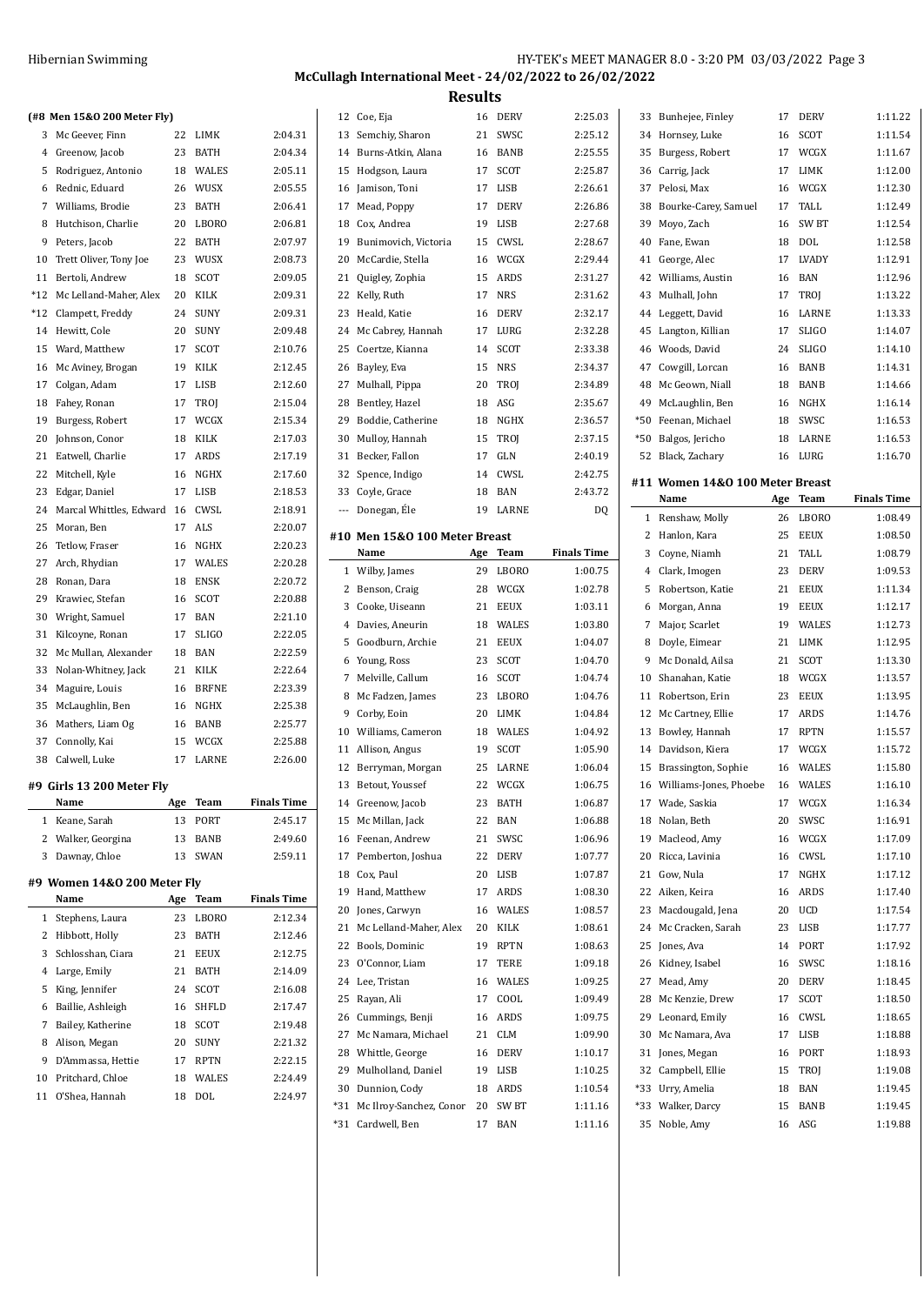| Hibernian Swimming | HY-TEK's MEET MANAGER 8.0 - 3:20 PM 03/03/2022 Page 4 |  |  |  |
|--------------------|-------------------------------------------------------|--|--|--|
|--------------------|-------------------------------------------------------|--|--|--|

 Bentley, Hazel 18 ASG 18:54.44 Gow, Nula 17 NGHX 19:13.59 Csarodai-Nagy, Laura 15 NRS 19:28.05 O'Connor, Dara 17 GLN 19:34.00 O'Neill, Aine 16 TROJ 19:41.97 Fishman, Rachel 16 TROJ 19:50.52

**McCullagh International Meet - 24/02/2022 to 26/02/2022**

**Results**

|    | (#11 Women 14&0 100 Meter Breast)  |         |                      |                           |    | 4 WCGX                               |    | A                  | 4:27.22              |
|----|------------------------------------|---------|----------------------|---------------------------|----|--------------------------------------|----|--------------------|----------------------|
|    | 36 Mc Dade, Anna                   | 16 ENSK |                      | 1:19.92                   |    | Shanahan, Katie 18                   |    |                    | Davidson, Kiera 17   |
| 37 | Cisnero, Yna                       | 17      | LVADY                | 1:20.15                   |    | McCardie, Stella 16                  |    | Wade, Saskia 17    |                      |
| 38 | O'Shea, Michelle                   | 16      | DOL                  | 1:21.02                   |    | 5 SWSC                               |    | A                  | 4:34.07              |
| 39 | Massie, Alicia                     | 17      | RPTN                 | 1:21.19                   |    | Farr, Lauren 16                      |    | Kidney, Isabel 16  |                      |
| 40 | Connery, Niamh                     | 14      | SHARK                | 1:21.79                   |    | Semchiy, Sharon 21                   |    | Nolan, Beth 20     |                      |
| 41 | Maher, Cara                        | 16      | <b>TERE</b>          | 1:22.28                   |    | 6 KILK                               |    | A                  | 4:36.16              |
|    | 42 Warchol, Julia                  | 14 LONG |                      | 1:23.05                   |    | Godden, Maria 20                     |    |                    | Ahearne, Niamh 19    |
| 43 | Sherriff, Esme                     | 15 TROJ |                      | 1:24.03                   |    | Daly, Caoimhe 19                     |    | Trait, Naomi 19    |                      |
|    |                                    |         |                      |                           |    | 7 LARNE                              |    | A                  | 4:37.21              |
|    | #12 Men 4x100 Meter Medley Relay   |         |                      |                           |    | Hill, Danielle 23                    |    | Doran, Sophie 17   |                      |
|    | Team                               | Relay   |                      | <b>Finals Time</b>        |    | Mc Caw, Kaitlyn 26                   |    | Donegan, Éle 19    |                      |
|    | 1 WALES                            | A       |                      | 3:54.58                   |    | 8 LISB                               |    | A                  | 4:39.56              |
|    | Elkin, Max 18                      |         |                      | Williams, Cameron 18      |    | Robson, Jessika 16                   |    |                    | Mc Cracken, Sarah 23 |
|    | Rodriguez, Antonio 18              |         |                      | Melbourne-Smith, Tyler 17 |    | Cox, Andrea 19                       |    |                    | Mc Namara, Ava 17    |
|    | 2 WALES                            | B       |                      | 3:55.07                   |    | 9 TROJ                               |    | A                  | 4:39.87              |
|    | Edwards, Kaden 18                  |         | Davies, Aneurin 18   |                           |    | Rogers, Nemone 17                    |    | Campbell, Ellie 15 |                      |
|    | Williams, Solomon 17               |         | Jones, Carwyn 16     |                           |    | Mulhall, Pippa 20                    |    |                    | Mulloy, Hannah 15    |
|    | 3 LARNE                            | A       |                      | 3:58.02                   |    | 10 SW BT                             |    | A                  | 4:51.17              |
|    | Gourley, Lorcan 21                 |         |                      | Berryman, Morgan 25       |    | Whitten, Lara 19                     |    |                    | Wolseley, Rachel 19  |
|    | Ferguson, Conor 23                 |         | Leggett, Thomas 18   |                           |    | Whitten, Rosie 15                    |    | Mathias, Poppy 16  |                      |
|    | 4 ARDS                             | A       |                      | 4:00.03                   |    | 11 NRS                               |    | A                  | 4:53.04              |
|    | Barnes, Adam 17                    |         | Hand, Matthew 17     |                           |    |                                      |    | Kenny, Roisin 18   |                      |
|    | Eatwell, Charlie 17                |         | Dunnion, Cody 18     |                           |    | Bailey, Sadhbh 18                    |    |                    |                      |
|    | 5 DERV                             | A       |                      | 4:01.61                   |    | Kelly, Ruth 17<br>--- TERE           |    | Butler, Holly 18   |                      |
|    | Lawton, Ethan 21                   |         |                      | Pemberton, Joshua 22      |    |                                      |    | A                  | DQ                   |
|    | Bunhejee, Finley 17                |         | Whittle, George 16   |                           |    | Marley, Ruby 15                      |    | Maher, Cara 16     |                      |
|    | 6 WCGX                             | A       |                      | 4:04.39                   |    | Allen, Naoise 17                     |    | Nolan, Sophie 17   |                      |
|    | Burgess, Robert 17                 |         | Benson, Craig 28     |                           |    | #14 Men 15&0 800 Meter Free          |    |                    |                      |
|    | Pelosi, Max 16                     |         | Flynn, Michael 19    |                           |    | Name                                 |    | Age Team           | <b>Finals Time</b>   |
|    | 7 KILK                             | A       |                      | 4:06.91                   |    | 1 Merriman, Ben                      | 17 | WALES              | 8:49.04              |
|    | Cook, Aidan 18                     |         |                      | Mc Lelland-Maher, Alex 20 |    | 2 O'Brien, Denis                     | 15 | LIMK               | 8:51.85              |
|    | Nolan-Whitney, Jack 21             |         |                      | Mc Aviney, Brogan 19      | 3  | Fahey, Ronan                         | 17 | TROJ               | 8:54.28              |
|    | 8 LISB                             | A       |                      | 4:10.26                   | 4  | McLaughlin, Ben                      |    | 16 NGHX            | 9:00.38              |
|    | Mulholland, Daniel 19              |         | Cox, Paul 20         |                           | 5  | Johnston, Angus                      |    | 17 WCGX            | 9:07.08              |
|    | Edgar, Daniel 17                   |         | Colgan, Adam 17      |                           | 6  | Pfeiffer, Robin                      | 19 | BL FN              | 9:09.76              |
|    | 9 COOL                             | A       |                      | 4:15.20                   | 7  | Wright, Finlay                       |    | 18 BANB            | 9:11.54              |
|    | Morgan, Darragh 16                 |         | Rayan, Ali 17        |                           | 8  | Edgar, Daniel                        |    | 17 LISB            | 9:12.05              |
|    | Brennan, Ollie 16                  |         | Morgan, Danny 18     |                           |    | 9 Tetlow, Fraser                     |    | 16 NGHX            | 9:15.29              |
|    | 10 SWSC                            |         |                      | 4:24.06                   |    | 10 Connolly, Kai                     |    | 15 WCGX            | 9:16.81              |
|    | Bugler, Sean 16                    |         | Feenan, Andrew 21    |                           |    | 11 Foley, Cian                       |    | 23 NRS             | 9:22.08              |
|    |                                    |         |                      |                           |    |                                      |    |                    | 9:26.54              |
|    | Galland, Marc 17                   |         | Feenan, Michael 18   |                           | 12 | Kilcovne, Ronan                      | 17 | <b>SLIGO</b>       |                      |
|    | 11 SLIGO                           | A       |                      | 4:31.66                   | 13 | Merrigan, Ben                        | 16 | DOL                | 9:30.43              |
|    | French, Dominic 16                 |         | Langton, Killian 17  |                           | 14 | Maguire, Euan                        |    | 18 NAC             | 9:46.95              |
|    | Kilcoyne, Ronan 17                 |         | Kelly, Kyle 13       |                           |    |                                      |    |                    |                      |
|    |                                    |         |                      |                           |    | #15 Women 14&0 1500 Meter Free       |    |                    |                      |
|    | #13 Women 4x100 Meter Medley Relay |         |                      |                           |    | Name                                 |    | Age Team           | <b>Finals Time</b>   |
|    | Team                               | Relay   |                      | <b>Finals Time</b>        |    | 1 Mead, Poppy                        |    | 17 DERV            | 18:29.33             |
|    | 1 ARDS                             | A       |                      | 4:23.29                   |    | 2 Mathias, Poppy                     | 16 | SW BT              | 18:39.27             |
|    | Davison, Grace 15                  |         | Mc Cartney, Ellie 17 |                           | 3  | Chamberlain, Breanna                 | 15 | CKSTN              | 18:40.87             |
|    | Mc Kibbin, Ellie 18                |         |                      | Catterson, Victoria 21    | 4  | Cochrane, Grace                      |    | 15 LURG            | 18:44.54             |
|    | 2 WALES<br>Pritchard, Chloe 18     | A       | Major, Scarlet 19    | 4:23.44                   | 5  | Dawson, Aimee<br>6 Boddie, Catherine |    | 16 LISB<br>18 NGHX | 18:46.45<br>18:47.25 |

Dickinson, Jessica 17 Broder, Libby 16 3 RPTN A 4:27.15 Hitchin, Lucy 17 Bowley, Hannah 17 D'Ammassa, Hettie 17 Massie, Alicia 17

| 14        | Quinn, Grace              | 14  | TRID         | 20:26.91           |
|-----------|---------------------------|-----|--------------|--------------------|
| 15        | Taylor, Rhianna           | 18  | <b>LARNE</b> | 20:40.37           |
| 16        | Bowe, Shauna              | 17  | <b>NRS</b>   | 20:44.75           |
| 17        | Carney, Ruby              | 15  | SWAN         | 20:45.03           |
| 18        | Scott, Aoife              | 16  | ALL          | 21:17.57           |
|           | #16 Men 13&0 400 Meter IM |     |              |                    |
|           | Name                      | Age | Team         | <b>Finals Time</b> |
| A - Final |                           |     |              |                    |
| 1         | Hutchison, Charlie        | 20  | <b>LBORO</b> | 4:22.91            |
| 2         | Greenow, Jacob            | 23  | <b>BATH</b>  | 4:25.51            |
| 3         | Allison, Angus            | 19  | SCOT         | 4:27.45            |
| 4         | Edwards, Kaden            | 18  | WALES        | 4:30.21            |
| 5         | Trett Oliver, Tony Joe    | 23  | WUSX         | 4:31.35            |
| 6         | Bunhejee, Finley          | 17  | <b>DERV</b>  | 4:35.42            |
| 7         | Kennedy, Daniel           | 18  | ARDS         | 4:37.54            |
| 8         | Mc Carthy, Cadan          | 22  | MAL          | 4:37.75            |
| 9         | Ward, Matthew             | 17  | SCOT         | 4:37.93            |
| 10        | Robinson, Tom             | 22  | <b>NUAX</b>  | 4:39.40            |
|           |                           |     |              |                    |
|           | #16 Men 13&0 400 Meter IM |     |              |                    |
|           | Name                      | Age | <b>Team</b>  | <b>Prelim Time</b> |
|           | Preliminaries             |     |              |                    |
| 1         | Hutchison, Charlie        | 20  | <b>LBORO</b> | 4:26.62            |
| 2         | Greenow, Jacob            | 23  | <b>BATH</b>  | 4:27.10            |
| 3         | Edwards, Kaden            | 18  | <b>WALES</b> | 4:32.67            |
| 4         | Williams, Brodie          | 23  | BATH         | 4:32.90            |
| 5         | Allison, Angus            | 19  | SCOT         | 4:33.17            |
| 6         | Trett Oliver, Tony Joe    | 23  | WUSX         | 4:33.75            |
| 7         | Robinson, Tom             | 22  | NUAX         | 4:35.10            |
| 8         | Bunhejee, Finley          | 17  | <b>DERV</b>  | 4:37.13            |
| 9         | Mc Carthy, Cadan          | 22  | MAL          | 4:38.24            |
| 10        | Ward, Matthew             | 17  | SCOT         | 4:39.25            |
| 11        | Kennedy, Daniel           | 18  | ARDS         | 4:39.63            |
| 12        | Marcal Whittles, Edward   | 16  | CWSL         | 4:40.78            |
| 13        | Wilson, Adam              | 19  | BANB         | 4:44.20            |
| 14        | Arch, Rhydian             | 17  | WALES        | 4:45.06            |
| 15        | Bailey, Evan              | 17  | <b>NRS</b>   | 4:45.69            |
| 16        | Hand, Matthew             | 17  | ARDS         | 4:45.71            |
| 17        | Burgess, Robert           | 17  | WCGX         | 4:46.91            |
| 18        | Fahey, Ronan              | 17  | TROJ         | 4:49.62            |
| 19        | Kilcoyne, Ronan           | 17  | SLIGO        | 4:51.63            |
| 20        | Lee, Tristan              | 16  | WALES        | 4:53.23            |
| 21        | Fox-Witshire, Benjamin    | 17  | WALES        | 4:53.33            |
| 22        | Pfeiffer, Robin           | 19  | BL FN        | 4:57.10            |
| 23        | Moran, Ben                | 17  | <b>ALS</b>   | 4:58.79            |
| 24        | Mitchell, Kyle            | 16  | NGHX         | 5:02.67            |
| 25        | Connolly, Kai             | 15  | WCGX         | 5:03.62            |
| 26        | Tetlow, Fraser            | 16  | NGHX         | 5:04.69            |
| 27        | Irwin, Neddie             | 19  | DOL          | 5:05.29            |
| 28        | Mc Geown, Niall           | 18  | BANB         | 5:05.64            |
| 29        | Cummings, Benji           | 16  | ARDS         | 5:07.11            |
| 30        | Cooke, Aonghus            | 17  | LIMK         | 5:08.47            |
| 31        | Langton, Killian          | 17  | SLIGO        | 5:09.31            |
| 32        | McLaughlin, Ben           | 16  | NGHX         | 5:10.45            |
|           |                           |     |              |                    |

13 Becker, Fallon 17 GLN 20:08.01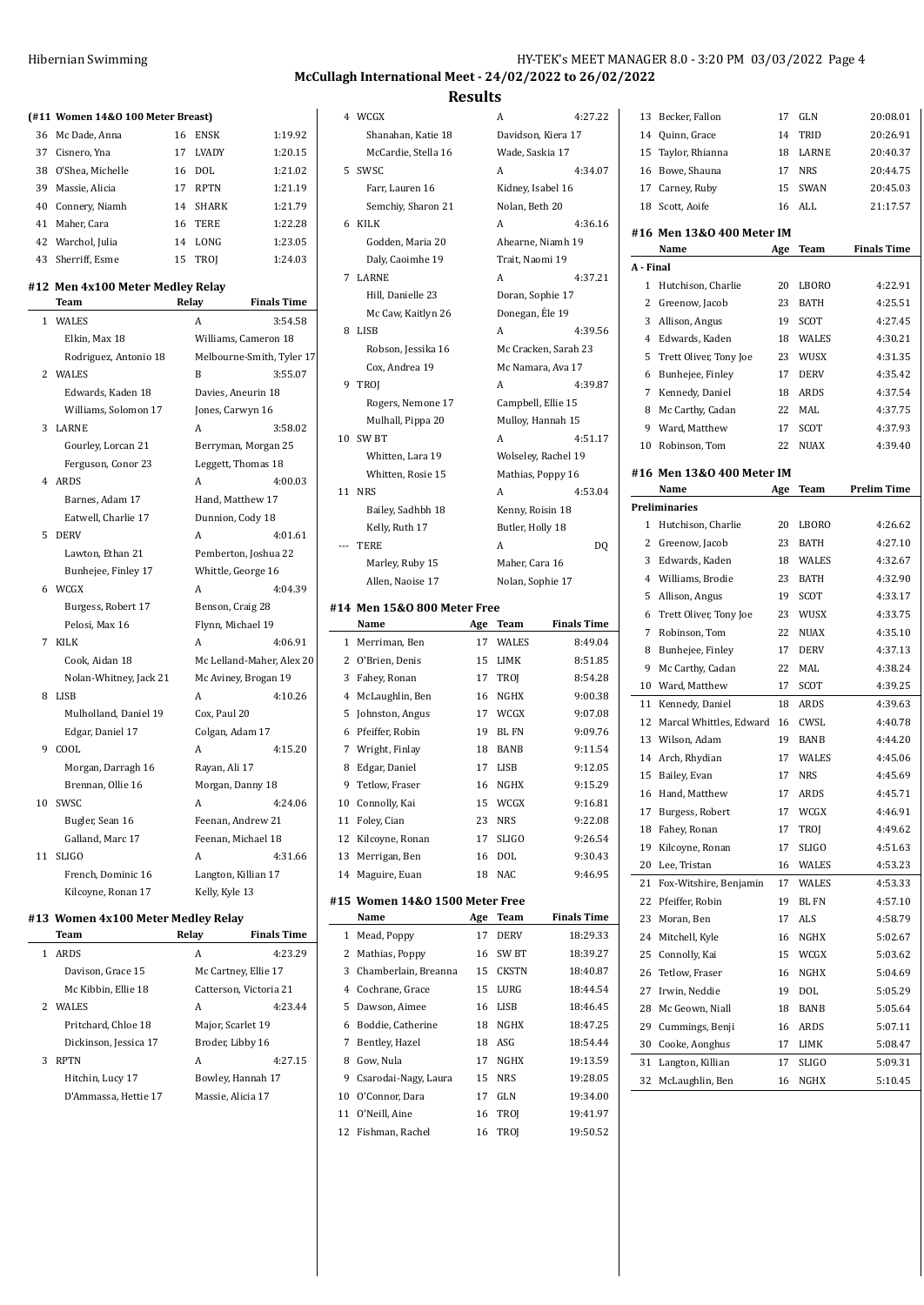## HY-TEK's MEET MANAGER 8.0 - 3:20 PM 03/03/2022 Page 5 **McCullagh International Meet - 24/02/2022 to 26/02/2022**

**Results** Allen, Naoise 17 TERE 30.90

|           | Preliminaries  (#16 Men 13&0 400 Meter IM) |     |              |                    |
|-----------|--------------------------------------------|-----|--------------|--------------------|
| 33        | Merrigan, Ben                              | 16  | DOL          | 5:22.50            |
|           | #17 Women 14&0 50 Meter Fly                |     |              |                    |
|           | Name                                       | Age | Team         | <b>Finals Time</b> |
| A - Final |                                            |     |              |                    |
| 1         | Jones, Harriet                             | 25  | C CAR        | 26.71              |
| 2         | Hill, Danielle                             | 23  | LARNE        | 27.07              |
| 3         | Clark, Imogen                              | 23  | <b>DERV</b>  | 27.27              |
| 4         | Pryor, Georgina                            | 24  | <b>DERV</b>  | 27.28              |
| 5         | Bruce, Tain                                | 24  | EEUX         | 27.53              |
| 6         | Stephens, Laura                            | 23  | LBORO        | 27.55              |
| 7         | Schlosshan, Ciara                          | 21  | <b>EEUX</b>  | 28.38              |
| 8         | Robertson, Katie                           | 21  | EEUX         | 28.44              |
| 9         | Robertson, Madeleine                       | 18  | <b>SCOT</b>  | 28.59              |
| 10        | Semchiy, Sharon                            | 21  | SWSC         | 28.78              |
|           |                                            |     |              |                    |
|           | #17 Women 14&0 50 Meter Fly<br>Name        |     |              | <b>Prelim Time</b> |
|           | <b>Preliminaries</b>                       | Age | Team         |                    |
| 1         | Jones, Harriet                             | 25  | C CAR        | 27.04              |
| 2         | Clark, Imogen                              | 23  | <b>DERV</b>  | 27.10              |
| 3         | Hill, Danielle                             | 23  | LARNE        | 27.53              |
| 4         | Pryor, Georgina                            | 24  | <b>DERV</b>  | 27.59              |
| 5         | Bruce, Tain                                | 24  | <b>EEUX</b>  | 27.66              |
| 6         | Stephens, Laura                            | 23  | LBORO        | 27.77              |
| 7         | Robertson, Katie                           | 21  | EEUX         | 28.28              |
| 8         | Schlosshan, Ciara                          | 21  | <b>EEUX</b>  | 28.35              |
| 9         | Robertson, Madeleine                       | 18  | <b>SCOT</b>  | 28.51              |
| 10        | Semchiy, Sharon                            | 21  | SWSC         | 28.63              |
| 11        | Mc Caw, Kaitlyn                            | 26  | LARNE        | 28.77              |
| 12        | Macdougald, Jena                           | 20  | <b>UCD</b>   | 28.82              |
| 13        | Rooney, Cora                               | 17  | <b>ENSK</b>  | 29.17              |
| 14        | Cox, Andrea                                | 19  | LISB         | 29.28              |
| 15        | McCardie, Stella                           | 16  | WCGX         | 29.30              |
| 16        | Coertze, Kianna                            | 14  | SCOT         | 29.58              |
| 17        | Jones, Isabella                            | 17  | <b>WALES</b> | 29.68              |
| 18        | Quigley, Zophia                            | 15  | ARDS         | 29.71              |
| 19        | Melbourne - Smith, Gabri 19                |     | <b>SUNY</b>  | 29.82              |
| 20        | D'Ammassa, Hettie                          | 17  | RPTN         | 29.85              |
| 21        | Mulhall, Pippa                             | 20  | TROJ         | 29.92              |
| 22        | Ren, Heidi                                 | 15  | SCOT         | 29.94              |
| 23        | O'Shea, Hannah                             | 18  | DOL          | 29.98              |
| 24        | Whitten, Rosie                             | 15  | SW BT        | 30.05              |
| 25        | Mc Cabrey, Hannah                          | 17  | LURG         | 30.07              |
| 26        | Heald, Katie                               | 16  | DERV         | 30.08              |
| 27        | Spence, Indigo                             | 14  | CWSL         | 30.09              |
| 28        | Nolan, Beth                                | 20  | SWSC         | 30.16              |
| 29        | Ruddy, Lillie-May                          | 18  | PDOWN        | 30.25              |
| 30        | Coe, Eja                                   | 16  | DERV         | 30.27              |
| 31        | Mead, Amy                                  | 20  | DERV         | 30.35              |
| *32       | Busby, Sophie                              | 16  | DERV         | 30.38              |
| *32       | Burns-Atkin, Alana                         | 16  | BANB         | 30.38              |
| 34        | Fane, Heather                              | 17  | DOL          | 30.39              |
| 35        | Logan, Eliza                               | 16  | BANB         | 30.71              |
| 36        | Gow, Nula                                  | 17  | NGHX         | 30.88              |

| 38        | Wolseley, Rachel                    | 19       | SW <sub>BT</sub> | 30.96              |
|-----------|-------------------------------------|----------|------------------|--------------------|
| 39        | Leonard, Emily                      | 16       | CWSL             | 31.07              |
| 40        | Jamison, Toni                       | 17       | LISB             | 31.18              |
| 41        | Delgado, Sophie                     | 16       | ALL              | 31.23              |
| 42        | Ricca, Lavinia                      | 16       | CWSL             | 31.48              |
| 43        | Noble, Amy                          | 16       | ASG              | 31.51              |
| 44        | Hill, Lucy                          | 17       | SW BT            | 31.60              |
| 45        | Daly, Caoimhe                       | 19       | KILK             | 31.77              |
| 46        | Kenny, Nevaeh                       | 17       | ALS              | 31.85              |
|           | 47 Doran, Sophie                    | 17       | LARNE            | 32.10              |
| 48        | Venuti, Veronica                    | 14       | CWSL             | 32.14              |
|           | #18 Men 15&0 50 Meter Fly           |          |                  |                    |
| A - Final | Name                                | Age      | Team             | <b>Finals Time</b> |
|           |                                     |          |                  |                    |
| 1         | Barrett, Adam                       | 21       | WYCMB            | 24.00              |
| 2         | Peters, Jacob                       | 22       | BATH             | 24.03              |
| 3         | Fraser, Lewis                       | 22       | SUNY             | 24.09              |
| 4         | Bain, Calum                         | 26       | <b>CKSTN</b>     | 24.47              |
| 5         | Swinney, Gregor                     | 25       | SCOT             | 24.53              |
| 6         | Jones, Daniel                       | 26       | SUNY             | 24.67              |
| 7         | Leong, Bryan                        | 19       | CWSL             | 24.75              |
| 8         | Carswell, Thomas                    | 22       | EEUX             | 24.93              |
| 9         | Carr, Ben                           | 23       | EEUX             | 25.18              |
|           | 10 McKinnon, Ruairi                 | 18       | SCOT             | 25.46              |
|           | #18 Men 15&0 50 Meter Fly           |          |                  |                    |
|           | Name                                | Age      | Team             | <b>Prelim Time</b> |
|           | <b>Preliminaries</b>                |          |                  |                    |
| 1         | Fraser, Lewis                       | 22       | SUNY             | 24.06              |
| 2         | Peters, Jacob                       | 22       | BATH             | 24.11              |
| 3         | Barrett, Adam                       | 21       | WYCMB            | 24.44              |
| 4         | Bain, Calum                         | 26       | <b>CKSTN</b>     | 24.47              |
| 5         | Swinney, Gregor                     | 25       | SCOT             | 24.60              |
| 6         | Jones, Daniel                       | 26       | SUNY             | 24.70              |
| 7         | Leong, Bryan                        | 19       | CWSL             | 24.90              |
| 8         | Carswell, Thomas                    | 22       | EEUX             | 25.00              |
| *9        | Carr, Ben                           | 23       | EEUX             | 25.38              |
| *9        | Goodburn, Archie                    | 21       | EEUX             | 25.38              |
| 11        | McKinnon, Ruairi                    | 18       | SCOT             | 25.39              |
| 12        | Rednic, Eduard                      | 26       | WUSX             | 25.45              |
| 13        | Robertson, Jamie                    | 22       | WUSX             | 25.50              |
| 14        | Edwards, Rhys                       | 20       | SUNY             | 25.52              |
| 15        | Fitzgerald, Conor                   | 16       | SPL              | 25.73              |
| 16        | Ford, Mark                          | 19       | SCOT             | 25.80              |
| 17        | Clampett, Freddy                    | 24       | SUNY             | 25.87              |
| 18        | White, Alec                         | 21       | SUNY             | 25.95              |
| 19        | Registe, Dylan                      | 17       | LISB             | 25.96              |
| 20        | Rodriguez, Antonio                  | 18       | WALES            | 25.97              |
|           | Hewitt, Cole                        | 20       |                  |                    |
| 21<br>22  |                                     | 20       | SUNY             | 26.00              |
|           | Mc Lelland-Maher, Alex              |          | KILK             | 26.14              |
| 23        | Eatwell, Charlie                    | 17       | ARDS             | 26.18              |
| 24        |                                     |          |                  |                    |
| 25        | Sutton, Diarmuid                    | 20       | LIMK             | 26.20              |
|           | Winston, Sam                        | 20       | ALS              | 26.26              |
| 26<br>27  | Lapsley, Myles<br>Williams, Cameron | 19<br>18 | SCOT<br>WALES    | 26.31<br>26.53     |

| 28             | Nolan-Whitney, Jack                   | 21       | KILK         | 26.55              |
|----------------|---------------------------------------|----------|--------------|--------------------|
| 29             | Mahmutoglu, Jason                     | 18       | CWSL         | 26.56              |
| 30             | Johnson. Conor                        | 18       | <b>KILK</b>  | 26.60              |
| 31             | Nevison, Luke                         | 29       | <b>EWBX</b>  | 26.64              |
| *32            | Colvin, Cillian                       | 25       | NAC          | 26.65              |
| *32            | Dunnion, Cody                         | 18       | <b>ARDS</b>  | 26.65              |
| 34             | Allison, Jamie                        | 21       | LISB         | 26.81              |
| 35             | Mulhall, John                         | 17       | TROJ         | 26.93              |
| 36             | Tebite, Oisin                         | 17       | NAC          | 27.03              |
| 37             | Mulholland, Daniel                    | 19       | <b>LISB</b>  | 27.06              |
| 38             | Ronan, Dara                           | 18       | ENSK         | 27.08              |
| *39            | Mc Mullan, Alexander                  | 18       | BAN          | 27.56              |
| *39            | Leggett, David                        | 16       | LARNE        | 27.56              |
| 41             | Gray, Lewis                           | 16       | BANB         | 27.93              |
| 42             | Winston, Harry                        | 17       | ALS          | 28.00              |
| 43             | O'Connor, Liam                        | 17       | TERE         | 28.10              |
| 44             | Maguire, Louis                        | 16       | <b>BRFNE</b> | 28.12              |
| 45             | Murphy, Conor                         | 18       | LISB         | 28.27              |
| 46             | Smith, Eamon                          | 18       | LONG         | 28.37              |
| 47             | Morgan, Darragh                       | 16       | COOL         | 28.47              |
| 48             | Treanor, Eoin                         | 17       | CLM          | 28.64              |
| 49             | Morgan, Danny                         | 18       | COOL         | 29.09              |
|                | #19 Women 13&0 200 Meter Free         |          |              |                    |
|                | Name                                  | Age      | Team         | <b>Finals Time</b> |
| A Final        |                                       |          |              |                    |
| 11             | Anderson, Freya                       | 21       | BATH         | 1:59.66            |
| 12             | Hall, Candice                         | 25       | SHFLD        | 2:01.67            |
| 13             | Hope, Lucy                            | 25       | WUSX         | 2:02.14            |
|                |                                       |          |              |                    |
| 14             | Slevin, Mia                           | 19       | DERV         | 2:02.15            |
| 15             | Catterson, Victoria                   | 21       | ARDS         | 2:02.81            |
| 16             | Olivier, Monique                      | 24       | EEUX         | 2:02.97            |
| 17             | Hibbott, Holly                        | 23       | BATH         | 2:03.77            |
| 18             | Shanahan, Katie                       | 18       | WCGX         | 2:03.89            |
| 19             | Dickinson, Jessica                    | 17       | WALES        | 2:05.16            |
| 20             | Large, Emily                          | 21       | BATH         | 2:05.66            |
|                |                                       |          |              |                    |
|                | #19 Women 13&0 200 Meter Free<br>Name | Age      | Team         | <b>Prelim Time</b> |
|                | <b>Preliminaries</b>                  |          |              |                    |
| 1              | Hall, Candice                         | 25       | SHFLD        | 2:02.77            |
| 2              | Olivier, Monique                      | 24       | EEUX         | 2:03.23            |
| 3              | Slevin, Mia                           | 19       | DERV         | 2:03.54            |
| $\overline{4}$ | Hibbott, Holly                        | 23       | BATH         | 2:03.82            |
| 5              | Shanahan, Katie                       | 18       | WCGX         | 2:03.83            |
| 6              | Bruce, Tain                           | 24       | EEUX         | 2:04.08            |
| 7              | Anderson, Freya                       | 21       | BATH         | 2:04.11            |
| 8              | Hope, Lucy                            | 25       | WUSX         | 2:04.29            |
| 9              | Catterson, Victoria                   | 21       | ARDS         | 2:05.04            |
| 10             | Dickinson, Jessica                    | 17       | WALES        | 2:05.96            |
| 11             | Large, Emily                          | 21       | <b>BATH</b>  | 2:06.38            |
| 12             | Mc Kibbin, Ellie                      | 18       | ARDS         | 2:06.53            |
| 13             | Simson, Natasha                       | 17       | SCOT         | 2:07.14            |
| 14             | Ricci, Nicole                         | 18       | EEUX         | 2:07.66            |
| 15             | Mc Kenzie, Drew                       | 17       | SCOT         | 2:07.83            |
| 16<br>17       | Hodgins, Grace<br>Mc Alorum, Mollie   | 17<br>17 | TROJ<br>LEA  | 2:08.70<br>2:08.92 |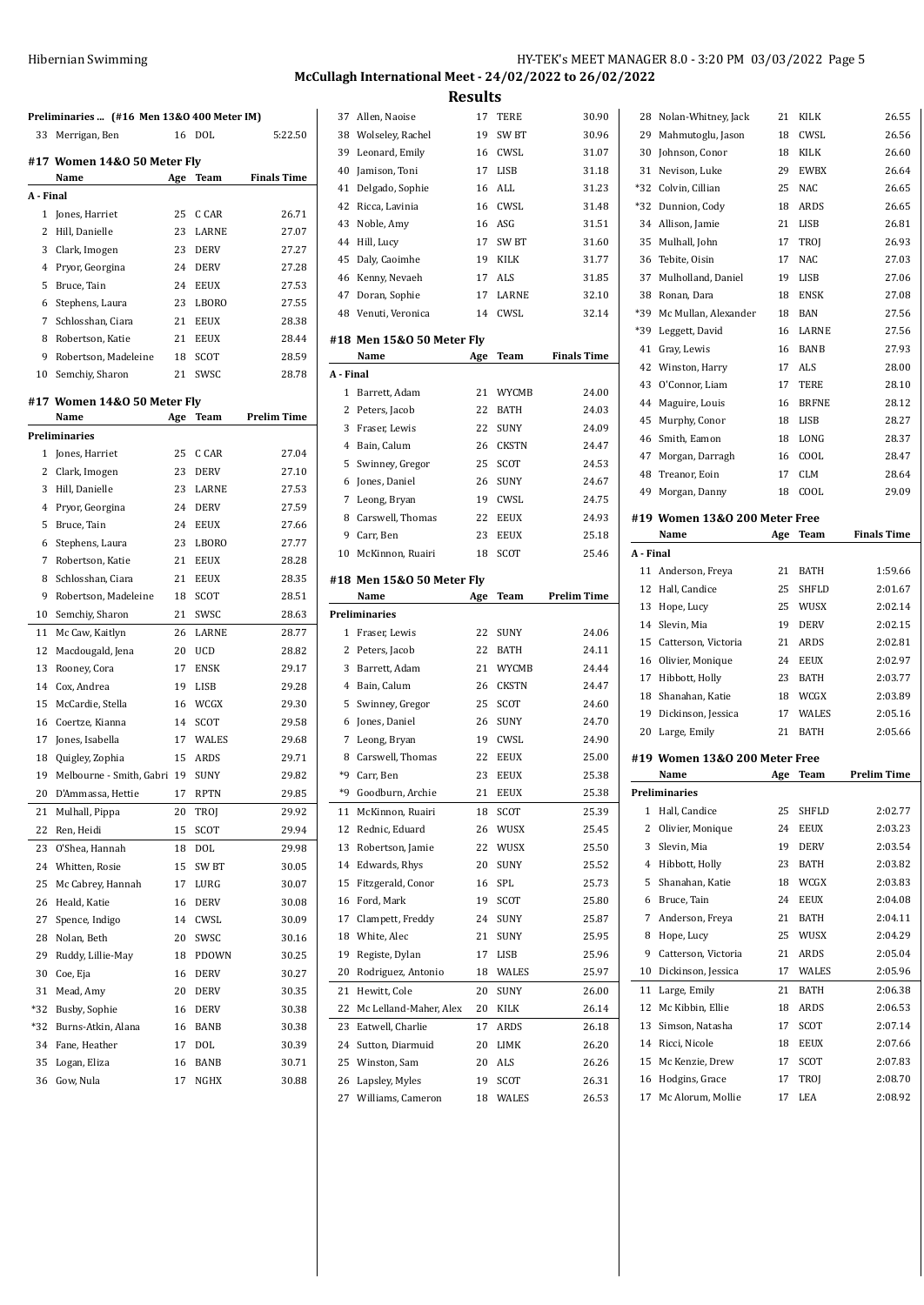# **McCullagh International Meet - 24/02/2022 to 26/02/2022**

**Results**

|       |                                                |    |              | M       |
|-------|------------------------------------------------|----|--------------|---------|
|       | Preliminaries  (#19 Women 13&0 200 Meter Free) |    |              |         |
| 18    | Farrell, Danielle                              | 19 | <b>SLIGO</b> | 2:08.95 |
| 19    | Davison, Grace                                 | 15 | ARDS         | 2:09.09 |
| 20    | D'Ammassa, Hettie                              | 17 | RPTN         | 2:09.31 |
| 21    | Hall, Kailyn                                   | 18 | SCOT         | 2:09.34 |
| 22    | Hodgson, Laura                                 | 17 | SCOT         | 2:09.56 |
| 23    | Alison, Megan                                  | 20 | SUNY         | 2:09.63 |
| 24    | Major, Scarlet                                 | 19 | WALES        | 2:09.68 |
| 25    | Trait, Naomi                                   | 19 | KILK         | 2:09.88 |
|       | 26 Green, Anna                                 | 17 | SCOT         | 2:10.10 |
|       | 27 Goodburn, Katie                             | 19 | EEUX         | 2:10.13 |
| 28    | Bailey, Katherine                              | 18 | SCOT         | 2:10.20 |
| 29    | Donegan, Éle                                   | 19 | LARNE        | 2:10.22 |
| 30    | Roome, Charlotte                               | 15 | <b>DERV</b>  | 2:10.49 |
| 31    | Carroll, Ella                                  | 17 | LIMK         | 2:10.67 |
|       | 32 Massie, Alicia                              | 17 | <b>RPTN</b>  | 2:10.84 |
| 33    | Jones, Ava                                     | 14 | PORT         | 2:11.13 |
| 34    | Broder, Libby                                  | 16 | WALES        | 2:11.35 |
| 35    | O'Shea, Hannah                                 | 18 | DOL          | 2:11.43 |
| 36    | Jones, Isabella                                | 17 | WALES        | 2:12.01 |
| 37    | Feenan, Anna                                   | 19 | SWSC         | 2:12.31 |
| 38    | O'Hara, Brogán                                 | 24 | LEA          | 2:12.77 |
| 39    | Bailey, Leagh                                  | 16 | <b>NRS</b>   | 2:13.44 |
| 40    | Farr, Lauren                                   | 16 | SWSC         | 2:13.59 |
| 41    | Phelan, Rosalie                                | 17 | CORM         | 2:13.86 |
| 42    | Riordan, Erin                                  | 23 | <b>NAC</b>   | 2:13.96 |
| 43    | Whitten, Rosie                                 | 15 | SW BT        | 2:14.75 |
| 44    | Dawson, Aimee                                  | 16 | LISB         | 2:15.12 |
| 45    | Jamison, Toni                                  | 17 | LISB         | 2:15.19 |
| 46    | Mc Namara, Ava                                 | 17 | LISB         | 2:15.53 |
|       | *47 Cochrane, Grace                            | 15 | LURG         | 2:15.83 |
| $*47$ | Bayley, Eva                                    | 15 | <b>NRS</b>   | 2:15.83 |
| 49    | Falls, Ellie                                   | 19 | LARNE        | 2:15.87 |
|       | 50 Coertze, Kianna                             | 14 | <b>SCOT</b>  | 2:15.89 |
| 51    | Torrington, Harmony                            | 18 | RPTN         | 2:16.04 |
| 52    | Allen, Naoise                                  | 17 | TERE         | 2:16.34 |
| 53    | Heald, Katie                                   | 16 | <b>DERV</b>  | 2:16.39 |
| 54    | Jones, Megan                                   | 16 | PORT         | 2:16.49 |
| 55    | Rogers, Nemone                                 | 17 | TROJ         | 2:16.56 |
| 56    | McCardie, Stella                               | 16 | WCGX         | 2:16.63 |
| 57    | Chamberlain, Breanna                           | 15 | <b>CKSTN</b> | 2:16.66 |
| 58    | Mc Cabrey, Hannah                              | 17 | LURG         | 2:17.30 |
| 59    | Bunimovich, Victoria                           | 15 | CWSL         | 2:17.69 |
| 60    | Robson, Jessika                                | 16 | LISB         | 2:19.04 |
| 61    | Mc Guire, Lily                                 | 17 | LEA          | 2:19.14 |
| 62    | Spence, Indigo                                 | 14 | CWSL         | 2:19.18 |
| 63    | Corkery, Hannah                                | 17 | SPL          | 2:19.95 |
| 64    | Noble, Amy                                     | 16 | ASG          | 2:20.07 |
| 65    | Kenny, Nevaeh                                  | 17 | ALS          | 2:21.12 |
| 66    | O'Brien, Lucy                                  | 13 | LIMK         | 2:21.27 |
| 67    | Byrnes, Aoife                                  | 15 | LIMK         | 2:21.81 |
| 68    | Dunne, Lexi                                    | 13 | DOL          | 2:22.51 |
| 69    | Cunningham, Abby                               | 13 | KILK         | 2:23.70 |
| 70    | Keane, Sarah                                   | 13 | PORT         | 2:24.00 |
| 71    | Walker, Georgina                               | 13 | BANB         | 2:24.21 |

Sheehy, Lily 17 ASG 2:25.50

| 73        | Mallett, Eve                      | 13  | CY DY        | 2:27.91            |
|-----------|-----------------------------------|-----|--------------|--------------------|
|           | #20 Men 13&0 200 Meter Free       |     |              |                    |
|           | Name                              | Age | Team         | <b>Finals Time</b> |
| A - Final |                                   |     |              |                    |
| 11        | Mc Millan, Jack                   | 22  | BAN          | 1:48.24            |
| 12        | Dean, Tom                         | 22  | BATH         | 1:48.45            |
| 13        | Guy, James                        | 27  | BATH         | 1:49.63            |
| 14        | Bagshaw, Jeremy                   | 30  | LIMK         | 1:50.56            |
| 15        | Milne, Stephen                    | 28  | SCOT         | 1:51.00            |
| 16        | Richards, Matt                    | 20  | BATH         | 1:51.41            |
|           | 17 Kurle, Cameron                 | 25  | WUSX         | 1:52.10            |
| 18        | Williams, Joshua                  | 20  | SUNY         | 1:52.52            |
| 19        | Bird, Kieran                      | 23  | BATH         | 1:52.97            |
| 20        | Sloan, Jordan                     | 29  | <b>BAN</b>   | 1:53.81            |
|           | #20 Men 13&0 200 Meter Free       |     |              |                    |
|           | Name                              | Age | Team         | <b>Prelim Time</b> |
|           | Preliminaries                     |     |              |                    |
| 1         | Mc Millan, Jack                   | 22  | BAN          | 1:50.44            |
| 2         | Milne, Stephen                    | 28  | SCOT         | 1:50.63            |
| 3         | Dean, Tom                         | 22  | BATH         | 1:50.72            |
|           | 4 Guy, James                      | 27  | <b>BATH</b>  | 1:51.02            |
| 5         | Kurle, Cameron                    | 25  | WUSX         | 1:51.09            |
| 6         | Richards, Matt                    | 20  | <b>BATH</b>  | 1:51.21            |
| 7         | Bagshaw, Jeremy                   | 30  | LIMK         | 1:51.24            |
| 8         | Litchfield, Joe                   | 24  | LBORO        | 1:51.69            |
| 9         | Bird, Kieran                      | 23  | BATH         | 1:52.42            |
| 10        | Williams, Joshua                  | 20  | SUNY         | 1:52.62            |
| 11        | Sloan, Jordan                     | 29  | BAN          | 1:52.88            |
| 12        | Mc Geever, Finn                   | 22  | LIMK         | 1:52.94            |
| 13        | Mildred, ED                       | 19  | BATH         | 1:53.05            |
| 14        | Jones, Evan                       | 18  | SCOT         | 1:53.55            |
| 15        | Brooker, Cam                      | 20  | BATH         | 1:54.53            |
| 16        | Williams, Solomon                 | 17  | <b>WALES</b> | 1:54.84            |
| 17        | Bailey, Evan                      | 17  | <b>NRS</b>   | 1:55.06            |
| 18        | Nicholl, Finn                     | 20  | SUNY         | 1:55.40            |
|           |                                   | 17  | LISB         | 1:55.46            |
| 19        | Colgan, Adam                      |     |              |                    |
| 20        | Lloyd, Reg                        | 25  | WUSX         | 1:55.63            |
| 21        | Fleming, Jack<br>Mc Fadzen, James | 21  | LISB         | 1:55.69            |
| 22        |                                   | 23  | LBORO        | 1:56.28            |
| 23        | O'Brien, Joshua                   | 17  | WALES        | 1:56.40            |
| 24        | Travis, Cameron                   | 18  | SCOT         | 1:56.61            |
| 25        | Rodriguez, Antonio                | 18  | WALES        | 1:56.62            |
| 26        | Muncey, Jack                      | 19  | SCOT         | 1:56.74            |
| 27        | McKinnon, Ruairi                  | 18  | SCOT         | 1:57.00            |
| 28        | Morgan, Danny                     | 18  | COOL         | 1:57.25            |
| *29       | Merriman, Ben                     | 17  | <b>WALES</b> | 1:57.35            |
| *29       | Powell, Robert                    | 22  | ATH          | 1:57.35            |
| 31        | Leggett, Thomas                   | 18  | LARNE        | 1:57.39            |
| 32        | Edwards, Rhys                     | 20  | SUNY         | 1:57.43            |
| 33        | Ubertalli, Pietro                 | 18  | CWSL         | 1:57.57            |
| 34        | Fitzgerald, Conor                 | 16  | SPL          | 1:57.82            |
| 35        | Flynn, Michael                    | 19  | WCGX         | 1:58.34            |
| 36        | Riddell, Ben                      | 17  | ARDS         | 1:58.64            |
| 37        | Hornsey, Luke                     | 16  | SCOT         | 1:58.97            |
| 38        | Krawiec, Stefan                   | 16  | SCOT         | 1:59.69            |

| 39             | Johnson, Conor                 | 18       | KILK         | 1:59.89            |
|----------------|--------------------------------|----------|--------------|--------------------|
| 40             | Cook, Aidan                    | 18       | KILK         | 2:00.27            |
| 41             | Shortt, John                   | 15       | <b>BL FN</b> | 2:00.69            |
| 42             | Lee, Ethan                     | 16       | WALES        | 2:01.29            |
| 43             | Dunnion, Cody                  | 18       | <b>ARDS</b>  | 2:01.56            |
| 44             | Smyth, Gene                    | 15       | BAN          | 2:01.62            |
| 45             | McCarthy, Samuel               | 17       | WALES        | 2:01.67            |
| 46             | Mc Aviney, Brogan              | 19       | KILK         | 2:02.20            |
| 47             | Allison, Jamie                 | 21       | LISB         | 2:02.86            |
| 48             | Marcal Whittles, Edward        | 16       | CWSL         | 2:02.87            |
| 49             | O'Brien, Denis                 | 15       | LIMK         | 2:02.90            |
| 50             | Peebles, Calum                 | 16       | SCOT         | 2:02.91            |
| 51             | O'Neill, Finn                  | 17       | GLN          | 2:03.18            |
| 52             | Edgar, Daniel                  | 17       | LISB         | 2:03.71            |
| 53             | Keogh, Michael                 | 18       | TERE         | 2:03.74            |
| 54             | Pfeiffer, Robin                | 19       | BL FN        | 2:04.26            |
| 55             | O'Loughlin Brophy, Killia 16   |          | COOL         | 2:05.64            |
| 56             | Eatwell, Charlie               | 17       | ARDS         | 2:05.75            |
| 57             | Nolan-Whitney, Jack            | 21       | KILK         | 2:06.27            |
| 58             | Byrne, Brydan                  | 15       | BAN          | 2:06.36            |
| 59             |                                | 16       | COOL         | 2:06.39            |
| 60             | Brennan, Ollie                 |          |              |                    |
|                | Mallett, Mark                  | 18       | CY DY        | 2:06.55            |
| 61             | Pelosi, Max                    | 16       | WCGX         | 2:08.20            |
| 62             | Weafer, Ashley                 | 14       | LONG         | 2:10.38            |
| 63             | McLaughlin, Ben                | 16       | NGHX         | 2:10.49            |
| 64             | Mc Alinden, Daniel             | 14       | LURG         | 2:11.37            |
| 65             | Mullen, Andrew                 | 14       | TEMP         | 2:11.47            |
| 66             | Griffin, Ryan                  | 14       | CKSTN        | 2:12.22            |
|                |                                |          |              |                    |
| 67             | Cuddihy, Paddy                 | 14       | KILK         | 2:13.23            |
|                | #21 Women 14&0 100 Meter Back  |          |              |                    |
|                | Name                           | Age      | Team         | <b>Finals Time</b> |
| A - Final      |                                |          |              |                    |
| $\mathbf{1}$   | Harris, Medi                   | 20       | SUNY         | 59.24              |
| 2              | Dawson, Kathleen               | 25       | WUSX         | 1:01.47            |
| 3              | Golding, Chloe                 | 24       | SHFLD        | 1:01.48            |
| 4              | Hill, Danielle                 | 23       | LARNE        | 1:02.28            |
| 5              | Sutton, Rebecca                | 21       | SUNY         | 1:03.21            |
| 6              | Sacha, Ioanna                  | 23       | GRCE         | 1:03.34            |
|                | 7 Green, Anna                  |          | 17 SCOT      | 1:03.76            |
| 8              | Godden, Maria                  | 20       | KILK         | 1:04.24            |
| 9              | McGill, Holly                  | 17       | SCOT         | 1:04.27            |
| 10             | Shanahan, Katie                | 18       | WCGX         | 1:05.65            |
|                |                                |          |              |                    |
|                | #21 Women 14&0 100 Meter Back  |          |              |                    |
|                | Name                           | Age      | Team         | <b>Prelim Time</b> |
|                | Preliminaries                  |          |              |                    |
| 1              | Harris, Medi                   | 20       | SUNY         | 1:00.73            |
| $\overline{2}$ | Dawson, Kathleen               | 25       | WUSX         | 1:01.15            |
| 3              | Shanahan, Katie                | 18       | WCGX         | 1:02.80            |
| 4              | Golding, Chloe                 | 24       | SHFLD        | 1:02.84            |
| 5              | Hill, Danielle                 | 23       | LARNE        | 1:03.20            |
| 6              | Green, Anna                    | 17       | SCOT         | 1:03.59            |
| 7              | Sacha, Ioanna                  | 23       | GRCE         | 1:03.62            |
| 8              | Sutton, Rebecca                | 21       | SUNY         | 1:03.91            |
| 9<br>10        | Godden, Maria<br>McGill, Holly | 20<br>17 | KILK<br>SCOT | 1:04.04<br>1:04.20 |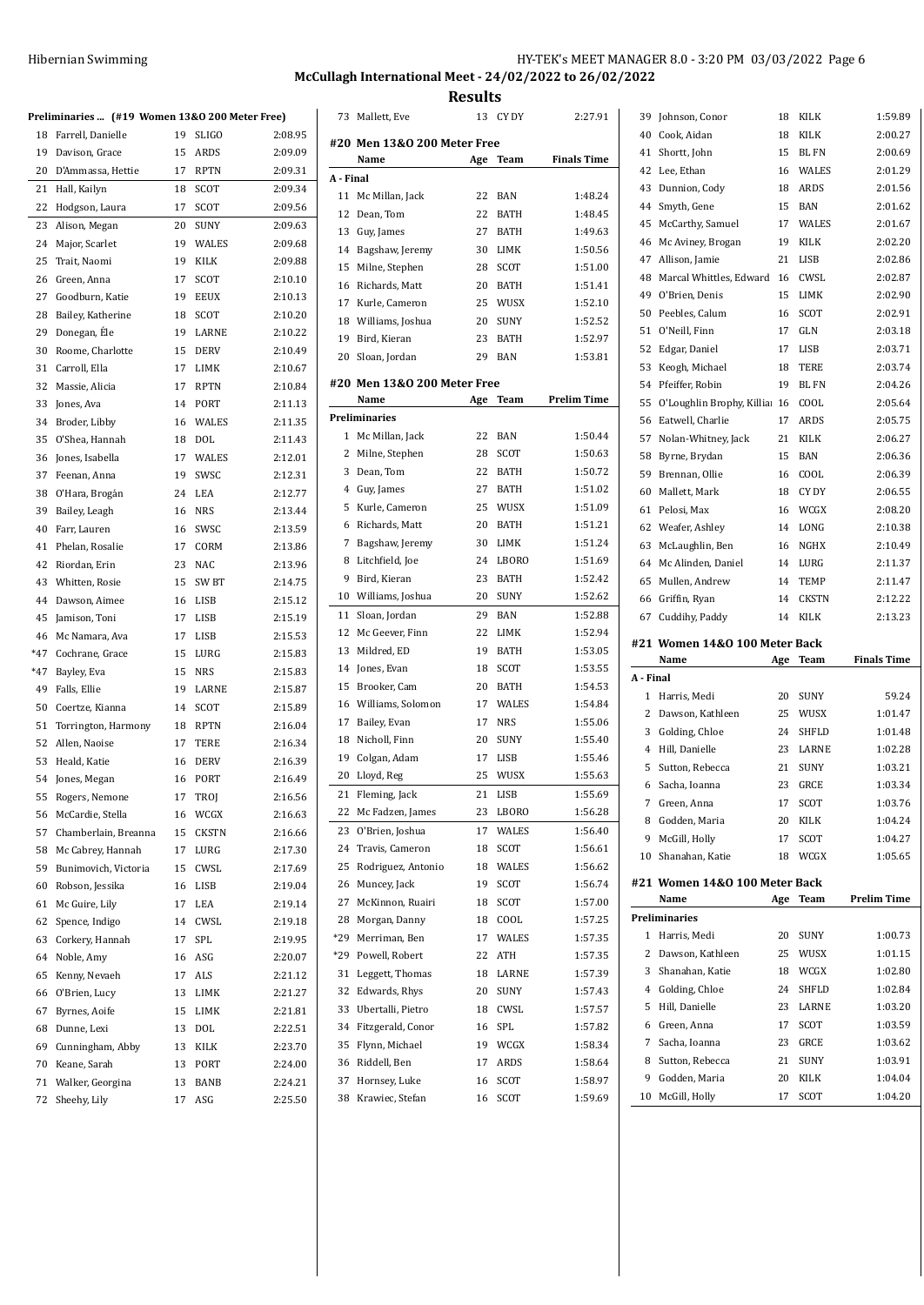| Hibernian Swimming | HY-TEK's MEET MANAGER 8.0 - 3:20 PM 03/03/2022 Page 7 |
|--------------------|-------------------------------------------------------|
|--------------------|-------------------------------------------------------|

# **McCullagh International Meet - 24/02/2022 to 26/02/2022**

**Results**

|           | Preliminaries  (#21 Women 14&0 100 Meter Back) |     |              |                    |
|-----------|------------------------------------------------|-----|--------------|--------------------|
| 11        | Grant, Emily                                   | 25  | <b>NUAX</b>  | 1:04.35            |
| 12        | King, Jennifer                                 | 24  | <b>SCOT</b>  | 1:04.86            |
| 13        | Turner, Ellie                                  | 19  | <b>WUSX</b>  | 1:04.90            |
| $*14$     | Tinsley, Florence                              | 20  | WUSX         | 1:05.11            |
| *14       | Saunders, Rachel                               | 17  | SCOT         | 1:05.11            |
| 16        | Major, Scarlet                                 | 19  | <b>WALES</b> | 1:05.16            |
| 17        | Macdougald, Jena                               | 20  | UCD          | 1:05.48            |
| 18        | Hitchin, Lucy                                  | 17  | <b>RPTN</b>  | 1:05.51            |
| 19        | Robertson, Madeleine                           | 18  | SCOT         | 1:05.90            |
| 20        | Shiels, Ellis                                  | 20  | EEUX         | 1:06.03            |
| 21        | Rooney, Cora                                   | 17  | ENSK         | 1:06.44            |
| 22        | Coertze, Kianna                                | 14  | SCOT         | 1:06.68            |
| 23        | Bailey, Leagh                                  | 16  | NRS          | 1:07.15            |
| 24        | Farrell, Danielle                              | 19  | <b>SLIGO</b> | 1:07.42            |
| 25        | Trait, Naomi                                   | 19  | KILK         | 1:07.62            |
| 26        | Shiels, Amy                                    | 17  | WCGX         | 1:07.80            |
| 27        | Mc Kenzie, Drew                                | 17  | SCOT         | 1:07.94            |
| 28        | Nolan, Beth                                    | 20  | SWSC         | 1:08.10            |
| 29        | Rogers, Nemone                                 | 17  | TROI         | 1:08.19            |
| 30        | Nulty, Molly                                   | 18  | <b>SSEAL</b> | 1:08.26            |
| 31        | Ren, Heidi                                     | 15  | SCOT         | 1:08.35            |
| 32        | Doran, Aoife                                   | 16  | ALS          | 1:08.36            |
| 33        | Humphries, Louisa                              | 15  | LARNE        | 1:08.65            |
| 34        | Farr, Lauren                                   | 16  | SWSC         | 1:08.66            |
| 35        | Busby, Sophie                                  | 16  | DERV         | 1:08.67            |
| 36        | Pritchard, Chloe                               | 18  | WALES        | 1:08.95            |
| 37        | Roome, Charlotte                               | 15  | DERV         | 1:08.99            |
| 38        | Pountney, Naeve                                | 18  | ARDS         | 1:09.06            |
| 39        | Quigley, Zophia                                | 15  | ARDS         | 1:09.35            |
| 40        | Lucas, Lucy                                    | 19  | EEUX         | 1:10.01            |
| 41        | Venuti, Veronica                               | 14  | CWSL         | 1:10.47            |
| 42        | Mulhall, Pippa                                 | 20  | TROJ         | 1:10.51            |
| 43        | Deasy, Laoise                                  | 16  | SWSC         | 1:10.72            |
| 44        | Lawless, Roisin                                | 16  | WEX          | 1:10.84            |
| 45        | Logan, Eliza                                   | 16  | BANB         | 1:11.18            |
| 46        | Fane, Heather                                  | 17  | DOL          | 1:11.25            |
| 47        | Mulholland, Mia                                | 14  | <b>BANB</b>  | 1:11.32            |
| 48        | Jones, Ava                                     | 14  | PORT         | 1:11.57            |
| 49        | Mc Clean, Maeve                                | 15  | CY DY        | 1:11.58            |
| 50        | Walker, Darcy                                  | 15  | BANB         | 1:12.01            |
| 51        | Ahearne, Niamh                                 | 19  | KILK         | 1:12.32            |
| 52        | Ricca, Lavinia                                 | 16  | CWSL         | 1:12.47            |
| 53        | Miskelly, Olivia                               | 15  | BANB         | 1:12.70            |
| 54        | Maher, Cara                                    | 16  | TERE         | 1:12.96            |
| 55        | Russell, Aimee                                 | 17  | <b>BASC</b>  | 1:13.01            |
| 56        | Bailey, Sadhbh                                 | 18  | NRS          | 1:14.73            |
| 57        | Brady, Síomha                                  | 16  | LISB         | 1:36.55            |
|           | #22 Men 15&0 100 Meter Back                    |     |              |                    |
|           | Name                                           | Age | Team         | <b>Finals Time</b> |
| A - Final |                                                |     |              |                    |
| 1         | Ferguson, Conor                                | 23  | LARNE        | 55.63              |
| 2         | Adam, Jono                                     | 20  | BATH         | 55.80              |
| 3         | Small, Joseph                                  | 22  | SUNY         | 55.98              |
| 4         | Brooker, Cam                                   | 20  | BATH         | 56.05              |
|           |                                                |     |              |                    |

| 5        | Williams, Brodie            | 23  | <b>BATH</b> | 56.20              |
|----------|-----------------------------|-----|-------------|--------------------|
| 6        | Litchfield, Joe             | 24  | LBORO       | 56.26              |
| 7        | Walton, Martyn              | 25  | SCOT        | 56.30              |
| 8        | Mc Nally, Craig             | 30  | SCOT        | 56.32              |
| 9        | Gibson, Scott               | 22  | EEUX        | 56.41              |
| 10       | White, Liam                 | 24  | SUNY        | 56.81              |
|          | #22 Men 15&0 100 Meter Back |     |             |                    |
|          | Name                        | Age | Team        | <b>Prelim Time</b> |
|          | <b>Preliminaries</b>        |     |             |                    |
| 1        | Small, Joseph               | 22  | SUNY        | 55.98              |
| 2        | Walton, Martyn              | 25  | SCOT        | 56.34              |
| 3        | Ferguson, Conor             | 23  | LARNE       | 56.43              |
| 4        | Adam, Jono                  | 20  | <b>BATH</b> | 56.58              |
| 5        | Williams, Brodie            | 23  | <b>BATH</b> | 56.63              |
| 6        | White, Liam                 | 24  | SUNY        | 56.66              |
| 7        | Litchfield, Joe             | 24  | LBORO       | 56.79              |
| 8        | Gibson, Scott               | 22  | EEUX        | 56.87              |
| 9        | Mc Nally, Craig             | 30  | SCOT        | 56.94              |
| 10       | Brooker, Cam                | 20  | BATH        | 57.07              |
| 11       | Pease, Sam                  | 23  | WUSX        | 58.26              |
| 12       | Ward, Matthew               | 17  | SCOT        | 58.29              |
| 13       | Turner, Harry               | 23  | SUNY        | 58.32              |
| 14       | Ubertalli, Pietro           | 18  | CWSL        | 58.35              |
| 15       | Williams, Solomon           | 17  | WALES       | 59.32              |
| 16       | Massey, Conor               | 20  | <b>NUAX</b> | 59.46              |
| 17       | Ford, Mark                  | 19  | SCOT        | 59.51              |
| 18       | Trett Oliver, Tony Joe      | 23  | WUSX        | 59.79              |
| 19       | Edwards, Kaden              | 18  | WALES       | 59.87              |
| 20       | Travis, Cameron             | 18  | SCOT        | 59.89              |
| 21       | Lawton, Ethan               | 21  | DERV        | 59.90              |
| 22       | Warley, Ra'eez              | 19  | WUSX        | 1:00.05            |
| 23       | Gourley, Lorcan             | 21  | LARNE       | 1:00.11            |
| 24       | Shortt, John                | 15  | BL FN       | 1:00.31            |
| 25       |                             | 17  | WCGX        | 1:00.49            |
|          | Burgess, Robert             |     |             | 1:00.74            |
| 26<br>27 | James, Trystan              | 16  | WALES       |                    |
|          | Bunhejee, Finley            | 17  | <b>DERV</b> | 1:00.77            |
| 28       | Byrne, Brydan               | 15  | BAN         | 1:00.87            |
| 29       | Geddis, Adam                | 19  | <b>BANB</b> | 1:00.88            |
|          | 30 Fox-Witshire, Benjamin   | 17  | WALES       | 1:01.22            |
| 31       | Bools, Dominic              | 19  | RPTN        | 1:01.54            |
| 32       | Barnes, Adam                | 17  | ARDS        | 1:01.68            |
| 33       | Irwin, Neddie               | 19  | DOL         | 1:02.01            |
| 34       | Johnston, Angus             | 17  | WCGX        | 1:02.22            |
| 35       | Rudd, Jonathan              | 17  | CWSL        | 1:02.70            |
| 36       | Hornsey, Luke               | 16  | SCOT        | 1:02.86            |
| 37       | Krawiec, Stefan             | 16  | SCOT        | 1:03.35            |
| 38       | Balgos, Jericho             | 18  | LARNE       | 1:03.43            |
| 39       | Registe, Dylan              | 17  | LISB        | 1:03.53            |
| 40       | Colgan, Adam                | 17  | LISB        | 1:04.00            |
| 41       | Adams, Josef                | 15  | CWSL        | 1:04.11            |
| 42       | Mahon, Adam                 | 18  | LEC         | 1:04.32            |
| 43       | Mulholland, Daniel          | 19  | LISB        | 1:04.45            |
| 44       | Winston, Harry              | 17  | ALS         | 1:04.66            |
| 45       | Keogh, Michael              | 18  | TERE        | 1:04.87            |
| 46       | Pau, David                  | 16  | PORT        | 1:04.93            |
| 47       | Mc Gann, Jack               | 17  | TROJ        | 1:05.09            |
|          |                             |     |             |                    |

| 48        | Zaikov, Dmitry                          | 18       | PDOWN         | 1:05.21            |
|-----------|-----------------------------------------|----------|---------------|--------------------|
| *49       | Switzer, Noah                           | 15       | <b>BLKRK</b>  | 1:05.23            |
| *49       | Cousins. Emmet                          | 16       | WEX           | 1:05.23            |
| 51        | Cook, Aidan                             | 18       | <b>KILK</b>   | 1:05.54            |
| 52        | Ronan, Dara                             | 18       | <b>ENSK</b>   | 1:05.65            |
| 53        | Mason, Christopher                      | 17       | LEC           | 1:05.72            |
| 54        | Mc Cann, Michael                        | 17       | <b>ARDS</b>   | 1:05.90            |
| 55        | Mitchell, Kyle                          | 16       | NGHX          | 1:06.24            |
| 56        | Morgan, Darragh                         | 16       | COOL          | 1:06.33            |
| 57        | Bugler, Sean                            | 16       | SWSC          | 1:06.36            |
| 58        | Peebles, Calum                          | 16       | SCOT          | 1:06.49            |
| 59        | Mc Nicholl, Oisin                       | 18       | <b>BASC</b>   | 1:06.70            |
| 60        | Merrigan, Ben                           | 16       | <b>DOL</b>    | 1:06.87            |
| 61        | Mullen, Robert                          | 16       | TEMP          | 1:07.12            |
| 62        | Murphy, Conor                           | 18       | LISB          | 1:08.34            |
|           |                                         |          |               |                    |
|           | #23 Women 13&0 200 Meter Breast         |          |               |                    |
|           | Name                                    | Age      | Team          | <b>Finals Time</b> |
| A - Final |                                         |          |               |                    |
| 11        | Renshaw, Molly                          | 26       | <b>LBORO</b>  | 2:26.55            |
| 12        | Wood, Abbie                             | 23       | LBORO         | 2:26.84            |
| 13        | Coyne, Niamh                            | 21       | TALL          | 2:27.84            |
| 14        | Hanlon, Kara                            | 25       | <b>EEUX</b>   | 2:29.11            |
| 15        | Mc Cartney, Ellie                       | 17       | ARDS          | 2:32.50            |
| 16        | Morgan, Anna                            | 19       | EEUX          | 2:33.27            |
| 17        | Robertson, Katie                        | 21       | <b>EEUX</b>   | 2:34.99            |
| 18        | Mc Donald, Ailsa                        | 21       | SCOT          | 2:35.95            |
| 19        | Doyle, Eimear                           | 21       | LIMK          | 2:39.23            |
| 20        | Robertson, Erin                         | 23       | <b>EEUX</b>   | 2:39.42            |
|           |                                         |          |               |                    |
|           |                                         |          |               |                    |
|           | #23 Women 13&0 200 Meter Breast<br>Name | Age      | Team          | <b>Prelim Time</b> |
|           | <b>Preliminaries</b>                    |          |               |                    |
| 1         | Renshaw, Molly                          | 26       | LBORO         | 2:28.42            |
| 2         | Wood, Abbie                             | 23       | LBORO         | 2:29.30            |
| 3         | Coyne, Niamh                            | 21       | TALL          | 2:30.13            |
| 4         | Hanlon, Kara                            | 25       | <b>EEUX</b>   | 2:33.89            |
| 5         | Robertson, Katie                        | 21       | <b>EEUX</b>   | 2:34.38            |
| 6         |                                         | 17       | ARDS          | 2:34.40            |
| 7         | Mc Cartney, Ellie                       | 19       | <b>EEUX</b>   | 2:36.38            |
|           | Morgan, Anna                            |          |               |                    |
| 8<br>9    | Mc Donald, Ailsa<br>Robertson, Erin     | 21<br>23 | SCOT          | 2:38.37<br>2:39.11 |
| 10        | Keegan, Amber                           | 25       | EEUX<br>SHFLD | 2:39.13            |
|           |                                         |          |               |                    |
| 11        | Doyle, Eimear                           | 21       | LIMK          | 2:39.63            |
| 12        | Brassington, Sophie                     | 16       | WALES         | 2:40.19            |
| 13<br>14  | Bowley, Hannah                          | 17       | RPTN          | 2:40.59            |
|           | Mc Evoy, Lara                           | 21       | ALS           | 2:41.04            |
| 15<br>16  | Gow, Nula<br>Davison, Grace             | 17       | NGHX          | 2:41.17            |
| 17        | Davidson, Kiera                         | 15<br>17 | ARDS<br>WCGX  | 2:41.73<br>2:41.89 |
|           |                                         |          |               | 2:45.22            |
| 18        | Aiken, Keira                            | 16       | ARDS          |                    |
| 19        | Wade, Saskia                            | 17       | WCGX          | 2:46.04            |
| 20        | Urry, Amelia                            | 18       | BAN           | 2:46.63            |
| 21        | Jones, Ava                              | 14       | PORT          | 2:46.88            |
| 22        | Jones, Megan                            | 16       | PORT          | 2:47.73            |
| 23<br>24  | Kidney, Isabel<br>Macleod, Amy          | 16<br>16 | SWSC<br>WCGX  | 2:48.18<br>2:48.26 |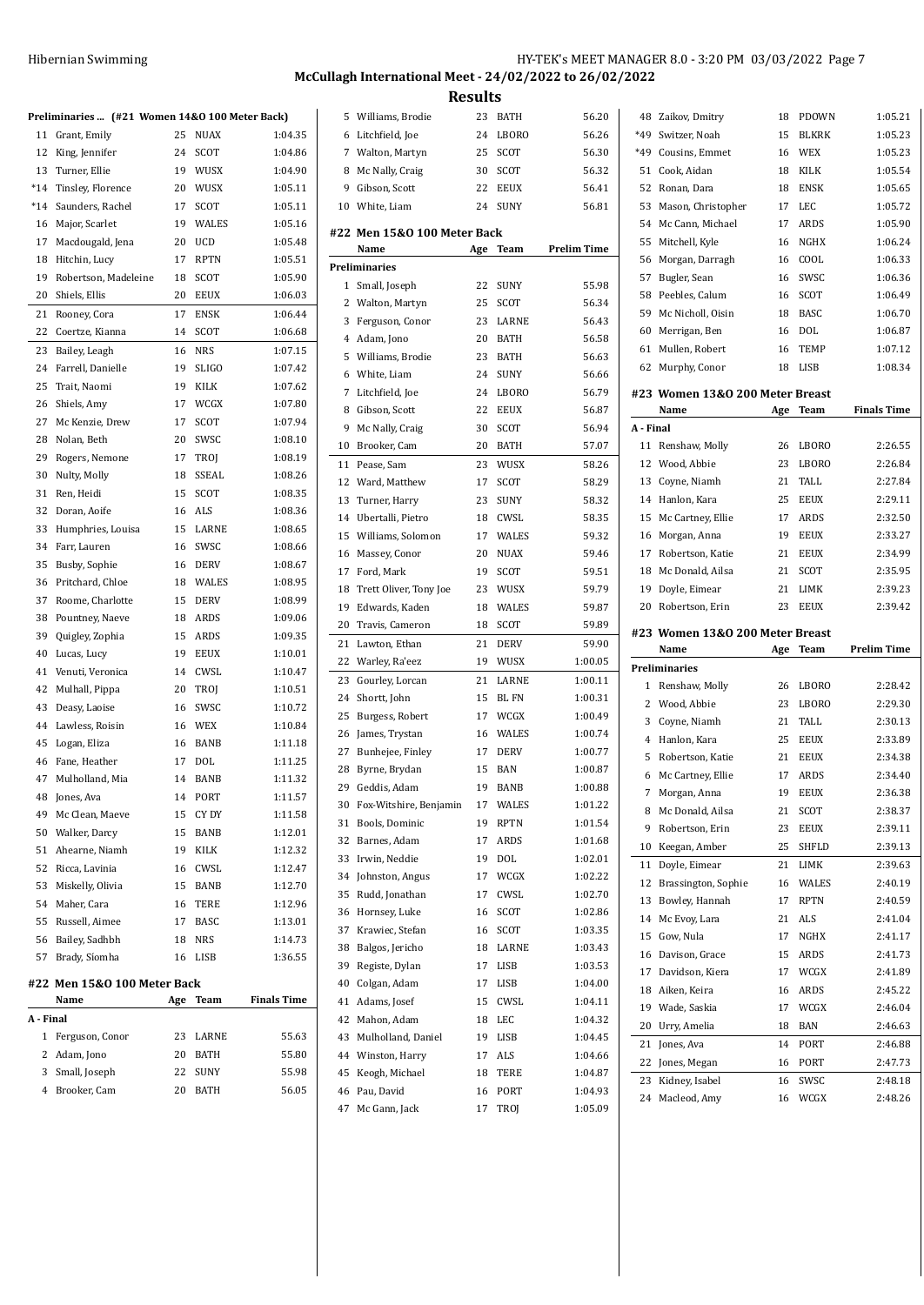# **McCullagh International Meet - 24/02/2022 to 26/02/2022**

**Results**

|                          | Preliminaries  (#23 Women 13&0 200 Meter Breast) |     |                |                    |
|--------------------------|--------------------------------------------------|-----|----------------|--------------------|
| 25                       | Williams-Jones, Phoebe                           | 16  | WALES          | 2:48.61            |
| 26                       | O'Shea, Michelle                                 | 16  | DOL            | 2:49.28            |
| 27                       | Mc Namara, Ava                                   | 17  | LISB           | 2:49.37            |
| 28                       | Doran, Aoife                                     | 16  | <b>ALS</b>     | 2:49.87            |
| 29                       | Campbell, Ellie                                  | 15  | TROJ           | 2:49.95            |
| 30                       | Connery, Niamh                                   | 14  | <b>SHARK</b>   | 2:51.24            |
| 31                       | Walker, Darcy                                    | 15  | BANB           | 2:51.74            |
| 32                       | Leonard, Emily                                   | 16  | CWSL           | 2:52.08            |
| 33                       | Burns, Eve                                       | 15  | <b>LEA</b>     | 2:55.04            |
| 34                       | O'Brien, Lucy                                    | 13  | LIMK           | 2:55.56            |
| 35                       | Ricca. Lavinia                                   | 16  | CWSL           | 2:56.13            |
| 36                       | Mc Cormack, Cara                                 | 16  | DOL            | 2:56.94            |
| 37                       | Corkery, Hannah                                  | 17  | <b>SPL</b>     | 2:56.98            |
| 38                       | Burns-Atkin, Alana                               | 16  | BANB           | 2:57.09            |
| 39                       | Mc Dade, Anna                                    | 16  | <b>ENSK</b>    | 2:57.37            |
| 40                       | Dunne, Lexi                                      | 13  | DOL            | 2:58.82            |
| 41                       | Walker, Georgina                                 | 13  | BANB           | 2:59.55            |
| 42                       | Dawnay, Chloe                                    | 13  | <b>SWAN</b>    | 3:02.35            |
| 43                       | Markey, Lili                                     | 15  | <b>ST FC</b>   | 3:02.76            |
| 44                       | Bunimovich, Victoria                             | 15  | CWSL           | 3:02.93            |
| 45                       | Sherriff, Esme                                   | 15  | <b>TROI</b>    | 3:04.16            |
| 46                       | Burns-Atkin, Samantha                            | 13  | <b>BANB</b>    | 3:06.76            |
| 47                       | Maher, Cara                                      | 16  | <b>TERE</b>    | 3:07.94            |
| 48                       | Mallett, Eve                                     | 13  | CY DY          | 3:08.45            |
| $\overline{\phantom{a}}$ | Friel, Rebekah                                   | 16  | ADSC           | DQ                 |
|                          |                                                  |     |                |                    |
|                          | #24 Men 13&0 200 Meter Breast                    |     |                |                    |
|                          |                                                  |     |                |                    |
| A - Final                | Name                                             | Age | Team           | <b>Finals Time</b> |
| 11                       |                                                  | 29  | <b>LBORO</b>   | 2:12.66            |
| 12                       | Wilby, James<br>Cooke, Uiseann                   | 21  | <b>EEUX</b>    | 2:15.23            |
| 13                       | Corby, Eoin                                      | 20  | LIMK           | 2:17.57            |
| 14                       | Davies, Aneurin                                  | 18  | WALES          | 2:17.71            |
| 15                       | Melville, Callum                                 | 16  | SCOT           | 2:18.92            |
| 16                       | Young, Ross                                      | 23  | SCOT           | 2:19.76            |
| 17                       | Feenan, Andrew                                   | 21  | SWSC           | 2:20.45            |
| 18                       | Pemberton, Joshua                                | 22  | <b>DERV</b>    | 2:26.64            |
| 19                       | Marcal Whittles, Edward                          | 16  | CWSL           | 2:29.26            |
| 20                       | Hand, Matthew                                    | 17  | ARDS           | 2:29.75            |
|                          |                                                  |     |                |                    |
|                          | #24 Men 13&0 200 Meter Breast                    |     | Team           |                    |
|                          | Name<br>Preliminaries                            | Age |                | <b>Prelim Time</b> |
| 1                        | Wilby, James                                     | 29  | LBORO          | 2:14.09            |
| 2                        | Cooke, Uiseann                                   | 21  | EEUX           | 2:17.61            |
| 3                        | Melville, Callum                                 | 16  | SCOT           | 2:19.92            |
| 4                        | Corby, Eoin                                      | 20  | LIMK           | 2:20.34            |
| 5                        | Feenan, Andrew                                   | 21  | SWSC           | 2:22.16            |
| 6                        | Young, Ross                                      | 23  | SCOT           | 2:23.10            |
| 7                        | Davies, Aneurin                                  | 18  | <b>WALES</b>   | 2:24.39            |
| 8                        | Pemberton, Joshua                                | 22  | <b>DERV</b>    | 2:27.03            |
| 9                        | Marcal Whittles, Edward                          | 16  | CWSL           | 2:30.06            |
| 10                       | Hand, Matthew                                    | 17  | ARDS           | 2:30.32            |
| 11                       | Berryman, Morgan                                 | 25  |                | 2:30.34            |
| 12                       | Lee, Tristan                                     | 16  | LARNE<br>WALES | 2:31.27            |

| 13           | Cummings, Benji                  | 16    | ARDS                   | 2:32.34            |
|--------------|----------------------------------|-------|------------------------|--------------------|
| 14           | Robinson, Tom                    | 22    | NUAX                   | 2:33.97            |
| 15           | Rayan, Ali                       | 17    | COOL                   | 2:34.17            |
| 16           | O'Connor, Liam                   | 17    | TERE                   | 2:35.08            |
| 17           | Whittle, George                  | 16    | <b>DERV</b>            | 2:35.63            |
| 18           | Kilcoyne, Ronan                  | 17    | SLIGO                  | 2:36.29            |
| 19           | Mc Namara, Michael               | 21    | <b>CLM</b>             | 2:36.53            |
| 20           | Jones, Carwyn                    | 16    | <b>WALES</b>           | 2:37.00            |
| 21           | Cardwell, Ben                    | 17    | BAN                    | 2:40.06            |
| 22           | Carrig, Jack                     | 17    | LIMK                   | 2:40.17            |
| 23           | Fane, Ewan                       | 18    | <b>DOL</b>             | 2:40.18            |
| 24           | Bourke-Carey, Samuel             | 17    | TALL                   | 2:40.42            |
| 25           | Williams, Austin                 | 16    | BAN                    | 2:40.50            |
| 26           | Pelosi, Max                      | 16    | WCGX                   | 2:41.00            |
| 27           | Black, Zachary                   | 16    | LURG                   | 2:41.03            |
| 28           | Registe, Deaten                  | 19    | LISB                   | 2:41.92            |
| 29           | Feenan, Michael                  | 18    | SWSC                   | 2:42.12            |
| 30           | Mulhall, John                    | 17    | TROI                   | 2:42.52            |
| 31           | Maguire, Euan                    | 18    | NAC                    | 2:43.41            |
| 32           | Langton, Killian                 | 17    | <b>SLIGO</b>           | 2:43.51            |
| 33           | Fitzpatrick, Bryn                | 16    | LISB                   | 2:43.68            |
| 34           | Ates, Ryan                       | 16    | DOL                    | 2:44.20            |
| 35           | Morriss, Charlie                 | 16    | LARNE                  | 2:44.61            |
| 36           | Woods, David                     | 24    | SLIGO                  | 2:45.47            |
| 37           | Wilson, Ben                      | 14    | ARDS                   | 2:46.04            |
| 38           | Tetlow, Fraser                   | 16    | NGHX                   | 2:46.43            |
| 39           | Moyo, Zach                       | 16    | SW BT                  | 2:47.23            |
| 40           | Merrigan, Luke                   | 13    | DOL                    | 2:48.11            |
| 41           | Lannon, Jamie                    | 14    | ENSK                   | 2:50.83            |
|              |                                  |       |                        |                    |
|              |                                  |       |                        |                    |
| 42           | Karchenko, Alan                  | 14    | <b>BANB</b>            | 2:55.23            |
| 43           | O'Brien, Cathal                  | 14    | CAR                    | 2:55.71            |
|              | #25 Women 4x100 Meter Free Relay |       |                        |                    |
|              | Team                             | Relay |                        | <b>Finals Time</b> |
| $\mathbf{1}$ | <b>DERV</b>                      |       | A                      | 3:53.00            |
|              | Pryor, Georgina 24               |       | Slevin, Mia 19         |                    |
|              | Clark, Imogen 23                 |       | Roome, Charlotte 15    |                    |
| 2            | <b>WALES</b>                     |       | A                      | 3:54.81            |
|              | Dickinson, Jessica 17            |       | Major, Scarlet 19      |                    |
|              | Jones, Isabella 17               |       | Broder, Libby 16       |                    |
| 3            | ARDS                             |       | A                      | 3:57.36            |
|              | Davison, Grace 15                |       | Mc Cartney, Ellie 17   |                    |
|              | Mc Kibbin, Ellie 18              |       | Catterson, Victoria 21 |                    |
| 4            | LARNE                            |       | A                      | 3:58.65            |
|              | Donegan, Éle 19                  |       | Falls, Ellie 19        |                    |
|              | Mc Caw, Kaitlyn 26               |       | Hill, Danielle 23      |                    |
| 5            | SWSC                             |       | A                      | 4:03.72            |
|              | Semchiy, Sharon 21               |       | Farr, Lauren 16        |                    |
|              | Nolan, Beth 20                   |       | Feenan, Anna 19        |                    |
| 6            | <b>RPTN</b>                      |       | A                      | 4:05.76            |
|              | Hitchin, Lucy 17                 |       | Massie, Alicia 17      |                    |
|              | Torrington, Harmony 18           |       | D'Ammassa, Hettie 17   |                    |
| 7            | <b>KILK</b>                      |       | A                      | 4:07.65            |
|              | Godden, Maria 20                 |       | Ahearne, Niamh 19      |                    |
|              | Daly, Caoimhe 19                 |       | Trait, Naomi 19        |                    |
| 8            | <b>NRS</b>                       |       | A                      | 4:12.34            |
|              | Bailey, Leagh 16                 |       | Bayley, Eva 15         |                    |
|              | Butler, Holly 18                 |       | Bailey, Sadhbh 18      |                    |

| 9  | LISB                           |       | A                   | 4:12.38                   |
|----|--------------------------------|-------|---------------------|---------------------------|
|    | Mc Cracken, Sarah 23           |       | Robson, Jessika 16  |                           |
|    | Mc Namara, Ava 17              |       | Jamison, Toni 17    |                           |
| 10 | TROJ                           |       | A                   | 4:14.38                   |
|    | Rogers, Nemone 17              |       | Mulloy, Hannah 15   |                           |
|    | O'Neill, Aine 16               |       | Mulhall, Pippa 20   |                           |
| 11 | <b>TERE</b>                    |       | A                   | 4:16.79                   |
|    | Nolan, Sophie 17               |       | Marley, Ruby 15     |                           |
|    | Maher, Cara 16                 |       | Allen, Naoise 17    |                           |
|    |                                |       |                     |                           |
|    | #26 Men 4x100 Meter Free Relay |       |                     |                           |
|    | Team                           | Relay |                     | <b>Finals Time</b>        |
| 1  | <b>SUNY</b>                    |       | A                   | 3:25.67                   |
|    | White, Liam 24                 |       | Jones, Daniel 26    |                           |
|    | White, Alec 21                 |       | Fraser, Lewis 22    |                           |
| 2  | WALES                          |       | A                   | 3:31.48                   |
|    | Elkin, Max 18                  |       |                     | Rodriguez, Antonio 18     |
|    | Melbourne-Smith, Tyler 17      |       |                     | Williams, Solomon 17      |
| 3  | LARNE                          |       | A                   | 3:35.71                   |
|    | Leggett, Thomas 18             |       | Gourley, Lorcan 21  |                           |
|    | Berryman, Morgan 25            |       | Ferguson, Conor 23  |                           |
| 4  | <b>LISB</b>                    |       | A                   | 3:35.86                   |
|    | Allison, Jamie 21              |       |                     | Mulholland, Daniel 19     |
|    | Colgan, Adam 17                |       | Fleming, Jack 21    |                           |
| 5  | ARDS                           |       | A                   | 3:37.52                   |
|    | Dunnion, Cody 18               |       | Kennedy, Daniel 18  |                           |
|    | Barnes, Adam 17                |       | Riddell, Ben 17     |                           |
| 6  | KILK                           |       | A                   | 3:37.98                   |
|    | Mc Aviney, Brogan 19           |       |                     | Mc Lelland-Maher, Alex 20 |
|    | Johnson, Conor 18              |       | Cook, Aidan 18      |                           |
|    | 7 WALES                        |       | B                   | 3:38.30                   |
|    | Lee, Ethan 16                  |       |                     | Fox-Witshire, Benjamin 17 |
|    | McCarthy, Samuel 17            |       | Jones, Carwyn 16    |                           |
| 8  | COOL                           |       | A                   | 3:44.19                   |
|    | Brennan, Ollie 16              |       |                     | Morgan, Darragh 16        |
|    | O'Loughlin Brophy, Killian     |       | Morgan, Danny 18    |                           |
| 9  | <b>BAN</b>                     |       | A                   | 3:49.22                   |
|    | Slagter, Callum 17             |       | Byrne, Brydan 15    |                           |
|    | Mc Mullan, Alexander 18        |       | Smyth, Gene 15      |                           |
| 10 | SLIGO                          |       |                     | 3:56.76                   |
|    | Kilcoyne, Ronan 17             |       | French, Dominic 16  |                           |
|    | Kelly, Kyle 13                 |       | Langton, Killian 17 |                           |
| 11 | SWSC                           |       | A                   | 3:58.14                   |
|    | Galland, Marc 17               |       | Bugler, Sean 16     |                           |
|    | Feenan, Michael 18             |       | Feenan, Andrew 21   |                           |
|    | #27 Women 14&0 800 Meter Free  |       |                     |                           |
|    | Name                           | Age   | Team                | <b>Finals Time</b>        |
| 1  | Baillie, Ashleigh              | 16    | SHFLD               | 8:51.36                   |
| 2  | Hodgins, Grace                 | 17    | TROJ                | 8:57.94                   |
| 3  | Hodgson, Laura                 | 17    | SCOT                | 9:06.44                   |
| 4  | Hall, Kailyn                   | 18    | SCOT                | 9:13.06                   |
| 5  | Bailey, Katherine              | 18    | SCOT                | 9:16.87                   |
| 6  | Carroll, Ella                  | 17    | LIMK                | 9:18.48                   |
| 7  | Shiels, Amy                    | 17    | WCGX                | 9:23.38                   |
| 8  | Coe, Eja                       | 16    | DERV                | 9:27.84                   |
| 9  | McGill, Holly                  | 17    | SCOT                | 9:29.48                   |
| 10 | D'Ammassa, Hettie              | 17    | RPTN                | 9:34.95                   |
|    | 11 Bentley, Hazel              | 18    | ASG                 | 9:37.03                   |

Kelly, Ruth 17 NRS 9:39.07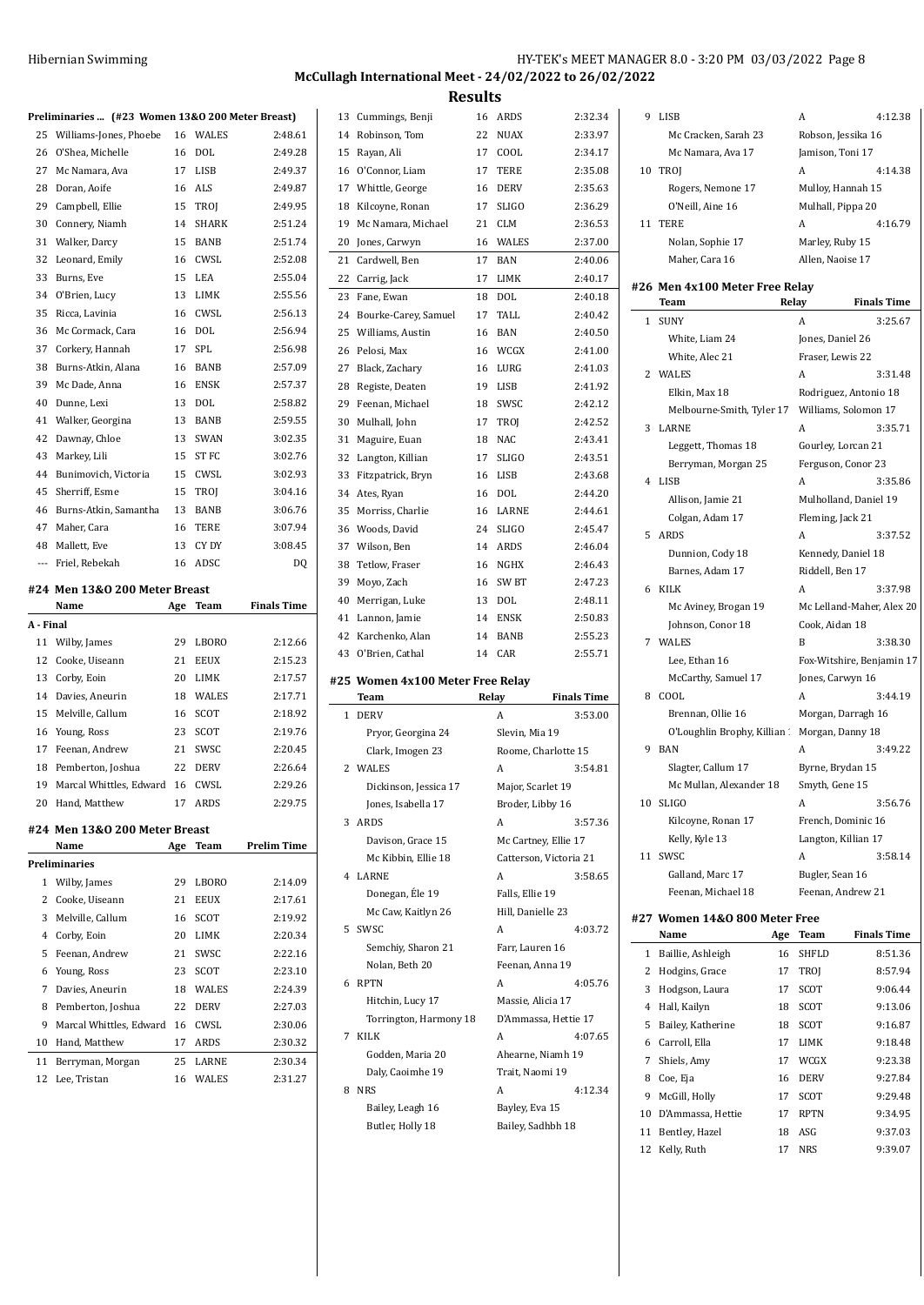## **McCullagh International Meet - 24/02/2022 to 26/02/2022**

|        |                                 |     |            |                    |           |                                 | Results |              |                    |           |                              |    |             |                    |
|--------|---------------------------------|-----|------------|--------------------|-----------|---------------------------------|---------|--------------|--------------------|-----------|------------------------------|----|-------------|--------------------|
|        | (#27 Women 14&0 800 Meter Free) |     |            |                    |           | 7 Melbourne-Smith, Tyler        |         | 17 WALES     | 4:02.03            |           | 8 Simson, Natasha            |    | 17 SCOT     | 4:26.37            |
|        | 13 Cochrane, Grace              |     | 15 LURG    | 9:40.82            |           | 8 Mc Geever, Finn               | 22      | LIMK         | 4:02.07            |           | 9 Hodgins, Grace             |    | 17 TROJ     | 4:26.59            |
|        | 14 Mathias, Poppy               |     | 16 SW BT   | 9:42.91            |           | 9 Hughes, Nathan                |         | 22 SUNY      | 4:02.26            |           | 10 Dickinson, Jessica        |    | 17 WALES    | 4:26.78            |
|        | 15 Chamberlain, Breanna         |     | 15 CKSTN   | 9:44.03            |           | 10 Hutchison, Charlie           |         | 20 LBORO     | 4:02.33            |           | 11 Catterson, Victoria       |    | 21 ARDS     | 4:27.32            |
|        | 16 Boddie, Catherine            |     | 18 NGHX    | 9:46.26            |           | 11 Deighan, Joseph              | 19      | SUNY         | 4:02.75            |           | 12 Bailey, Katherine         |    | 18 SCOT     | 4:29.67            |
|        | 17 Friel, Rebekah               |     | 16 ADSC    | 9:47.61            |           | 12 Williams, Joshua             | 20      | SUNY         | 4:05.94            |           | 13 Robertson, Madeleine      | 18 | SCOT        | 4:31.28            |
|        | 18 Mc Inerney, Holly            |     | 14 TEMP    | 9:48.33            |           | 13 Merriman, Ben                | 17      | WALES        | 4:06.22            |           | 14 Hall, Kailyn              | 18 | SCOT        | 4:31.40            |
|        | 19 Robson, Jessika              |     | 16 LISB    | 9:49.47            |           | 14 Edwards, Rhys                | 20      | SUNY         | 4:07.09            |           | 15 Coe, Eja                  | 16 | DERV        | 4:31.77            |
|        | 20 Dawson, Aimee                |     | 16 LISB    | 9:51.10            |           | 15 Muncey, Jack                 | 19      | SCOT         | 4:07.53            |           | 16 Ricci, Nicole             | 18 | <b>EEUX</b> | 4:31.92            |
|        | 21 Mead, Poppy                  |     | 17 DERV    | 9:53.89            |           | 16 Marotta, Daniel              |         | 21 SUNY      | 4:08.23            |           | 17 Mc Alorum, Mollie         |    | 17 LEA      | 4:34.54            |
|        | 22 Gow, Nula                    |     | 17 NGHX    | 9:59.49            |           | 17 Flynn, Michael               |         | 19 WCGX      | 4:08.36            |           | 18 Massie, Alicia            |    | 17 RPTN     | 4:35.25            |
|        | 23 Sheehy, Lily                 |     | 17 ASG     | 10:31.89           |           | 18 O'Brien, Joshua              |         | 17 WALES     | 4:08.45            |           | 19 Carroll, Ella             |    | 17 LIMK     | 4:35.57            |
|        |                                 |     |            |                    |           | 19 Fleming, Jack                |         | 21 LISB      | 4:08.76            |           | 20 Farrell, Danielle         |    | 19 SLIGO    | 4:36.05            |
|        | #28 Men 15&0 1500 Meter Free    |     |            |                    |           | 20 Kennedy, Daniel              |         | 18 ARDS      | 4:11.12            |           | 21 O'Shea, Hannah            |    | 18 DOL      | 4:36.64            |
|        | Name                            | Age | Team       | <b>Finals Time</b> |           |                                 |         |              |                    |           |                              |    |             |                    |
|        | 1 Jervis, Daniel                |     | 26 SUNY    | 14:51.92           |           | 21 Colgan, Adam                 |         | 17 LISB      | 4:12.25            |           | 22 Roome, Charlotte          |    | 15 DERV     | 4:37.84            |
|        | 2 Hughes, Nathan                |     | 22 SUNY    | 15:42.20           |           | 22 Travis, Cameron              |         | 18 SCOT      | 4:12.56            |           | 23 Shiels, Amy               |    | 17 WCGX     | 4:39.91            |
|        | 3 Melbourne-Smith, Tyler        |     | 17 WALES   | 15:43.36           |           | 23 Hornsey, Luke                |         | 16 SCOT      | 4:13.61            |           | 24 McCardie, Stella          | 16 | WCGX        | 4:40.99            |
|        | 4 Deighan, Joseph               |     | 19 SUNY    | 15:50.94           |           | 24 O'Brien, Denis               | 15      | LIMK         | 4:14.19            |           | 25 Busby, Sophie             | 16 | DERV        | 4:41.55            |
|        | 5 Flynn, Michael                |     | 19 WCGX    | 16:21.26           |           | 25 Morgan, Danny                | 18      | COOL         | 4:19.38            |           | 26 Cochrane, Grace           | 15 | LURG        | 4:41.83            |
|        | 6 Marotta, Daniel               |     | 21 SUNY    | 16:25.37           |           | 26 Johnston, Angus              | 17      | WCGX         | 4:19.40            | 27        | Bentley, Hazel               | 18 | ASG         | 4:42.04            |
|        | 7 McLaughlin, Ben               |     | 16 NGHX    | 16:59.26           |           | 27 Hand, Matthew                |         | 17 ARDS      | 4:20.03            | 28        | Mc Namara, Ava               | 17 | LISB        | 4:42.13            |
|        | 8 Fahey, Ronan                  |     | 17 TROJ    | 17:04.32           |           | 28 O'Neill, Finn                | 17      | GLN          | 4:20.52            | 29        | Jamison, Toni                | 17 | LISB        | 4:43.41            |
| 9      | O'Brien, Denis                  |     | 15 LIMK    | 17:06.01           |           | 29 Edgar, Daniel                | 17      | LISB         | 4:20.80            |           | 30 McGill, Holly             | 17 | SCOT        | 4:43.48            |
| 10     | Johnston, Angus                 | 17  | WCGX       | 17:14.29           |           | *30 Wright, Finlay              | 18      | BANB         | 4:23.13            |           | 31 Mathias, Poppy            | 16 | SW BT       | 4:43.53            |
|        | 11 Moran, Ben                   |     | 17 ALS     | 17:14.72           |           | *30 Shortt, John                | 15      | BL FN        | 4:23.13            |           | 32 Kelly, Ruth               |    | 17 NRS      | 4:43.69            |
|        | 12 Mitchell, Kyle               |     | 16 NGHX    | 17:22.73           |           | 32 Scully, Michael              | 19      | LIMK         | 4:23.46            |           | 33 Robson, Jessika           | 16 | LISB        | 4:45.92            |
|        | 13 Edgar, Daniel                | 17  | LISB       | 17:22.92           |           | 33 Moran, Ben                   |         | 17 ALS       | 4:23.59            |           | 34 Friel, Rebekah            | 16 | ADSC        | 4:46.27            |
| 14     | Tetlow, Fraser                  | 16  | NGHX       | 17:46.46           |           | 34 McLaughlin, Ben              | 16      | NGHX         | 4:23.78            |           | 35 Heald, Katie              | 16 | DERV        | 4:46.85            |
|        | 15 Connolly, Kai                | 15  | WCGX       | 17:50.18           |           | 35 Mallett, Mark                | 18      | CY DY        | 4:23.83            |           | 36 Chamberlain, Breanna      | 15 | CKSTN       | 4:47.08            |
|        | 16 Foley, Cian                  | 23  | <b>NRS</b> | 18:00.50           |           | 36 Kilcoyne, Ronan              | 17      | <b>SLIGO</b> | 4:24.73            |           | 37 Mead, Poppy               |    | 17 DERV     | 4:48.45            |
|        | 17 Merrigan, Ben                | 16  | DOL        | 18:12.80           |           | 37 Pfeiffer, Robin              | 19      | BL FN        | 4:25.43            |           | 38 Potts, Laura              | 14 | TEMP        | 4:48.46            |
|        | 18 Mallett, Mark                |     | 18 CY DY   | 18:17.52           |           | 38 Connolly, Kai                | 15      | WCGX         | 4:27.23            | 39        | Dawson, Aimee                | 16 | LISB        | 4:48.66            |
|        |                                 |     |            |                    | 39        | Cook, Aidan                     | 18      | KILK         | 4:27.67            | 40        | Mc Cabrey, Hannah            |    | 17 LURG     | 4:49.97            |
|        | #29 Men 13&0 400 Meter Free     |     |            |                    | 40        | Peebles, Calum                  | 16      | SCOT         | 4:28.37            |           | 41 Bayley, Eva               | 15 | NRS         | 4:51.54            |
|        | Name                            |     | Age Team   | <b>Finals Time</b> |           | 41 Foley, Cian                  |         | 23 NRS       | 4:30.65            |           | 42 Walshe, Eva               | 15 | TEMP        | 4:54.08            |
| Finals |                                 |     |            |                    |           | 42 O'Loughlin Brophy, Killia 16 |         | COOL         | 4:35.76            |           | 43 Spence, Indigo            |    | 14 CWSL     | 4:56.29            |
|        | 1 Jervis, Daniel                | 26  | SUNY       | 3:48.89            |           | 43 Mullen, Andrew               |         | 14 TEMP      | 4:39.12            |           | 44 Bunimovich, Victoria      | 15 | CWSL        | 5:01.59            |
|        | 2 Turley, Luke                  |     | 22 BATH    | 3:53.24            |           | 44 Cuddihy, Paddy               |         | 14 KILK      | 4:39.27            |           | 45 Dunne, Lexi               |    | 13 DOL      | 5:03.76            |
|        | 3 Bagshaw, Jeremy               |     | 30 LIMK    | 3:54.44            |           | 45 Weafer, Ashley               |         | 14 LONG      | 4:39.35            |           | 46 Sheehy, Lily              |    | 17 ASG      | 5:05.73            |
|        | 4 Milne, Stephen                |     | 28 SCOT    | 3:55.64            |           | 46 Mc Alinden, Daniel           |         | 14 LURG      | 4:43.56            |           | 47 Keane, Sarah              |    | 13 PORT     | 5:06.33            |
|        | 5 Mc Millan, Jack               |     | 22 BAN     | 3:55.95            |           |                                 |         |              |                    |           | 48 Walker, Georgina          |    | 13 BANB     | 5:11.63            |
|        | 6 Bird, Kieran                  |     | 23 BATH    | 3:58.69            |           | #30 Women 13&0 400 Meter Free   |         |              |                    |           |                              |    |             |                    |
|        | 7 Melbourne-Smith, Tyler        |     | 17 WALES   | 3:59.63            |           | Name                            |         | Age Team     | <b>Finals Time</b> |           | #31 Men 15&0 50 Meter Breast |    |             |                    |
|        | 8 Mc Geever, Finn               |     | 22 LIMK    | 4:00.20            | A - Final |                                 |         |              |                    |           | Name                         |    | Age Team    | <b>Finals Time</b> |
|        | 9 Hutchison, Charlie            |     | 20 LBORO   | 4:01.25            |           | 1 Dunne, Lexi                   |         | 13 DOL       | 4:59.53            | A - Final |                              |    |             |                    |
|        | 10 Hughes, Nathan               |     | 22 SUNY    | 4:06.53            |           | 2 Keane, Sarah                  |         | 13 PORT      | 5:01.74            |           | 1 Wilby, James               | 29 | LBORO       | 27.66              |
|        |                                 |     |            |                    |           | #30 Women 13&0 400 Meter Free   |         |              |                    |           | 2 Benson, Craig              |    | 28 WCGX     | 28.32              |
|        | #29 Men 13&0 400 Meter Free     |     |            |                    |           | Name                            |         | Age Team     | <b>Prelim Time</b> |           | 3 Goodburn, Archie           |    | 21 EEUX     | 28.44              |
|        | Name                            |     | Age Team   | <b>Prelim Time</b> |           | Preliminaries                   |         |              |                    |           | 4 Corby, Eoin                |    | 20 LIMK     | 28.55              |
|        | Preliminaries                   |     |            |                    |           | 1 Hibbott, Holly                |         | 23 BATH      | 4:19.55            |           | 5 Young, Ross                |    | 23 SCOT     | 28.67              |
|        | 1 Jervis, Daniel                |     | 26 SUNY    | 3:52.90            |           | 2 Anderson, Freya               |         | 21 BATH      | 4:20.52            |           | 6 Cooke, Uiseann             |    | 21 EEUX     | 29.09              |
|        | 2 Turley, Luke                  |     | 22 BATH    | 3:56.96            |           |                                 |         |              |                    |           | 7 Williams, Cameron          |    | 18 WALES    | 29.15              |
|        | 3 Bagshaw, Jeremy               |     | 30 LIMK    | 3:58.74            |           | 3 Olivier, Monique              |         | 24 EEUX      | 4:20.61            |           | 8 Davies, Aneurin            |    | 18 WALES    | 29.43              |
|        | 4 Milne, Stephen                |     | 28 SCOT    | 3:59.46            |           | 4 Slevin, Mia                   | 19      | <b>DERV</b>  | 4:21.52            |           | 9 Melville, Callum           |    | 16 SCOT     | 29.82              |
|        | 5 Bird, Kieran                  |     | 23 BATH    | 4:00.55            |           | 5 Shanahan, Katie               | 18      | WCGX         | 4:22.44            |           | 10 Betout, Youssef           |    | 22 WCGX     | 29.83              |
|        | 6 Mc Millan, Jack               |     | 22 BAN     | 4:01.86            |           | 6 Keegan, Amber                 |         | 25 SHFLD     | 4:23.03            |           |                              |    |             |                    |
|        |                                 |     |            |                    |           | 7 Hodgson, Laura                |         | 17 SCOT      | 4:25.28            |           |                              |    |             |                    |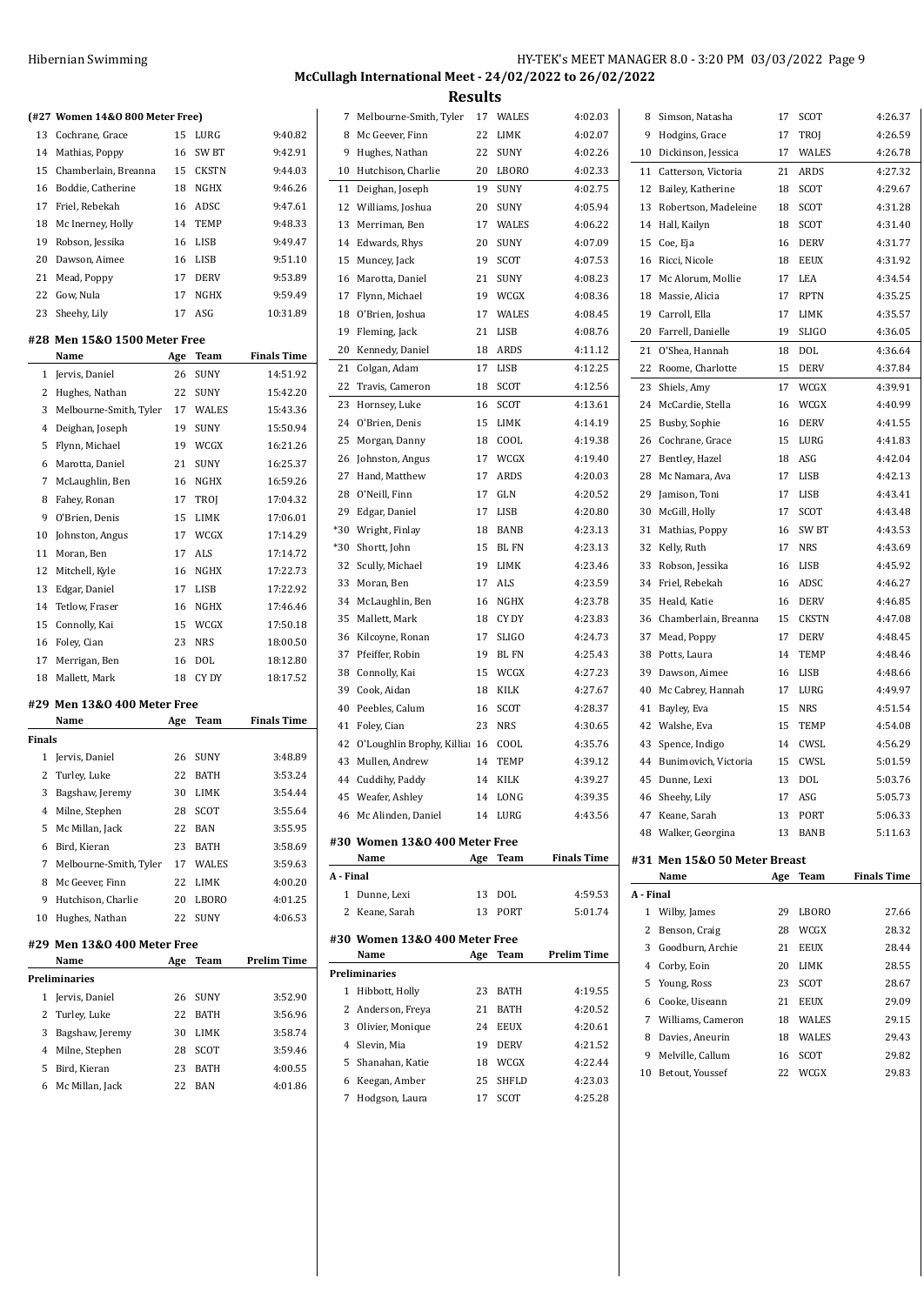**McCullagh International Meet - 24/02/2022 to 26/02/2022 Results**

|     | #31 Men 15&0 50 Meter Breast |     |              |                    |
|-----|------------------------------|-----|--------------|--------------------|
|     | Name                         | Age | Team         | <b>Prelim Time</b> |
|     | Preliminaries                |     |              |                    |
| 1   | Wilby, James                 | 29  | LBORO        | 28.14              |
| 2   | Benson, Craig                | 28  | WCGX         | 28.36              |
| 3   | Goodburn, Archie             | 21  | EEUX         | 28.89              |
|     | 4 Young, Ross                | 23  | <b>SCOT</b>  | 28.97              |
| 5   | Corby, Eoin                  | 20  | LIMK         | 29.14              |
| 6   | Williams, Cameron            | 18  | WALES        | 29.15              |
| 7   | Cooke, Uiseann               | 21  | <b>EEUX</b>  | 29.29              |
| 8   | Davies. Aneurin              | 18  | <b>WALES</b> | 29.41              |
| 9   | Melville, Callum             | 16  | SCOT         | 29.83              |
| 10  | Betout, Youssef              | 22  | WCGX         | 30.06              |
| 11  | Berryman, Morgan             | 25  | LARNE        | 30.28              |
| 12  | Cox, Paul                    | 20  | LISB         | 30.30              |
| 13  | Pemberton, Joshua            | 22  | DERV         | 30.59              |
| 14  | Feenan, Andrew               | 21  | SWSC         | 30.63              |
| 15  | Mc Lelland-Maher, Alex       | 20  | KILK         | 30.73              |
| 16  | Massey, Conor                | 20  | <b>NUAX</b>  | 30.85              |
| 17  | Mahmutoglu, Jason            | 18  | CWSL         | 31.04              |
| 18  | Bools, Dominic               | 19  | <b>RPTN</b>  | 31.14              |
| 19  | Nevison, Luke                | 29  | EWBX         | 31.34              |
| 20  | Jones, Carwyn                | 16  | WALES        | 31.40              |
| 21  | Mulholland, Daniel           | 19  | <b>LISB</b>  | 31.52              |
| 22  | O'Connor, Liam               | 17  | <b>TERE</b>  | 31.58              |
| 23  | Rayan, Ali                   | 17  | COOL         | 31.70              |
| 24  | Fane, Ewan                   | 18  | <b>DOL</b>   | 31.88              |
| 25  | Whittle, George              | 16  | <b>DERV</b>  | 32.05              |
| 26  | Cardwell, Ben                | 17  | <b>BAN</b>   | 32.08              |
| 27  | Cummings, Benji              | 16  | ARDS         | 32.23              |
| 28  | Moyo, Zach                   | 16  | SW BT        | 32.35              |
| 29  | Mc Namara, Michael           | 21  | <b>CLM</b>   | 32.51              |
| 30  | Mason, Christopher           | 17  | LEC          | 32.54              |
| 31  | Pelosi, Max                  | 16  | WCGX         | 32.60              |
| 32  | George, Alec                 | 17  | <b>LVADY</b> | 32.94              |
| 33  | Lennon, David                | 17  | <b>SHARK</b> | 33.15              |
| 34  | Bird, Martin                 | 17  | <b>PDOWN</b> | 33.21              |
| 35  | Carrig, Jack                 | 17  | LIMK         | 33.27              |
| 36  | Ates, Ryan                   | 16  | <b>DOL</b>   | 33.49              |
| 37  | Slagter, Callum              | 17  | BAN          | 33.50              |
| *38 | Morriss, Charlie             | 16  | LARNE        | 33.64              |
| *38 | Cowgill, Lorcan              | 16  | BANB         | 33.64              |
| 40  | Taggart, Will                | 17  | LURG         | 33.66              |
| 41  | Williams, Austin             | 16  | BAN          | 33.67              |
| 42  | O'Reilly, Ben                | 18  | BANB         | 33.74              |
| 43  | Pau, David                   | 16  | PORT         | 33.94              |
| 44  | Langton, Killian             | 17  | SLIGO        | 34.03              |
| 45  | Ilsley, Finn                 | 16  | COLE         | 34.08              |
| 46  | Black, Zachary               | 16  | LURG         | 34.12              |
| 47  | Feenan, Michael              | 18  | SWSC         | 34.35              |
| 48  | Colac, Egor                  | 16  | COOL         | 34.56              |
| 49  | Kearney, Rian                | 17  | BL FN        | 35.10              |

| #32 Women 14&0 50 Meter Breast |                                                                                                                                                                                                                                                                                                                                                |                                                                             |                                                                                                                                                                                           |
|--------------------------------|------------------------------------------------------------------------------------------------------------------------------------------------------------------------------------------------------------------------------------------------------------------------------------------------------------------------------------------------|-----------------------------------------------------------------------------|-------------------------------------------------------------------------------------------------------------------------------------------------------------------------------------------|
| Name                           | Age                                                                                                                                                                                                                                                                                                                                            | Team                                                                        | <b>Finals Time</b>                                                                                                                                                                        |
| A - Final                      |                                                                                                                                                                                                                                                                                                                                                |                                                                             |                                                                                                                                                                                           |
| Clark, Imogen                  | 23                                                                                                                                                                                                                                                                                                                                             | <b>DERV</b>                                                                 | 30.75                                                                                                                                                                                     |
| Hanlon, Kara                   | 25                                                                                                                                                                                                                                                                                                                                             | <b>EEUX</b>                                                                 | 31.42                                                                                                                                                                                     |
| Morgan, Anna                   | 19                                                                                                                                                                                                                                                                                                                                             | <b>EEUX</b>                                                                 | 32.52                                                                                                                                                                                     |
|                                | 19                                                                                                                                                                                                                                                                                                                                             | <b>EEUX</b>                                                                 | 32.61                                                                                                                                                                                     |
|                                | 21                                                                                                                                                                                                                                                                                                                                             | TALL                                                                        | 32.74                                                                                                                                                                                     |
|                                | 21                                                                                                                                                                                                                                                                                                                                             | <b>EEUX</b>                                                                 | 33.25                                                                                                                                                                                     |
| Robertson, Erin                | 23                                                                                                                                                                                                                                                                                                                                             | <b>EEUX</b>                                                                 | 33.39                                                                                                                                                                                     |
|                                |                                                                                                                                                                                                                                                                                                                                                |                                                                             | 33.80                                                                                                                                                                                     |
|                                |                                                                                                                                                                                                                                                                                                                                                |                                                                             | 33.90                                                                                                                                                                                     |
| Bowley, Hannah                 | 17                                                                                                                                                                                                                                                                                                                                             | <b>RPTN</b>                                                                 | 34.08                                                                                                                                                                                     |
|                                |                                                                                                                                                                                                                                                                                                                                                |                                                                             |                                                                                                                                                                                           |
|                                |                                                                                                                                                                                                                                                                                                                                                |                                                                             | Prelim Time                                                                                                                                                                               |
|                                |                                                                                                                                                                                                                                                                                                                                                |                                                                             |                                                                                                                                                                                           |
|                                |                                                                                                                                                                                                                                                                                                                                                |                                                                             | 30.75                                                                                                                                                                                     |
|                                |                                                                                                                                                                                                                                                                                                                                                |                                                                             | 31.59                                                                                                                                                                                     |
|                                |                                                                                                                                                                                                                                                                                                                                                |                                                                             | 32.74                                                                                                                                                                                     |
|                                |                                                                                                                                                                                                                                                                                                                                                |                                                                             | 32.84                                                                                                                                                                                     |
|                                |                                                                                                                                                                                                                                                                                                                                                |                                                                             |                                                                                                                                                                                           |
|                                |                                                                                                                                                                                                                                                                                                                                                |                                                                             | 33.15                                                                                                                                                                                     |
|                                |                                                                                                                                                                                                                                                                                                                                                |                                                                             | 33.38                                                                                                                                                                                     |
|                                |                                                                                                                                                                                                                                                                                                                                                |                                                                             | 33.57                                                                                                                                                                                     |
|                                |                                                                                                                                                                                                                                                                                                                                                |                                                                             | 33.78                                                                                                                                                                                     |
|                                |                                                                                                                                                                                                                                                                                                                                                |                                                                             | 34.22                                                                                                                                                                                     |
|                                |                                                                                                                                                                                                                                                                                                                                                |                                                                             | 34.28                                                                                                                                                                                     |
|                                | 23                                                                                                                                                                                                                                                                                                                                             |                                                                             | 34.50                                                                                                                                                                                     |
| Davidson, Kiera                | 17                                                                                                                                                                                                                                                                                                                                             |                                                                             | 34.55                                                                                                                                                                                     |
| Mead, Amy                      | 20                                                                                                                                                                                                                                                                                                                                             | DERV                                                                        | 34.55                                                                                                                                                                                     |
| Gow, Nula                      | 17                                                                                                                                                                                                                                                                                                                                             | NGHX                                                                        | 34.59                                                                                                                                                                                     |
| Jones, Ava                     | 14                                                                                                                                                                                                                                                                                                                                             | <b>PORT</b>                                                                 | 34.77                                                                                                                                                                                     |
| Brassington, Sophie            | 16                                                                                                                                                                                                                                                                                                                                             | <b>WALES</b>                                                                | 35.20                                                                                                                                                                                     |
| Kidney, Isabel                 | 16                                                                                                                                                                                                                                                                                                                                             | SWSC                                                                        | 35.24                                                                                                                                                                                     |
| Wade, Saskia                   | 17                                                                                                                                                                                                                                                                                                                                             | WCGX                                                                        | 35.31                                                                                                                                                                                     |
| Macleod, Amy                   | 16                                                                                                                                                                                                                                                                                                                                             | WCGX                                                                        | 35.35                                                                                                                                                                                     |
| Mc Evoy, Lara                  | 21                                                                                                                                                                                                                                                                                                                                             | <b>ALS</b>                                                                  | 35.45                                                                                                                                                                                     |
| Urry, Amelia                   | 18                                                                                                                                                                                                                                                                                                                                             | <b>BAN</b>                                                                  | 35.50                                                                                                                                                                                     |
| Campbell, Ellie                | 15                                                                                                                                                                                                                                                                                                                                             | TROJ                                                                        | 35.55                                                                                                                                                                                     |
| Jones, Megan                   | 16                                                                                                                                                                                                                                                                                                                                             | PORT                                                                        | 35.59                                                                                                                                                                                     |
| Connery, Niamh                 | 14                                                                                                                                                                                                                                                                                                                                             | <b>SHARK</b>                                                                | 35.61                                                                                                                                                                                     |
| Cisnero, Yna                   | 17                                                                                                                                                                                                                                                                                                                                             | <b>LVADY</b>                                                                | 35.92                                                                                                                                                                                     |
| Noble, Amy                     | 16                                                                                                                                                                                                                                                                                                                                             | ASG                                                                         | 36.01                                                                                                                                                                                     |
| Leonard, Emily                 | 16                                                                                                                                                                                                                                                                                                                                             | CWSL                                                                        | 36.19                                                                                                                                                                                     |
| Maher, Cara                    | 16                                                                                                                                                                                                                                                                                                                                             | TERE                                                                        | 36.42                                                                                                                                                                                     |
| Warchol, Julia                 | 14                                                                                                                                                                                                                                                                                                                                             | LONG                                                                        | 36.85                                                                                                                                                                                     |
| Mc Dade, Anna                  | 16                                                                                                                                                                                                                                                                                                                                             | <b>ENSK</b>                                                                 | 36.89                                                                                                                                                                                     |
| Ricca, Lavinia                 | 16                                                                                                                                                                                                                                                                                                                                             | CWSL                                                                        | 36.93                                                                                                                                                                                     |
| Mc Namara, Ava                 | 17                                                                                                                                                                                                                                                                                                                                             | LISB                                                                        | 36.99                                                                                                                                                                                     |
| Johnston, Molly                | 17                                                                                                                                                                                                                                                                                                                                             | <b>ENSK</b>                                                                 | 37.07                                                                                                                                                                                     |
| Marriott, Aisling              | 16                                                                                                                                                                                                                                                                                                                                             | SWAN                                                                        | 37.30                                                                                                                                                                                     |
| Corkery, Hannah                | 17                                                                                                                                                                                                                                                                                                                                             | SPL                                                                         | 37.55                                                                                                                                                                                     |
| Liggett, Molly                 | 16                                                                                                                                                                                                                                                                                                                                             | <b>BASC</b>                                                                 | 37.65                                                                                                                                                                                     |
|                                | 16                                                                                                                                                                                                                                                                                                                                             | DOL                                                                         | 37.67                                                                                                                                                                                     |
| Sherriff, Esme                 | 15                                                                                                                                                                                                                                                                                                                                             | TROJ                                                                        | 37.84                                                                                                                                                                                     |
| Burge, Caoimhe                 | 16                                                                                                                                                                                                                                                                                                                                             | COOL                                                                        | 38.05                                                                                                                                                                                     |
|                                | Goodburn, Katie<br>Coyne, Niamh<br>Robertson, Katie<br>Mc Cartney, Ellie<br>Doyle, Eimear<br>Name<br>Preliminaries<br>Clark, Imogen<br>Hanlon, Kara<br>Goodburn, Katie<br>Coyne, Niamh<br>Morgan, Anna<br>Robertson, Erin<br>Robertson, Katie<br>Doyle, Eimear<br>Mc Cartney, Ellie<br>Bowley, Hannah<br>Mc Cracken, Sarah<br>Mc Cormack, Cara | 17<br>21<br>Age<br>23<br>25<br>19<br>21<br>19<br>23<br>21<br>21<br>17<br>17 | ARDS<br>LIMK<br>#32 Women 14&0 50 Meter Breast<br>Team<br><b>DERV</b><br><b>EEUX</b><br><b>EEUX</b><br>TALL<br><b>EEUX</b><br>EEUX<br>EEUX<br>LIMK<br>ARDS<br><b>RPTN</b><br>LISB<br>WCGX |

| 40        | Rada, Janelle                        | 16       | LURG          | 38.14              |
|-----------|--------------------------------------|----------|---------------|--------------------|
| 41        | Malcolm, Michaela                    | 17       | MULST         | 38.29              |
|           | Burns-Atkin, Alana                   |          | <b>BANB</b>   |                    |
| 42        |                                      | 16       |               | 38.43              |
| 43        | Sheehy, Lily                         | 17       | ASG           | 40.04              |
|           | #33 Men 15&0 50 Meter Free           |          |               |                    |
|           | Name                                 | Age      | Team          | <b>Finals Time</b> |
| A - Final |                                      |          |               |                    |
| 1         | Barrett, Adam                        | 21       | WYCMB         | 22.71              |
| 2         | Cumberlidge, David                   | 26       | <b>EEUX</b>   | 22.96              |
| 3         | Fannon, Tom                          | 24       | LASER         | 22.97              |
| 4         | Jones, Daniel                        | 26       | <b>SUNY</b>   | 23.02              |
| 5         | Bain, Calum                          | 26       | <b>CKSTN</b>  | 23.17              |
| 6         | Elkin, Max                           | 18       | WALES         | 23.24              |
|           |                                      |          |               |                    |
| 7         | Sutton, Diarmuid                     | 20       | LIMK          | 23.51              |
| 8         | McKinnon, Ruairi                     | 18       | SCOT          | 23.73              |
| $*9$      | Thompson, David                      | 29       | ARDS          | 23.82              |
| *9        | Carswell, Thomas                     | 22       | <b>EEUX</b>   | 23.82              |
| #33       | Men 15&0 50 Meter Free               |          |               |                    |
|           | Name                                 | Age      | Team          | <b>Prelim Time</b> |
|           | Preliminaries                        |          |               |                    |
| $*1$      | Barrett, Adam                        | 21       | WYCMB         | 22.93              |
| $*_{1}$   | Bain, Calum                          | 26       | CKSTN         | 22.93              |
| 3         | Cumberlidge, David                   | 26       | <b>EEUX</b>   | 23.13              |
| 4         | Jones, Daniel                        | 26       | <b>SUNY</b>   | 23.16              |
| 5         | Fannon, Tom                          | 24       | LASER         | 23.17              |
| 6         | Elkin, Max                           | 18       | WALES         | 23.42              |
| 7         | Leong, Bryan                         | 19       | CWSL          | 23.61              |
| 8         | Thompson, David                      | 29       | ARDS          | 23.68              |
| 9         | Sutton, Diarmuid                     | 20       | LIMK          | 23.73              |
| 10        | McKinnon, Ruairi                     | 18       | SCOT          | 23.77              |
| 11        | Carswell, Thomas                     | 22       | <b>EEUX</b>   | 23.78              |
| 12        | Turner, Harry                        | 23       | SUNY          | 23.93              |
| 13        | Swinney, Gregor                      | 25       | SCOT          | 23.95              |
| 14        | Leslie, Ross                         | 24       | <b>EEUX</b>   | 24.10              |
| 15        | Registe, Dylan                       | 17       | LISB          | 24.11              |
| $*16$     | Williams, Solomon                    | 17       | WALES         | 24.19              |
| *16       | Winston, Sam                         | 20       | <b>ALS</b>    | 24.19              |
| 18        | Sloan, Ciaran                        | 29       | <b>LEA</b>    | 24.20              |
|           |                                      |          |               | 24.21              |
| 19<br>20  | Lapsley, Myles                       | 19<br>18 | SCOT<br>LARNE | 24.36              |
|           | Leggett, Thomas<br>Fitzgerald, Conor |          |               | 24.43              |
| 21<br>22  | Moore, Andrew                        | 16<br>24 | SPL<br>GAL    | 24.54              |
|           |                                      |          |               |                    |
| 23        | Talib, Swaleh                        | 22       | WUSX          | 24.58              |
| 24        | Mahmutoglu, Jason                    | 18       | CWSL          | 24.59              |
| 25        | Betout, Youssef                      | 22       | WCGX          | 24.71              |
| 26        | Jones, Carwyn                        | 16       | WALES         | 24.82              |
| 27        | Riddell, Ben                         | 17       | <b>ARDS</b>   | 24.84              |
| $*28$     | Winston, Harry                       | 17       | ALS           | 24.85              |
| *28       | Mc Aviney, Brogan                    | 19       | KILK          | 24.85              |
| 30        | Dunnion, Cody                        | 18       | ARDS          | 24.99              |
| 31        | Mulholland, Daniel                   | 19       | LISB          | 25.00              |
| 32        | Colvin, Cillian                      | 25       | NAC           | 25.01              |
| 33        | McCarthy, Samuel                     | 17       | WALES         | 25.02              |
| 34        | Lee, Ethan                           | 16       | WALES         | 25.03              |
| 35        | Rayan, Ali                           | 17       | COOL          | 25.09              |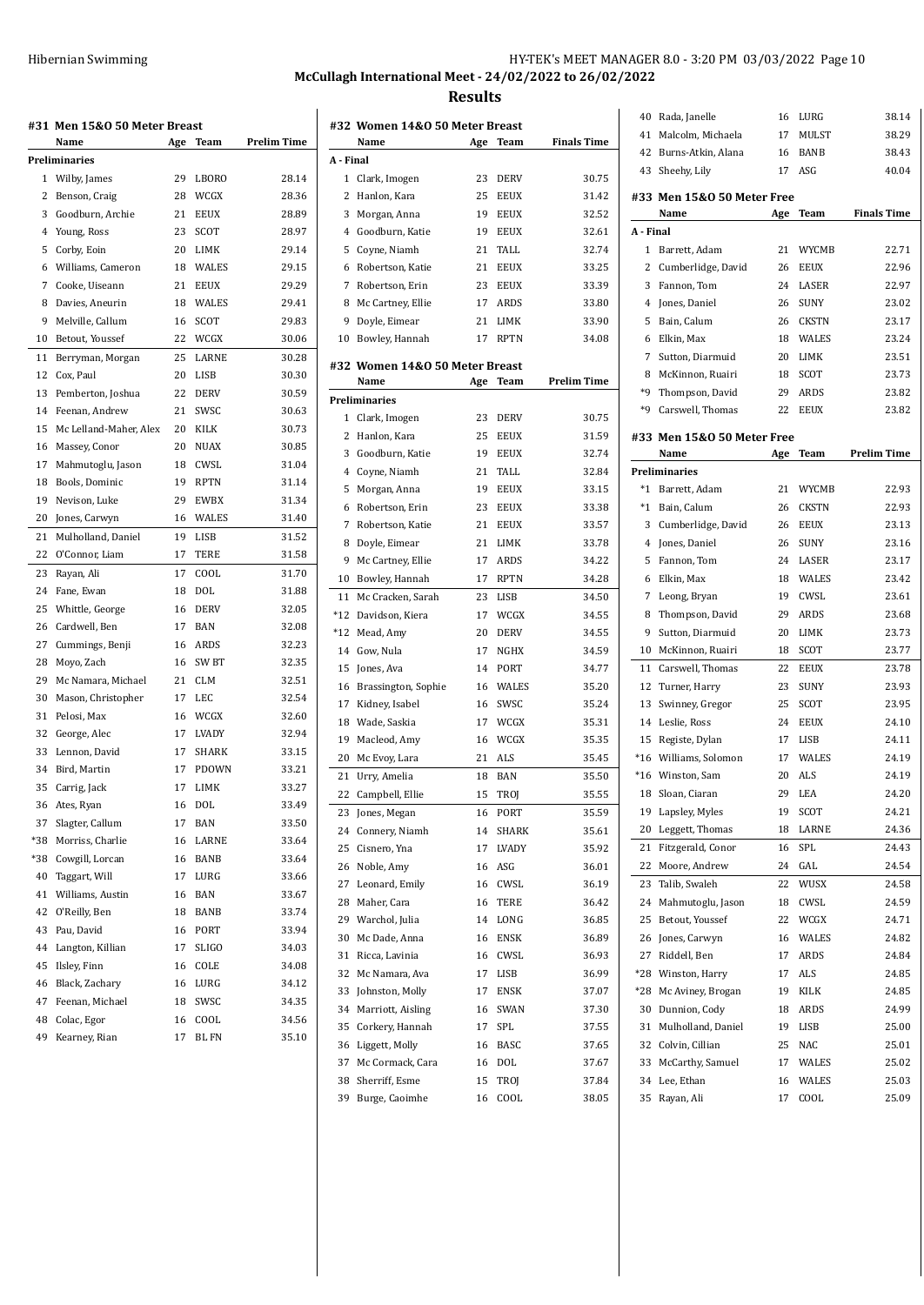## Hibernian Swimming **HY-TEK's MEET MANAGER 8.0 - 3:20 PM 03/03/2022** Page 11 **McCullagh International Meet - 24/02/2022 to 26/02/2022**

**Results**

|           | Preliminaries  (#33 Men 15&0 50 Meter Free) |     |             |                    |
|-----------|---------------------------------------------|-----|-------------|--------------------|
| 36        | Cook. Aidan                                 | 18  | KILK        | 25.17              |
| 37        | Shortt, John                                | 15  | <b>BLFN</b> | 25.19              |
| 38        | Johnson, Conor                              | 18  | KILK        | 25.22              |
| 39        | Mulhall, John                               | 17  | TROJ        | 25.29              |
| 40        | Noonan, Senan                               | 18  | <b>ALS</b>  | 25.38              |
| 41        | O'Sullivan, Caleb                           | 19  | DOL         | 25.52              |
| 42        | Pfeiffer, Robin                             | 19  | <b>BLFN</b> | 25.60              |
| 43        | Csarodai-Nagy, Krisztian 19                 |     | <b>NRS</b>  | 25.61              |
| $*44$     | Galland, Marc                               | 17  | SWSC        | 25.64              |
| $*44$     | Adams, Josef                                | 15  | CWSL        | 25.64              |
| 46        | Smyth, Gene                                 | 15  | <b>BAN</b>  | 25.69              |
| $*47$     | Nevison, Luke                               | 29  | EWBX        | 25.85              |
| $*47$     | Switzer, Noah                               | 15  | BLKRK       | 25.85              |
| 49        | Pau, David                                  | 16  | PORT        | 25.93              |
| 50        | Morgan, Darragh                             | 16  | COOL        | 26.01              |
| 51        | Mallett, Mark                               | 18  | CY DY       | 26.03              |
| 52        | O'Neill, Finn                               | 17  | GLN         | 26.28              |
| 53        | Keogh, Michael                              | 18  | <b>TERE</b> | 27.69              |
|           |                                             |     |             |                    |
|           | #34 Women 14&0 50 Meter Free                |     |             |                    |
|           | Name                                        | Age | Team        | <b>Finals Time</b> |
| A - Final |                                             |     |             |                    |
| 1         | Hill, Danielle                              | 23  | LARNE       | 25.72              |
| 2         | Hope, Lucy                                  | 25  | WUSX        | 25.88              |
| 3         | Riordan, Erin                               | 23  | <b>NAC</b>  | 26.20              |
| 4         | Harris, Medi                                | 20  | <b>SUNY</b> | 26.22              |
| 5         | Goodburn, Katie                             | 19  | EEUX        | 26.44              |
| 6         | Mc Kenzie, Drew                             | 17  | SCOT        | 27.07              |
| 7         | Jones, Isabella                             | 17  | WALES       | 27.08              |
| 8         | Broder, Libby                               | 16  | WALES       | 27.20              |
| 9         | Robertson, Madeleine                        | 18  | SCOT        | 27.22              |
| 10        | Wade, Saskia                                | 17  | WCGX        | 27.30              |
|           | #34 Women 14&0 50 Meter Free                |     |             |                    |
|           | Name                                        | Age | Team        | Prelim Time        |
|           | Preliminaries                               |     |             |                    |
| 1         | Hill, Danielle                              | 23  | LARNE       | 25.86              |
| 2         | Riordan, Erin                               | 23  | <b>NAC</b>  | 26.18              |
| 3         | Hope, Lucy                                  | 25  | WUSX        | 26.41              |
| 4         | Goodburn, Katie                             | 19  | EEUX        | 26.48              |
| 5         | Harris, Medi                                | 20  | SUNY        | 26.52              |
| *6        | Mc Kenzie, Drew                             | 17  | SCOT        | 27.18              |
| *6        | Broder, Libby                               | 16  | WALES       | 27.18              |
| *8        | Jones, Isabella                             | 17  | WALES       | 27.25              |
| *8        | Wade, Saskia                                | 17  | WCGX        | 27.25              |
| 10        | Robertson, Madeleine                        | 18  | SCOT        | 27.26              |
| 11        | Morgan, Anna                                | 19  | <b>EEUX</b> | 27.44              |
| 12        | Mc Alorum, Mollie                           | 17  | LEA         | 27.64              |
| 13        | Trait, Naomi                                | 19  | KILK        | 27.65              |
| $*14$     | Green, Anna                                 | 17  | SCOT        | 27.78              |
| $*14$     | Ricci, Nicole                               | 18  | EEUX        | 27.78              |
| *16       | Allen, Naoise                               | 17  | TERE        | 27.81              |
| *16       | Grant, Emily                                | 25  | NUAX        | 27.81              |
| *18       | Jones, Ava                                  | 14  | PORT        | 27.84              |
| *18       | Nulty, Molly                                | 18  | SSEAL       | 27.84              |

| 20        | Phelan, Rosalie                         | 17       | CORM         | 27.91              |
|-----------|-----------------------------------------|----------|--------------|--------------------|
| 21        | Farrell, Danielle                       | 19       | SLIGO        | 27.97              |
| 22        | Bailey, Leagh                           | 16       | <b>NRS</b>   | 28.11              |
| 23        | Farr, Lauren                            | 16       | SWSC         | 28.38              |
| 24        | Quigley, Zophia                         | 15       | ARDS         | 28.41              |
| 25        | Ahearne, Niamh                          | 19       | <b>KILK</b>  | 28.44              |
| 26        | Jones, Megan                            | 16       | PORT         | 28.49              |
| 27        | Simson, Natasha                         | 17       | SCOT         | 28.50              |
| *28       | Miskelly, Olivia                        | 15       | <b>BANB</b>  | 28.52              |
| $*28$     | Massie, Alicia                          | 17       | <b>RPTN</b>  | 28.52              |
| *30       | Mc Clean, Maeve                         | 15       | CY DY        | 28.55              |
| *30       | Whitten, Rosie                          | 15       | SW BT        | 28.55              |
| 32        | Liddane, Leanna                         | 16       | LIMK         | 28.73              |
| 33        | Noble, Amy                              | 16       | ASG          | 28.80              |
| 34        | Buckley, Marguerite                     | 16       | CLNM         | 28.83              |
| 35        | Logan, Eliza                            | 16       | BANB         | 29.13              |
| 36        | Hodgson, Laura                          | 17       | SCOT         | 29.18              |
| 37        | Kenny, Nevaeh                           | 17       | ALS          | 29.19              |
| 38        | Leonard, Emily                          | 16       | CWSL         | 29.28              |
| 39        | Mc Grath, Izzy                          | 16       | DOL          | 29.41              |
| 40        | Spence, Indigo                          | 14       | CWSL         | 29.51              |
|           |                                         |          |              |                    |
|           | #35 Men 13&0 200 Meter IM               |          |              |                    |
|           | Name                                    | Age      | Team         | <b>Finals Time</b> |
| A - Final |                                         |          |              |                    |
| 1         | Dean, Tom                               | 22       | BATH         | 2:01.53            |
| 2         | Mc Fadzen, James                        | 23       | LBORO        | 2:02.83            |
| 3         | Litchfield, Joe                         | 24       | LBORO        | 2:03.76            |
| 4         | Greenow, Jacob                          | 23       | BATH         | 2:05.57            |
| 5         | Allison, Angus                          | 19       | SCOT         | 2:05.85            |
|           |                                         |          |              |                    |
| 6         | Corby, Eoin                             | 20       | LIMK         | 2:06.07            |
| 7         | Jones, Evan                             | 18       | SCOT         | 2:06.17            |
| 8         | Williams, Solomon                       | 17       | WALES        | 2:07.87            |
| 9         | Edwards, Kaden                          | 18       | WALES        | 2:08.25            |
| 10        | Ward, Matthew                           | 17       | SCOT         | 2:13.27            |
|           | #35 Men 13&0 200 Meter IM               |          |              |                    |
|           | Name                                    | Age      | Team         | <b>Prelim Time</b> |
|           | <b>Preliminaries</b>                    |          |              |                    |
| 1         | Dean, Tom                               | 22       | BATH         | 2:04.91            |
| 2         | Mc Fadzen, James                        | 23       | LBORO        | 2:05.01            |
| 3         | Litchfield, Joe                         | 24       | LBORO        | 2:05.24            |
| 4         | Greenow, Jacob                          | 23       | BATH         | 2:05.42            |
| 5         | Mc Millan, Jack                         | 22       | BAN          | 2:07.75            |
| *6        | Trett Oliver, Tony Joe                  | 23       | WUSX         | 2:07.86            |
| *6        | Jones, Evan                             | 18       | SCOT         | 2:07.86            |
| 8         | Allison, Angus                          | 19       | SCOT         | 2:07.88            |
| 9         |                                         | 17       | SCOT         | 2:08.40            |
| 10        | Ward, Matthew<br>Williams, Solomon      | 17       | <b>WALES</b> |                    |
| 11        | Corby, Eoin                             | 20       | LIMK         | 2:09.59<br>2:10.31 |
| 12        |                                         |          |              |                    |
| 13        | Edwards, Kaden                          | 18<br>22 | WALES<br>MAL | 2:10.75            |
| 14        | Mc Carthy, Cadan<br>Bunhejee, Finley    | 17       | DERV         | 2:10.95<br>2:11.16 |
| 15        |                                         |          |              | 2:11.29            |
| 16        | Melville, Callum<br>Kurle, Cameron      | 16<br>25 | SCOT<br>WUSX | 2:11.44            |
|           |                                         |          |              |                    |
| 17<br>18  | Bailey, Evan<br>Marcal Whittles, Edward | 17<br>16 | NRS<br>CWSL  | 2:11.50<br>2:12.68 |

| 19        | Elkin, Max                      | 18       | WALES                     | 2:13.10            |
|-----------|---------------------------------|----------|---------------------------|--------------------|
| 20        | Pease, Sam                      | 23       | WUSX                      | 2:13.82            |
| 21        | Davies, Aneurin                 | 18       | WALES                     | 2:14.21            |
| 22        | James, Trystan                  | 16       | WALES                     | 2:14.50            |
| 23        | Wilson, Adam                    | 19       | BANB                      | 2:14.51            |
| 24        | Burgess, Robert                 | 17       | WCGX                      | 2:14.69            |
| 25        | Massey, Conor                   | 20       | NUAX                      | 2:14.95            |
| 26        | Hand, Matthew                   | 17       | ARDS                      | 2:15.05            |
| 27        | Arch, Rhydian                   | 17       | <b>WALES</b>              | 2:15.64            |
| 28        | Fox-Witshire, Benjamin          | 17       | WALES                     | 2:15.74            |
| 29        | Fahey, Ronan                    | 17       | TROJ                      | 2:16.07            |
| 30        | Flynn, Michael                  | 19       | WCGX                      | 2:16.45            |
| 31        | Robinson, Tom                   | 22       | NUAX                      | 2:16.75            |
| 32        | Krawiec, Stefan                 | 16       | SCOT                      | 2:16.82            |
| 33        | Hornsey, Luke                   | 16       | SCOT                      | 2:17.03            |
| *34       | Cox, Paul                       | 20       | LISB                      | 2:17.17            |
| $*34$     | Lee, Tristan                    | 16       | WALES                     | 2:17.17            |
| 36        | Kilcoyne, Ronan                 | 17       | SLIGO                     | 2:17.52            |
| 37        | Allison, Jamie                  | 21       | LISB                      | 2:18.30            |
| 38        | Dunnion, Cody                   | 18       | ARDS                      | 2:18.36            |
| 39        | Cooke, Aonghus                  | 17       | LIMK                      | 2:18.92            |
| 40        | Geddis, Adam                    | 19       | BANB                      | 2:19.13            |
| 41        | Pelosi, Max                     | 16       |                           |                    |
|           |                                 |          | WCGX                      | 2:19.29            |
| 42        | Byrne, Brydan                   | 15       | <b>BAN</b><br><b>BANB</b> | 2:19.44            |
| 43<br>44  | Mc Geown, Niall                 | 18<br>17 | ARDS                      | 2:20.31<br>2:20.74 |
|           | Riddell, Ben                    |          |                           |                    |
| 45        | Keogh, Michael                  | 18       | TERE                      | 2:22.34            |
| 46        | Csarodai-Nagy, Krisztian        | 19       | <b>NRS</b>                | 2:22.37            |
| 47        | Cummings, Benji                 | 16       | ARDS                      | 2:22.49            |
| 48<br>49  | Connolly, Kai                   | 15<br>17 | WCGX                      | 2:23.06            |
| 50        | Moran, Ben                      | 17       | ALS<br>TERE               | 2:23.89<br>2:23.94 |
| 51        | O'Connor, Liam<br>Mulhall, John | 17       | TROI                      | 2:24.79            |
| 52        | Balgos, Jericho                 | 18       | LARNE                     | 2:25.30            |
| 53        | Tetlow, Fraser                  | 16       | NGHX                      | 2:26.61            |
|           |                                 |          |                           | 2:28.39            |
| 54        | Mitchell, Kyle                  | 16       | NGHX                      |                    |
| 55        | Morgan, Darragh                 | 16<br>14 | COOL                      | 2:29.72            |
| 56        | Griffin, Ryan                   |          | CKSTN                     | 2:31.78            |
| 57        | Hanley, Phelim                  | 13       | BLKRK                     | 2:32.73            |
| 58        | Cuddihy, Paddy                  | 14       | KILK                      | 2:33.66            |
| 59        | Merrigan, Luke                  | 13       | DOL                       | 2:34.70            |
| 60        | Corbett, Conor                  | 14       | <b>WEX</b>                | 2:35.69            |
| 61        | Lannon, Jamie                   | 14       | ENSK                      | 2:35.81            |
| 62        | Weafer, Ashley                  | 14       | LONG                      | 2:37.55            |
| ---       | Carrig, Jack                    | 17       | LIMK                      | DQ                 |
|           | #36 Women 13&0 200 Meter IM     |          |                           |                    |
|           | Name                            | Age      | Team                      | <b>Finals Time</b> |
| A - Final |                                 |          |                           |                    |
| 1         | Wood, Abbie                     | 23       | LBORO                     | 2:11.32            |
| 2         | Hall, Candice                   | 25       | SHFLD                     | 2:14.69            |
| 3         | Shanahan, Katie                 | 18       | WCGX                      | 2:17.10            |
| 4         | Major, Scarlet                  | 19       | WALES                     | 2:18.30            |
| 5         | Davison, Grace                  | 15       | ARDS                      | 2:20.81            |
| 6         | Mc Donald, Ailsa                | 21       | SCOT                      | 2:21.79            |
| 7         | Goodburn, Katie                 | 19       | EEUX                      | 2:22.71            |
| 8         | Macdougald, Jena                | 20       | UCD                       | 2:24.56            |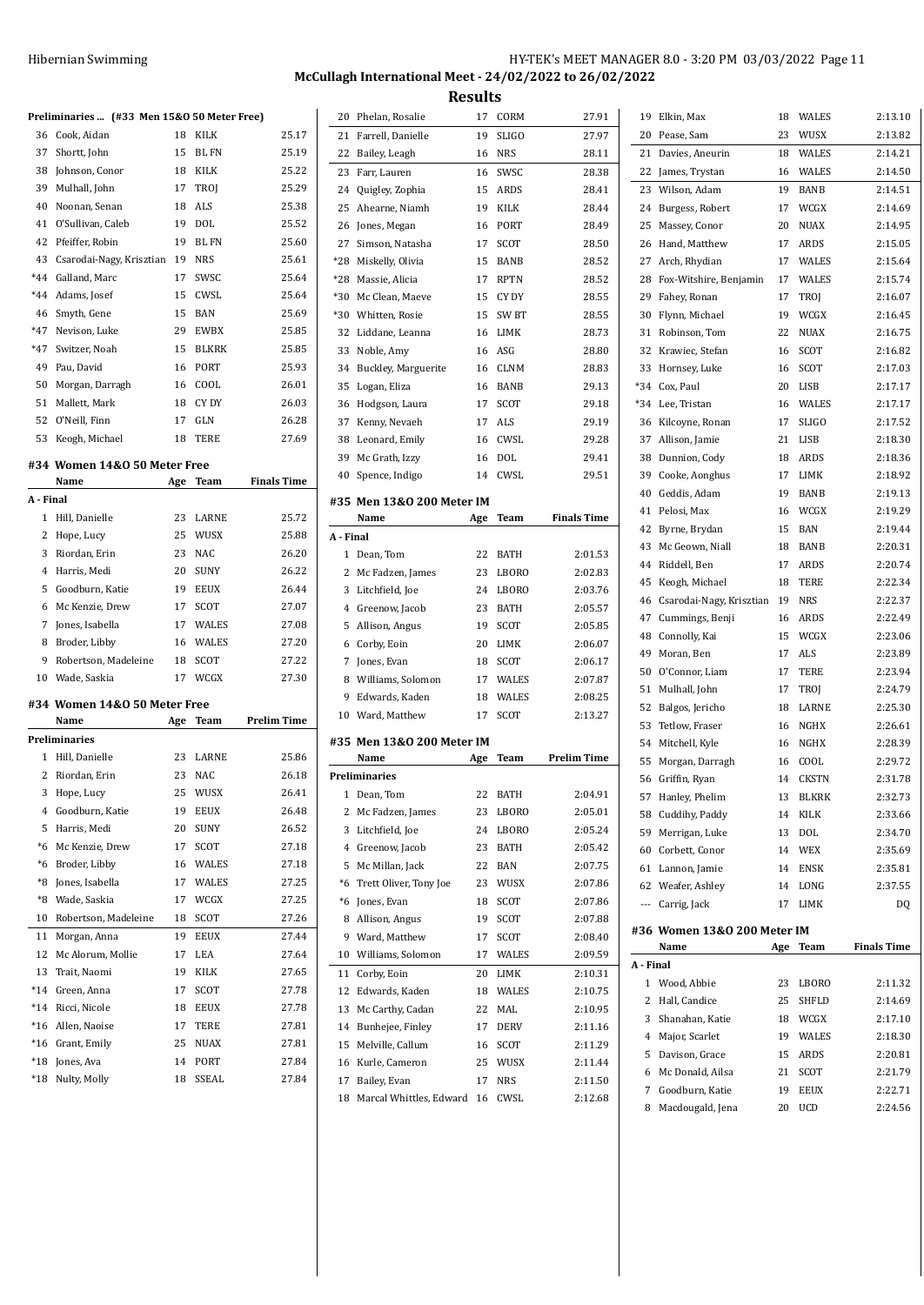| <b>Hibernian Swimming</b> | HY-TEK's MEET MANAGER 8.0 - 3:20 PM 03/03/2022 Page 12  |
|---------------------------|---------------------------------------------------------|
|                           | McCullagh International Meet - 24/02/2022 to 26/02/2022 |

| A - Final  (#36 Women 13&0 200 Meter IM) |                             |     |              |                    |  |  |
|------------------------------------------|-----------------------------|-----|--------------|--------------------|--|--|
| 9                                        | Mc Cartney, Ellie           | 17  | ARDS         | 2:24.80            |  |  |
|                                          | 10 Saunders, Rachel         | 17  | SCOT         | 2:28.26            |  |  |
|                                          |                             |     |              |                    |  |  |
|                                          | #36 Women 13&0 200 Meter IM |     |              | <b>Prelim Time</b> |  |  |
|                                          | Name                        | Age | Team         |                    |  |  |
|                                          | Preliminaries               |     |              |                    |  |  |
| 1                                        | Wood, Abbie                 | 23  | <b>LBORO</b> | 2:13.75            |  |  |
| 2                                        | Hall, Candice               | 25  | SHFLD        | 2:17.11            |  |  |
| 3                                        | Shanahan, Katie             | 18  | WCGX         | 2:19.86            |  |  |
| 4                                        | Major, Scarlet              | 19  | WALES        | 2:20.59            |  |  |
| 5                                        | Mc Donald, Ailsa            | 21  | SCOT         | 2:21.79            |  |  |
| 6                                        | Goodburn, Katie             | 19  | EEUX         | 2:23.29            |  |  |
| 7                                        | Macdougald, Jena            | 20  | UCD          | 2:23.44            |  |  |
| 8                                        | Davison, Grace              | 15  | ARDS         | 2:24.10            |  |  |
| 9                                        | Mc Cartney, Ellie           | 17  | ARDS         | 2:25.61            |  |  |
| 10                                       | Saunders, Rachel            | 17  | SCOT         | 2:27.02            |  |  |
| 11                                       | Urry, Amelia                | 18  | BAN          | 2:27.14            |  |  |
| 12                                       | Gow, Nula                   | 17  | NGHX         | 2:28.15            |  |  |
| 13                                       | Coertze, Kianna             | 14  | SCOT         | 2:28.31            |  |  |
| 14                                       | Aiken, Keira                | 16  | <b>ARDS</b>  | 2:28.67            |  |  |
| $*15$                                    | Roome, Charlotte            | 15  | <b>DERV</b>  | 2:28.75            |  |  |
| $*15$                                    | Coyne, Niamh                | 21  | TALL         | 2:28.75            |  |  |
| 17                                       | Mathias, Poppy              | 16  | SW BT        | 2:28.88            |  |  |
| 18                                       | *Firth, Bethy               | 26  | ARDS         | 2:28.90            |  |  |
| 19                                       | Mc Evoy, Lara               | 21  | ALS          | 2:29.31            |  |  |
| 20                                       | Ren, Heidi                  | 15  | SCOT         | 2:29.43            |  |  |
| 21                                       | O'Shea, Hannah              | 18  | DOL          | 2:29.61            |  |  |
| 22                                       | Macleod, Amy                | 16  | WCGX         | 2:29.64            |  |  |
| 23                                       | Jones, Ava                  | 14  | PORT         | 2:30.06            |  |  |
| 24                                       | Trait, Naomi                | 19  | KILK         | 2:30.48            |  |  |
| 25                                       | Jones, Megan                | 16  | PORT         | 2:30.74            |  |  |
| 26                                       | Kidney, Isabel              | 16  | SWSC         | 2:30.97            |  |  |
| 27                                       | Boddie, Catherine           | 18  | NGHX         | 2:31.13            |  |  |
| 28                                       | Doyle, Eimear               | 21  | LIMK         | 2:31.27            |  |  |
| 29                                       | Tinsley, Florence           | 20  | <b>WUSX</b>  | 2:31.36            |  |  |
| 30                                       | Doran, Aoife                | 16  | ALS          | 2:31.38            |  |  |
| 31                                       | Brassington, Sophie         | 16  | <b>WALES</b> | 2:31.41            |  |  |
| 32                                       | Massie, Alicia              | 17  | <b>RPTN</b>  | 2:31.45            |  |  |
|                                          | 33 Fane, Heather            | 17  | DOL          | 2:31.59            |  |  |
|                                          |                             |     |              |                    |  |  |
| 34                                       | Bayley, Eva                 | 15  | NRS          | 2:31.85            |  |  |
| 35                                       | Bowley, Hannah              | 17  | RPTN         | 2:32.46            |  |  |
| 36                                       | Campbell, Ellie             | 15  | TROJ         | 2:32.50            |  |  |
| 37                                       | Davidson, Kiera             | 17  | WCGX         | 2:32.68            |  |  |
| 38                                       | Hall, Kailyn                | 18  | SCOT         | 2:33.38            |  |  |
| 39                                       | Walker, Darcy               | 15  | BANB         | 2:34.26            |  |  |
| 40                                       | Bunimovich, Victoria        | 15  | CWSL         | 2:34.34            |  |  |
| 41                                       | Miskelly, Olivia            | 15  | BANB         | 2:34.62            |  |  |
| 42                                       | Williams-Jones, Phoebe      | 16  | WALES        | 2:35.90            |  |  |
| 43                                       | O'Shea, Michelle            | 16  | DOL          | 2:36.34            |  |  |
| 44                                       | Noble, Amy                  | 16  | ASG          | 2:36.66            |  |  |
| 45                                       | O'Brien, Lucy               | 13  | LIMK         | 2:36.98            |  |  |
| 46                                       | Leonard, Emily              | 16  | CWSL         | 2:37.31            |  |  |
| 47                                       | Ricca, Lavinia              | 16  | CWSL         | 2:37.73            |  |  |
| 48                                       | Nolan, Sophie               | 17  | TERE         | 2:39.05            |  |  |
| 49                                       | Jacobs, Leah                | 13  | LURG         | 2:39.07            |  |  |

| 50            | Dunne, Lexi                | 13  | DOL          | 2:39.35            |
|---------------|----------------------------|-----|--------------|--------------------|
| 51            | Walker, Georgina           | 13  | <b>BANB</b>  | 2:40.04            |
| 52            | Kennedy, Tara              | 13  | BANB         | 2:41.10            |
| 53            | Keane, Sarah               | 13  | PORT         | 2:41.83            |
| 54            | Buckley, Marguerite        | 16  | CLNM         | 2:42.65            |
| 55            | Currie, Olivia             | 16  | <b>SHARK</b> | 2:42.77            |
| 56            | Dawnay, Chloe              | 13  | SWAN         | 2:47.04            |
| 57            | Mallett, Eve               | 13  | CY DY        | 2:50.58            |
| ---           | Brady, Síomha              | 16  | LISB         | DQ                 |
|               |                            |     |              |                    |
|               | #37 Men 15&0 100 Meter Fly |     |              |                    |
|               | Name                       | Age | Team         | <b>Finals Time</b> |
| <b>Finals</b> |                            |     |              |                    |
| $\mathbf{1}$  | Guy, James                 | 27  | BATH         | 52.75              |
| 2             | Peters, Jacob              | 22  | BATH         | 53.26              |
| 3             | Mildred, ED                | 19  | <b>BATH</b>  | 53.47              |
| 4             | Fraser, Lewis              | 22  | <b>SUNY</b>  | 53.94              |
| 5             | Leong, Bryan               | 19  | CWSL         | 54.62              |
| 6             | Swinney, Gregor            | 25  | <b>SCOT</b>  | 55.27              |
| 7             | Carr, Ben                  | 23  | EEUX         | 55.35              |
| 8             | Richards, Matt             | 20  | <b>BATH</b>  | 55.39              |
| 9             | Edwards, Rhys              | 20  | SUNY         | 55.63              |
| 10            | Clampett, Freddy           | 24  | SUNY         | 55.93              |
|               | #37 Men 15&0 100 Meter Fly |     |              |                    |
|               | Name                       | Age | <b>Team</b>  | <b>Prelim Time</b> |
|               | <b>Preliminaries</b>       |     |              |                    |
| $\mathbf{1}$  | Peters, Jacob              | 22  | BATH         | 53.35              |
| $*2$          | Fraser, Lewis              | 22  | SUNY         | 53.65              |
| *2            | Mildred, ED                | 19  | BATH         | 53.65              |
| 4             | Guy, James                 | 27  | BATH         | 53.82              |
| 5             | Leong, Bryan               | 19  | CWSL         | 54.89              |
| 6             | Edwards, Rhys              | 20  | SUNY         | 55.74              |
| 7             | Carr, Ben                  | 23  | <b>EEUX</b>  | 55.82              |
| 8             | Clampett, Freddy           | 24  | SUNY         | 55.99              |
| 9             | Swinney, Gregor            | 25  | SCOT         | 56.00              |
| 10            | Richards, Matt             | 20  | <b>BATH</b>  | 56.13              |
| 11            | Rodriguez, Antonio         | 18  | WALES        | 56.26              |
| 12            | Rednic, Eduard             | 26  | WUSX         | 56.27              |
| 13            | Carswell, Thomas           | 22  | EEUX         | 56.32              |
| 14            | Robertson, Jamie           | 22  | WUSX         | 56.41              |
| 15            | Hewitt, Cole               | 20  | SUNY         | 56.49              |
| 16            | Bailey, Evan               | 17  | NRS          | 56.66              |
| 17            | Ford, Mark                 | 19  | SCOT         | 57.04              |
| 18            | Jones, Evan                | 18  | SCOT         | 57.21              |
| 19            | Mc Aviney, Brogan          | 19  | KILK         | 57.48              |
|               | Krawiec, Stefan            |     |              |                    |
| 20            |                            | 16  | SCOT         | 57.97              |
| 21            | Leggett, Thomas            | 18  | LARNE        | 58.06              |
| 22            | Leslie, Ross               | 24  | EEUX         | 58.09              |
| 23            | White, Alec                | 21  | SUNY         | 58.10              |
| 24            | Fitzgerald, Conor          | 16  | SPL          | 58.22              |
| 25            | Registe, Dylan             | 17  | LISB         | 58.29              |
| 26            | Eatwell, Charlie           | 17  | ARDS         | 58.61              |
| 27            | Johnson, Conor             | 18  | KILK         | 58.86              |
| 28            | McKinnon, Ruairi           | 18  | SCOT         | 58.99              |
| 29            | Colgan, Adam               | 17  | LISB         | 59.09              |
| 30            | Nolan-Whitney, Jack        | 21  | KILK         | 59.44              |

| 31             | Kennedy, Daniel              | 18  | ARDS         | 59.71              |
|----------------|------------------------------|-----|--------------|--------------------|
| 32             | Ronan, Dara                  | 18  | <b>ENSK</b>  | 59.80              |
| 33             | Mc Lelland-Maher, Alex       | 20  | KILK         | 59.85              |
| 34             | James, Trystan               | 16  | <b>WALES</b> | 1:00.00            |
| 35             | Williams, Cameron            | 18  | <b>WALES</b> | 1:00.03            |
| 36             | Mc Mullan, Alexander         | 18  | <b>BAN</b>   | 1:00.55            |
| 37             | Calwell, Luke                | 17  | LARNE        | 1:01.06            |
| 38             | Tebite, Oisin                | 17  | NAC          | 1:01.07            |
| 39             | Coulter, Evan                | 17  | LARNE        | 1:01.12            |
| 40             | Edgar, Daniel                | 17  | <b>LISB</b>  | 1:01.16            |
| 41             | Cooke, Uiseann               | 21  | EEUX         | 1:01.34            |
| 42             | Maguire, Louis               | 16  | <b>BRFNE</b> | 1:01.80            |
| 43             | Lee, Ethan                   | 16  | <b>WALES</b> | 1:02.03            |
| 44             | Kilcoyne, Ronan              | 17  | SLIGO        | 1:02.12            |
| 45             | McCarthy, Samuel             | 17  | <b>WALES</b> | 1:02.44            |
| 46             | Brennan, Ollie               | 16  | COOL         | 1:02.64            |
| 47             | O'Brien, Denis               | 15  | LIMK         | 1:02.87            |
| 48             | Murphy, Conor                | 18  | LISB         | 1:03.41            |
| 49             | Smith, Eamon                 | 18  | LONG         | 1:03.68            |
| 50             | Moran, Ben                   | 17  | ALS          | 1:03.84            |
| *51            | Wright, Samuel               | 17  | BAN          | 1:04.28            |
| *51            | Leggett, David               | 16  | LARNE        | 1:04.28            |
| 53             | Mitchell, Kyle               | 16  | <b>NGHX</b>  | 1:04.50            |
| 54             | Mitchell, Bradley            | 17  | SW BT        | 1:04.69            |
|                | Treanor, Eoin                |     | <b>CLM</b>   | 1:05.97            |
| 55             |                              | 17  |              |                    |
|                | #38 Women 14&0 100 Meter Fly |     |              |                    |
|                | Name                         | Age | <b>Team</b>  | <b>Finals Time</b> |
| A - Final      |                              |     |              |                    |
|                |                              |     |              |                    |
| 1              | Jones, Harriet               | 25  | C CAR        | 59.23              |
| 2              | Stephens, Laura              | 23  | LBORO        | 59.40              |
| 3              | Bruce, Tain                  | 24  | EEUX         | 59.90              |
| 4              | Large, Emily                 | 21  | <b>BATH</b>  | 1:00.49            |
| 5              | Pryor, Georgina              | 24  | DERV         | 1:00.52            |
| 6              | Schlosshan, Ciara            | 21  | EEUX         | 1:00.90            |
| 7              | Mc Kibbin, Ellie             | 18  | <b>ARDS</b>  | 1:02.74            |
| 8              | Alison, Megan                | 20  | SUNY         | 1:02.95            |
| 9              | Robertson, Madeleine         | 18  | SCOT         | 1:03.79            |
| 10             | Semchiy, Sharon              | 21  | SWSC         | 1:04.19            |
|                |                              |     |              |                    |
| #38            | Women 14&0 100 Meter Fly     |     |              |                    |
|                | Name                         | Age | Team         | <b>Prelim Time</b> |
|                | Preliminaries                |     |              |                    |
| 1              | Jones, Harriet               | 25  | C CAR        | 59.57              |
| $\overline{2}$ | Stephens, Laura              | 23  | <b>LBORO</b> | 59.68              |
| 3              | Bruce, Tain                  | 24  | <b>EEUX</b>  | 1:00.03            |
| 4              | Large, Emily                 | 21  | BATH         | 1:01.08            |
| 5              | Schlosshan, Ciara            | 21  | EEUX         | 1:01.32            |
| 6              | Pryor, Georgina              | 24  | <b>DERV</b>  | 1:01.85            |
| 7              | Mc Kibbin, Ellie             | 18  | ARDS         | 1:02.45            |
| 8              | Robertson, Madeleine         | 18  | SCOT         | 1:03.13            |
| 9              | Alison, Megan                | 20  | SUNY         | 1:03.31            |
| 10             | Semchiy, Sharon              | 21  | SWSC         | 1:03.62            |
| 11             | Mc Caw, Kaitlyn              | 26  | LARNE        | 1:04.10            |
| 12             | Pritchard, Chloe             | 18  | WALES        | 1:04.36            |
| 13             | Bailey, Katherine            | 18  | SCOT         | 1:04.42            |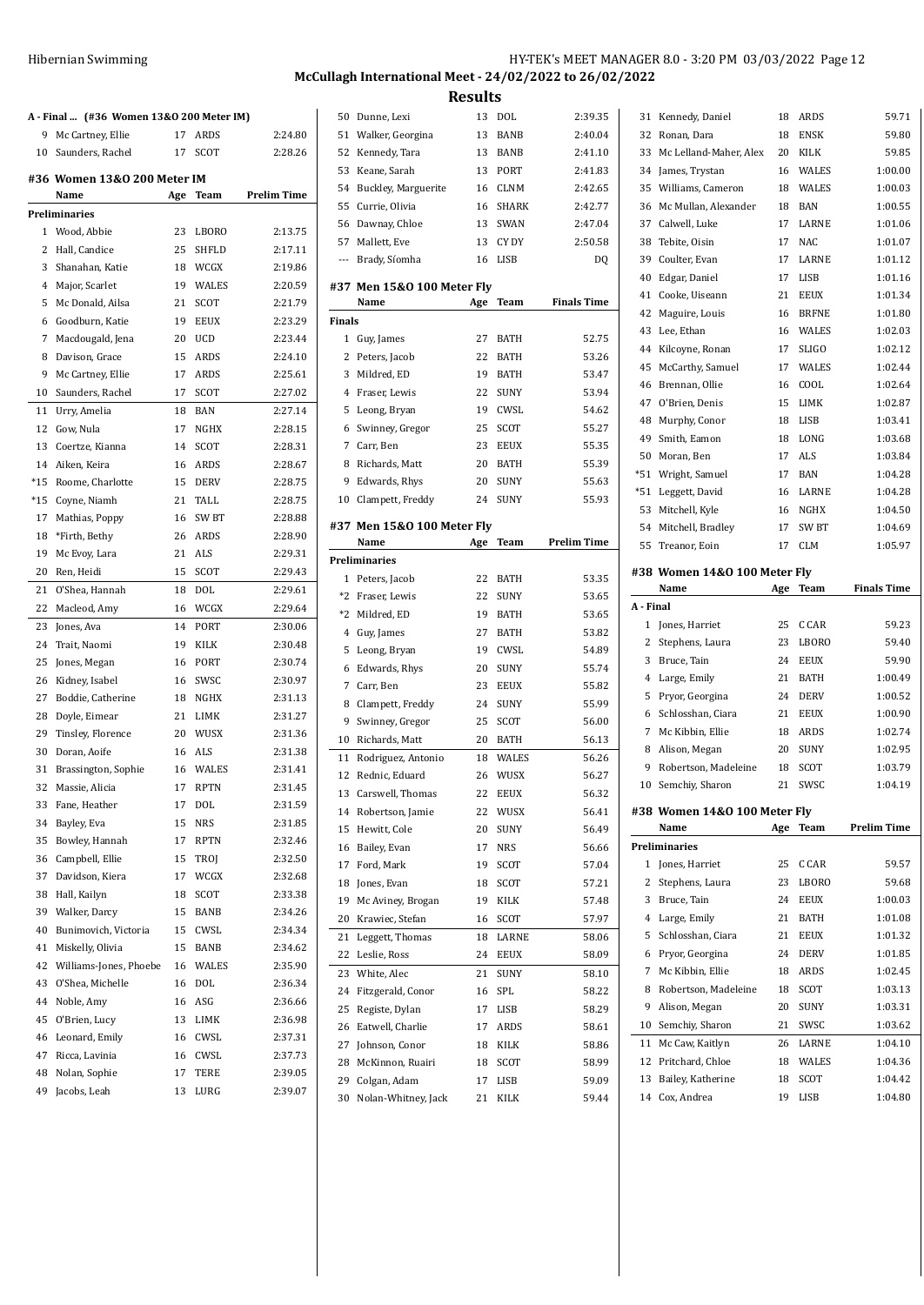## Hibernian Swimming **HY-TEK's MEET MANAGER 8.0 - 3:20 PM 03/03/2022** Page 13

## **McCullagh International Meet - 24/02/2022 to 26/02/2022 Results**

|              | Preliminaries  (#38 Women 14&0 100 Meter Fly) |     |             |                    |
|--------------|-----------------------------------------------|-----|-------------|--------------------|
| 15           | D'Ammassa, Hettie                             | 17  | RPTN        | 1:05.53            |
| 16           | Donegan, Éle                                  | 19  | LARNE       | 1:05.67            |
|              | 17 Quigley, Zophia                            | 15  | ARDS        | 1:05.86            |
| 18           | Coertze, Kianna                               | 14  | SCOT        | 1:05.99            |
| 19           | McCardie, Stella                              | 16  | WCGX        | 1:06.26            |
| 20           | O'Shea, Hannah                                | 18  | DOL         | 1:06.35            |
| 21           | Jamison, Toni                                 | 17  | <b>LISB</b> | 1:06.39            |
| 22           | Burns-Atkin, Alana                            | 16  | <b>BANB</b> | 1:06.45            |
| 23           | Whitten, Rosie                                | 15  | SW BT       | 1:07.07            |
| 24           | Mc Cabrey, Hannah                             | 17  | LURG        | 1:07.08            |
| 25           | Melbourne - Smith, Gabri 19                   |     | <b>SUNY</b> | 1:07.12            |
| 26           | Coe, Eja                                      | 16  | <b>DERV</b> | 1:07.13            |
| 27           | Heald, Katie                                  | 16  | <b>DERV</b> | 1:07.15            |
| 28           | Mead, Poppy                                   | 17  | <b>DERV</b> | 1:07.19            |
| 29           | Ren, Heidi                                    | 15  | SCOT        | 1:07.24            |
| 30           | Mulhall, Pippa                                | 20  | TROJ        | 1:07.41            |
| 31           | Hodgson, Laura                                | 17  | SCOT        | 1:07.57            |
| *32          | O'Hara, Brogán                                | 24  | LEA         | 1:07.98            |
| $*32$        | Feenan, Anna                                  | 19  | SWSC        | 1:07.98            |
|              | 34 Bayley, Eva                                |     | <b>NRS</b>  | 1:08.05            |
|              |                                               | 15  |             |                    |
| 35           | Spence, Indigo                                | 14  | CWSL        | 1:08.09            |
| 36           | Gow, Nula                                     |     | 17 NGHX     | 1:08.12            |
| 37           | Bunimovich, Victoria                          | 15  | CWSL        | 1:08.73            |
| 38           | Ahearne, Niamh                                | 19  | KILK        | 1:08.78            |
| 39           | Coyle, Grace                                  | 18  | BAN         | 1:08.88            |
| 40           | Fane, Heather                                 | 17  | <b>DOL</b>  | 1:09.03            |
| 41           | Mc Grath, Izzy                                | 16  | DOL         | 1:09.22            |
| 42           | Kelly, Ruth                                   | 17  | <b>NRS</b>  | 1:09.72            |
| 43           | Logan, Eliza                                  | 16  | BANB        | 1:10.12            |
| 44           | Allen, Naoise                                 | 17  | TERE        | 1:10.15            |
| 45           | Brown, Kayleigh                               | 16  | LURG        | 1:10.41            |
| 46           | Broder, Libby                                 | 16  | WALES       | 1:10.42            |
|              | 47 Becker, Fallon                             | 17  | GLN         | 1:10.46            |
| 48           | Liddane, Leanna                               | 16  | LIMK        | 1:11.17            |
| 49           | Jones, Megan                                  | 16  | PORT        | 1:11.29            |
| 50           | Venuti, Veronica                              |     | 14 CWSL     | 1:11.69            |
| 51           | Buckley, Marguerite                           | 16  | <b>CLNM</b> | 1:12.74            |
| 52           | Kenny, Nevaeh                                 | 17  | ALS         | 1:14.54            |
|              | #39 Men 13&0 200 Meter Back                   |     |             |                    |
|              | Name                                          | Age | Team        | <b>Finals Time</b> |
| A - Final    |                                               |     |             |                    |
| $\mathbf{1}$ | Williams, Brodie                              | 23  | <b>BATH</b> | 2:00.54            |
| 2            | Mc Nally, Craig                               | 30  | SCOT        | 2:00.75            |
| 3            | Brooker, Cam                                  | 20  | BATH        | 2:01.71            |
| 4            | Adam, Jono                                    | 20  | BATH        | 2:02.39            |
| 5            | Ubertalli, Pietro                             | 18  | CWSL        | 2:03.11            |
| 6            | Edwards, Kaden                                | 18  | WALES       | 2:04.73            |
| 7            | Walton, Martyn                                | 25  | <b>SCOT</b> | 2:06.10            |
| 8            | Ward, Matthew                                 | 17  | SCOT        | 2:06.82            |
| 9            | Byrne, Brydan                                 | 15  | BAN         | 2:11.19            |
| 10           | Warley, Ra'eez                                | 19  | WUSX        | 2:12.92            |
|              |                                               |     |             |                    |

|              | #39 Men 13&0 200 Meter Back   |     |              |                    |
|--------------|-------------------------------|-----|--------------|--------------------|
|              | Name                          | Age | Team         | <b>Prelim Time</b> |
|              | Preliminaries                 |     |              |                    |
| $\mathbf{1}$ | Mc Nally, Craig               | 30  | SCOT         | 2:03.38            |
| 2            | Brooker, Cam                  | 20  | BATH         | 2:03.95            |
| 3            | Greenow, Jacob                | 23  | <b>BATH</b>  | 2:04.90            |
|              | 4 Ubertalli, Pietro           | 18  | CWSL         | 2:05.11            |
| 5            | Edwards, Kaden                | 18  | <b>WALES</b> | 2:05.68            |
| 6            | Williams, Brodie              | 23  | BATH         | 2:06.80            |
| 7            | Adam, Jono                    | 20  | BATH         | 2:07.54            |
| 8            | Walton, Martyn                | 25  | <b>SCOT</b>  | 2:08.10            |
| 9            | Ward, Matthew                 | 17  | SCOT         | 2:09.31            |
| 10           | Byrne, Brydan                 | 15  | BAN          | 2:09.91            |
| 11           | Warley, Ra'eez                | 19  | WUSX         | 2:10.96            |
| 12           | Bunhejee, Finley              | 17  | <b>DERV</b>  | 2:11.51            |
| 13           | Shortt, John                  | 15  | <b>BLFN</b>  | 2:11.72            |
| 14           | Travis, Cameron               | 18  | SCOT         | 2:11.91            |
| 15           | Lawton, Ethan                 | 21  | <b>DERV</b>  | 2:12.56            |
| 16           | Burgess, Robert               | 17  | WCGX         | 2:13.14            |
| $*17$        | Flynn, Michael                | 19  | WCGX         | 2:13.36            |
| *17          | Bools, Dominic                | 19  | <b>RPTN</b>  | 2:13.36            |
| 19           | Fox-Witshire, Benjamin        | 17  | <b>WALES</b> | 2:13.76            |
| 20           | Ford, Mark                    | 19  | SCOT         | 2:13.78            |
| 21           | Irwin, Neddie                 | 19  | DOL          | 2:14.26            |
| 22           | Gourley, Lorcan               | 21  | LARNE        | 2:14.53            |
| 23           | Johnston, Angus               | 17  | WCGX         | 2:14.75            |
| 24           | Whittle, George               | 16  | <b>DERV</b>  | 2:14.81            |
| 25           | Marcal Whittles, Edward       | 16  | CWSL         | 2:15.03            |
| 26           | Arch, Rhydian                 | 17  | <b>WALES</b> | 2:15.54            |
| 27           | Rudd, Jonathan                | 17  | CWSL         | 2:18.55            |
| 28           | Noonan, Senan                 | 18  | ALS          | 2:18.97            |
| 29           | Barnes, Adam                  | 17  | ARDS         | 2:19.12            |
| 30           | Cousins, Emmet                | 16  | WEX          | 2:19.99            |
| 31           | Peebles, Calum                | 16  | SCOT         | 2:20.59            |
| 32           | Adams, Josef                  | 15  | CWSL         | 2:21.19            |
| 33           | Mc Geown, Niall               | 18  | <b>BANB</b>  | 2:21.20            |
| 34           | Pau, David                    | 16  | PORT         | 2:21.83            |
| 35           | Fahey, Ronan                  | 17  | TROJ         | 2:22.26            |
| 36           | Farren, Cormac                | 15  | BAN          | 2:23.50            |
| 37           | Winston, Harry                | 17  | ALS          | 2:23.70            |
| 38           | Merrigan, Ben                 | 16  | <b>DOL</b>   | 2:23.86            |
| 39           | Mitchell, Kyle                | 16  | NGHX         | 2:24.81            |
| 40           | Mc Cann, Michael              | 17  | ARDS         | 2:26.14            |
| 41           | Mc Gann, Jack                 | 17  | TROJ         | 2:26.30            |
| 42           | Mullen, Andrew                | 14  | TEMP         | 2:26.57            |
| 43           | Laudon, Kjell                 | 14  | TROJ         | 2:31.46            |
|              | 44 Weafer, Ashley             | 14  | LONG         | 2:41.23            |
| 45           | Griffin, Ryan                 | 14  | CKSTN        | 2:43.62            |
|              | 46 Merrigan, Luke             | 13  | DOL          | 2:46.56            |
|              | --- Mc Alinden, Daniel        | 14  | LURG         | DQ                 |
|              |                               |     |              |                    |
|              | #40 Women 13&0 200 Meter Back |     |              |                    |
|              | Name                          | Age | Team         | <b>Finals Time</b> |
| A - Final    |                               |     |              |                    |
| $\mathbf{1}$ | Shanahan, Katie               | 18  | WCGX         | 2:11.73            |
| 2            | Golding, Chloe                | 24  | <b>SHFLD</b> | 2:12.18            |

| 3              | McGill, Holly                 | 17  | SCOT        | 2:14.03            |
|----------------|-------------------------------|-----|-------------|--------------------|
| 4              | Sacha, Ioanna                 | 23  | GRCE        | 2:15.05            |
| 5              | Sutton, Rebecca               | 21  | SUNY        | 2:16.04            |
| 6              | King, Jennifer                | 24  | SCOT        | 2:17.07            |
| 7              | Shiels, Ellis                 | 20  | EEUX        | 2:18.16            |
| 8              | Green, Anna                   | 17  | SCOT        | 2:18.64            |
| 9              | Godden, Maria                 | 20  | KILK        | 2:18.76            |
| 10             | Hitchin, Lucy                 | 17  | RPTN        | 2:19.33            |
|                | #40 Women 13&0 200 Meter Back |     |             |                    |
|                | Name                          | Age | Team        | <b>Prelim Time</b> |
|                | Preliminaries                 |     |             |                    |
| 1              | Golding, Chloe                | 24  | SHFLD       | 2:15.20            |
| $\overline{2}$ | Sacha, Ioanna                 | 23  | GRCE        | 2:15.44            |
| 3              | McGill, Holly                 | 17  | SCOT        | 2:16.16            |
| 4              | Shanahan, Katie               | 18  | WCGX        | 2:17.94            |
| 5              | King, Jennifer                | 24  | SCOT        | 2:18.18            |
| 6              | Sutton, Rebecca               | 21  | SUNY        | 2:18.37            |
| 7              | Hitchin, Lucy                 | 17  | RPTN        | 2:18.67            |
| 8              | Godden, Maria                 | 20  | <b>KILK</b> | 2:19.03            |
| 9              | Shiels, Ellis                 | 20  | EEUX        | 2:19.08            |
| 10             | Green, Anna                   | 17  | SCOT        | 2:19.10            |
| 11             | Turner, Ellie                 | 19  | WUSX        | 2:21.67            |
| 12             | Saunders, Rachel              | 17  | <b>SCOT</b> | 2:21.81            |
| 13             | Coertze, Kianna               | 14  | SCOT        | 2:23.06            |
| 14             | Rooney, Cora                  | 17  | ENSK        | 2:23.96            |
| 15             | Macdougald, Jena              | 20  | UCD         | 2:24.01            |
| 16             | Nolan, Beth                   | 20  | SWSC        | 2:24.33            |
| 17             | Farr, Lauren                  | 16  | SWSC        | 2:25.95            |
|                |                               |     |             |                    |
| 18             | Shiels, Amy                   | 17  | WCGX        | 2:26.46            |
| 19             | Busby, Sophie                 | 16  | <b>DERV</b> | 2:26.82            |
| 20             | Bailey, Leagh                 | 16  | NRS         | 2:26.87            |
| 21             | Doran, Aoife                  | 16  | ALS         | 2:28.29            |
| 22             | Roome, Charlotte              | 15  | DERV        | 2:29.04            |
| 23             | Humphries, Louisa             | 15  | LARNE       | 2:30.15            |
| 24             | Ren, Heidi                    | 15  | SCOT        | 2:30.48            |
| 25             | Farrell, Danielle             | 19  | SLIGO       | 2:31.56            |
| 26             | Friel, Rebekah                | 16  | ADSC        | 2:32.28            |
| 27             | Deasy, Laoise                 | 16  | SWSC        | 2:32.36            |
| 28             | King, Sophie                  | 19  | SW BT       | 2:32.54            |
| 29             | Lawless, Roisin               | 16  | WEX         | 2:34.55            |
| 30             | Mc Clean, Maeve               | 15  | CY DY       | 2:34.61            |
| 31             | Boddie, Catherine             | 18  | NGHX        | 2:35.21            |
| 32             | Potts, Laura                  | 14  | TEMP        | 2:35.87            |
| 33             | Cochrane, Grace               | 15  | LURG        | 2:36.40            |
| 34             | Browne, Alice                 | 17  | SW BT       | 2:36.66            |
| 35             | Walker, Darcy                 | 15  | BANB        | 2:36.87            |
| 36             | Fane, Heather                 | 17  | DOL         | 2:37.06            |
| 37             | O'Neill, Aine                 | 16  | TROJ        | 2:37.35            |
| 38             | Nolan, Sophie                 | 17  | <b>TERE</b> | 2:37.84            |
| 39             | O'Connor, Dara                | 17  | GLN         | 2:37.91            |
| 40             | Miskelly, Olivia              | 15  | BANB        | 2:39.01            |
| 41             | O'Brien, Lucy                 | 13  | LIMK        | 2:39.06            |
| 42             | Keane, Sarah                  | 13  | PORT        | 2:39.30            |
| 43             | Russell, Aimee                | 17  | BASC        | 2:39.51            |
| 44             | Quigley, Zophia               | 15  | ARDS        | 2:39.52            |
| 45             | Dunne, Lexi                   | 13  | DOL         | 2:41.58            |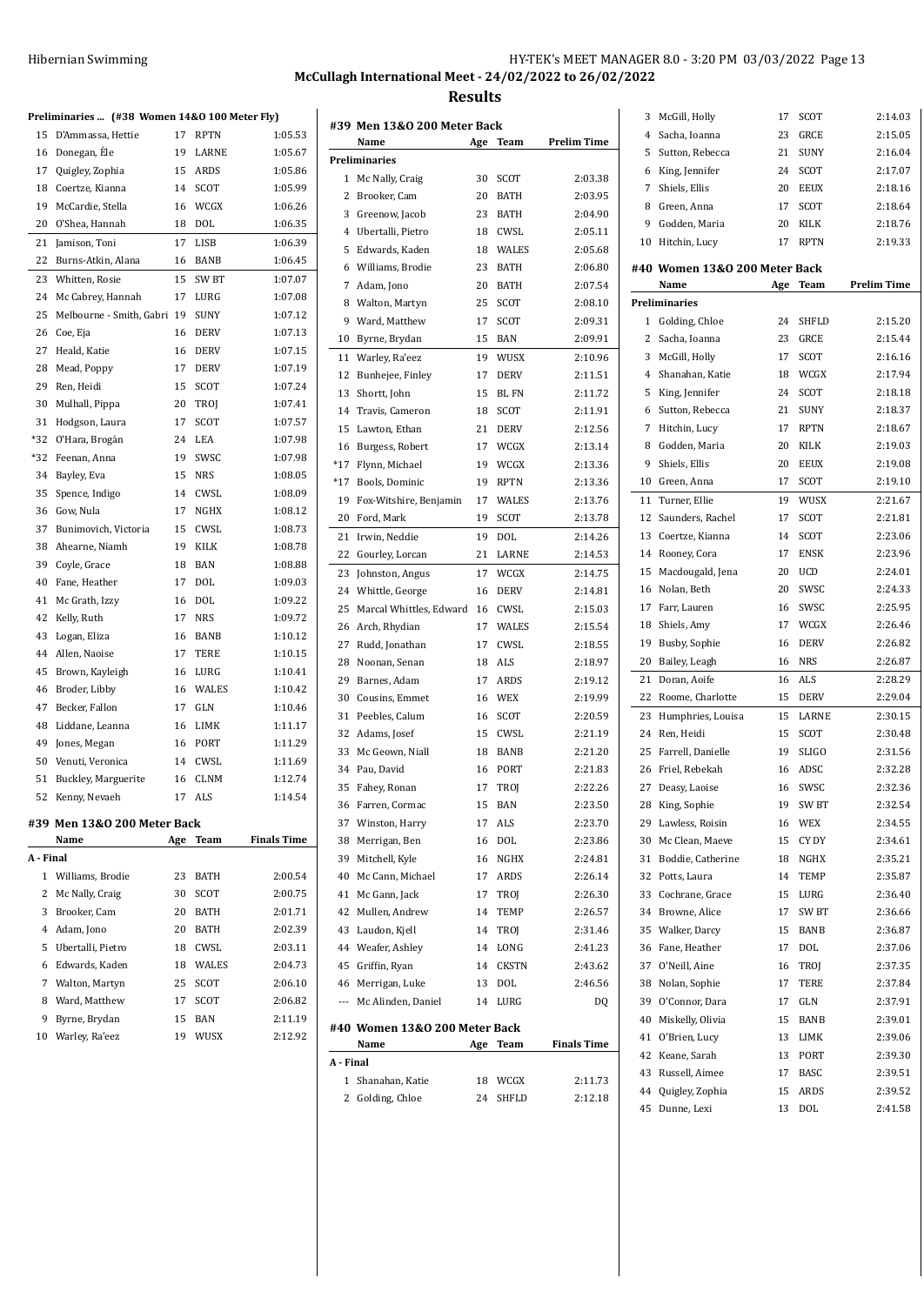| 46  | Preliminaries  (#40 Women 13&0 200 Meter Back)<br>Walker, Georgina | 13 | <b>BANB</b>           | 2:42.18              |
|-----|--------------------------------------------------------------------|----|-----------------------|----------------------|
| 47  |                                                                    | 13 | CY DY                 |                      |
|     | Mallett, Eve                                                       |    |                       | 2:42.82              |
| 48  | Dawnay, Chloe                                                      | 13 | <b>SWAN</b>           | 2:43.65              |
|     | #41 Mixed 4x100 Meter Medley Relay                                 |    |                       |                      |
|     | Team                                                               |    | Relay                 | <b>Finals Time</b>   |
| 1   | <b>SUNY</b>                                                        |    | A                     | 3:58.77              |
|     | Harris, Medi W20                                                   |    | Fraser, Lewis M22     |                      |
|     | Alison, Megan W20                                                  |    | Jones, Daniel M26     |                      |
| 2   | <b>LARNE</b>                                                       |    | A                     | 4:01.77              |
|     | Ferguson, Conor M23                                                |    |                       | Berryman, Morgan M25 |
|     | Donegan, Éle W19                                                   |    | Hill, Danielle W23    |                      |
| 3   | WCGX                                                               |    | A                     | 4:09.63              |
|     | Johnston, Angus M17                                                |    | Benson, Craig M28     |                      |
|     | McCardie, Stella W16                                               |    | Wade, Saskia W17      |                      |
| 4   | ARDS                                                               |    | R                     | 4:10.96              |
|     | Davison, Grace W15                                                 |    | Mc Cartney, Ellie W17 |                      |
|     | Eatwell, Charlie M17                                               |    | Riddell, Ben M17      |                      |
|     | 5 WCGX                                                             |    | B                     | 4:20.10              |
|     | Shiels, Amy W17                                                    |    | Betout, Youssef M22   |                      |
|     | Pelosi, Max M16                                                    |    | Macleod, Amy W16      |                      |
| 6   | <b>NRS</b>                                                         |    | A                     | 4:24.51              |
|     | Bailey, Leagh W16                                                  |    | Foley, Cian M23       |                      |
|     | Bailey, Evan M17                                                   |    | Bayley, Eva W15       |                      |
| 7   | <b>TROI</b>                                                        |    | A                     | 4:27.43              |
|     | Mc Gann, Jack M17                                                  |    | Campbell, Ellie W15   |                      |
|     | Mulhall, Pippa W20                                                 |    | Mulhall, John M17     |                      |
| 8   | <b>TERE</b>                                                        |    | A                     | 4:29.56              |
|     | Keogh, Michael M18                                                 |    | O'Connor, Liam M17    |                      |
|     | Allen, Naoise W17                                                  |    | Nolan, Sophie W17     |                      |
| 9   | DOL                                                                |    | A                     | 4:30.91              |
|     | Merrigan, Ben M16                                                  |    | Fane, Ewan M18        |                      |
|     | Mc Grath, Izzy W16                                                 |    | O'Shea, Hannah W18    |                      |
| 10  | DOL                                                                |    | $\overline{R}$        | 4:34.52              |
|     | O'Shea, Michelle W16                                               |    | Ates, Ryan M16        |                      |
|     | Fane, Heather W17                                                  |    | O'Sullivan, Caleb M19 |                      |
| --- | ARDS                                                               |    | A                     | DQ                   |
|     | Quigley, Zophia W15                                                |    | Aiken, Keira W16      |                      |
|     |                                                                    |    |                       |                      |

### Hibernian Swimming **HY-TEK's MEET MANAGER 8.0 - 3:20 PM 03/03/2022** Page 14 **McCullagh International Meet - 24/02/2022 to 26/02/2022**

**Results**

|                  |                                                  | Results |              |                    |
|------------------|--------------------------------------------------|---------|--------------|--------------------|
| 5                | Small, Joseph                                    | 22      | SUNY         | 25.99              |
| 6                | Adam, Jono                                       | 20      | <b>BATH</b>  | 26.07              |
| 7                | Brooker, Cam                                     | 20      | <b>BATH</b>  | 26.08              |
| 8                | Turner, Harry                                    | 23      | SUNY         | 26.12              |
| 9                | Mc Nally, Craig                                  | 30      | SCOT         | 26.31              |
| 10               | Pease, Sam                                       | 23      | WUSX         | 26.89              |
|                  |                                                  |         |              |                    |
|                  | #103  Women 14&0 50 Meter Back 'A' Final         |         |              |                    |
|                  | Name                                             | Age     | Team         | <b>Finals Time</b> |
| $\mathbf{1}$     | Harris, Medi                                     | 20      | SUNY         | 27.79              |
| 2                | Hill, Danielle                                   | 23      | LARNE        | 28.11              |
| 3                | Dawson, Kathleen                                 | 25      | WUSX         | 28.30              |
|                  | 4 Green, Anna                                    | 17      | <b>SCOT</b>  | 29.61              |
| 5                | Golding, Chloe                                   | 24      | SHFLD        | 29.74              |
| 6                | Macdougald, Jena                                 | 20      | UCD          | 30.11              |
| $\boldsymbol{7}$ | Pryor, Georgina                                  | 24      | <b>DERV</b>  | 30.60              |
| 8                | Saunders, Rachel                                 | 17      | SCOT         | 30.64              |
| 9                | Farrell, Danielle                                | 19      | SLIGO        | 30.66              |
| 10               | McGill, Holly                                    | 17      | SCOT         | 30.85              |
|                  | #104 Men 15&0 100 Meter Free 'A' Final           |         |              |                    |
|                  | Name                                             | Age     | Team         | <b>Finals Time</b> |
| 1                | Mc Millan, Jack                                  | 22      | <b>BAN</b>   | 49.52              |
| 2                | Richards, Matt                                   | 20      | <b>BATH</b>  | 49.96              |
| 3                | Dean, Tom                                        | 22      | <b>BATH</b>  | 50.07              |
| $\overline{4}$   | Litchfield, Joe                                  | 24      | <b>LBORO</b> | 50.46              |
| 5                | Mildred, ED                                      | 19      | <b>BATH</b>  | 50.55              |
| 6                | Kurle, Cameron                                   | 25      | WUSX         | 50.83              |
| 7                | Jones, Daniel                                    | 26      | SUNY         | 50.86              |
| 8                | Bain, Calum                                      | 26      | <b>CKSTN</b> | 51.22              |
| 9                | Milne, Stephen                                   | 28      | SCOT         | 51.37              |
| 10               | Sloan, Jordan                                    | 29      | <b>BAN</b>   | 51.64              |
|                  | #106 Men 13-14 200 Meter Fly                     |         |              |                    |
|                  | Name                                             | Age     | Team         | <b>Finals Time</b> |
| $\mathbf{1}$     | Hanley, Phelim                                   | 13      | <b>BLKRK</b> | 2:33.89            |
|                  | 2 Mc Glue, Oisin                                 | 14      | <b>BL FN</b> | 2:42.38            |
|                  |                                                  |         |              |                    |
|                  | #107 Women 14&0 100 Meter Free 'A' Final<br>Name |         | <b>Team</b>  | <b>Finals Time</b> |
|                  |                                                  | Age     | 21 BATH      |                    |
| 1<br>2           | Anderson, Freya<br>Hope, Lucy                    | 25      | WUSX         | 55.16<br>55.45     |
| 3                | Harris, Medi                                     | 20      | SUNY         | 55.86              |
| $\overline{4}$   | Wood, Abbie                                      | 23      | LBORO        | 55.99              |
| 5                | Bruce, Tain                                      | 24      | <b>EEUX</b>  | 56.02              |
|                  | 6 Sutton, Rebecca                                | 21      | SUNY         | 56.69              |
| 7                | Hall, Candice                                    | 25      | <b>SHFLD</b> | 56.80              |
| 8                | Jones, Harriet                                   | 25      | C CAR        | 57.03              |
| 9                | Riordan, Erin                                    | 23      | NAC          | 57.21              |
| 10               | Hill, Danielle                                   | 23      | LARNE        | 57.37              |
|                  |                                                  |         |              |                    |
|                  | #108 Men 15&0 200 Meter Fly 'A' Final            |         |              |                    |
|                  | Name                                             | Age     | Team         | <b>Finals Time</b> |
| $\mathbf{1}$     | Guy, James                                       | 27      | BATH         | 1:59.33            |
| 2                | Edwards, Rhys                                    | 20      | SUNY         | 2:01.04            |
| 3                | Greenow, Jacob                                   | 23      | BATH         | 2:03.34            |
|                  | 4 Mc Geever, Finn                                | 22      | LIMK         | 2:04.87            |
| 5                | Hutchison, Charlie                               | 20      | LBORO        | 2:04.94            |
|                  | 6 Rodriguez, Antonio                             |         | 18 WALES     | 2:05.34            |

 $\overline{a}$ 

 Rednic, Eduard 26 WUSX 2:06.34 Williams, Brodie 23 BATH 2:06.65 Trett Oliver, Tony Joe 23 WUSX 2:08.04 Bertoli, Andrew 18 SCOT 2:08.35 **#109 Women 14&O 200 Meter Fly 'A' Final Name Age Team Finals Time** Stephens, Laura 23 LBORO 2:10.10 Hibbott, Holly 23 BATH 2:11.26 Large, Emily 21 BATH 2:13.11 Schlosshan, Ciara 21 EEUX 2:13.26 King, Jennifer 24 SCOT 2:15.29 Baillie, Ashleigh 16 SHFLD 2:15.79 Alison, Megan 20 SUNY 2:20.44 D'Ammassa, Hettie 17 RPTN 2:21.55 Pritchard, Chloe 18 WALES 2:25.07 O'Shea, Hannah 18 DOL 2:25.36 **#110 Men 15&O 100 Meter Breast 'A' Final Name Age Team Finals Time** Wilby, James 29 LBORO 1:00.62 Cooke, Uiseann 21 EEUX 1:02.25 Benson, Craig 28 WCGX 1:02.89 Corby, Eoin 20 LIMK 1:03.29 Davies, Aneurin 18 WALES 1:03.52 Young, Ross 23 SCOT 1:03.62 7 Williams, Cameron 18 WALES 1:04.06 8 Mc Fadzen, James 23 LBORO 1:04.15 9 Melville, Callum 16 SCOT 1:04.28 Goodburn, Archie 21 EEUX 1:04.49 **#111 Women 15&O 100 Meter Breast 'A' Final Name Age Team Finals Time** Renshaw, Molly 26 LBORO 1:07.41 Hanlon, Kara 25 EEUX 1:08.37 Clark, Imogen 23 DERV 1:08.90 Coyne, Niamh 21 TALL 1:09.32 Robertson, Katie 21 EEUX 1:11.04 Doyle, Eimear 21 LIMK 1:11.53 Morgan, Anna 19 EEUX 1:12.39 Robertson, Erin 23 EEUX 1:13.77 9 Mc Donald, Ailsa 21 SCOT 1:13.90 Shanahan, Katie 18 WCGX 1:15.35 **#112 Women 13 200 Meter Fly Name Age Team Finals Time** Keane, Sarah 13 PORT 2:44.29 Walker, Georgina 13 BANB 2:46.22 Dawnay, Chloe 13 SWAN 2:58.85 **#113 Women 1500 Meter Free Name Age Team Finals Time** Hodgins, Grace 17 TROJ 17:10.80 Hall, Kailyn 18 SCOT 17:34.85 3 Bailey, Katherine 18 SCOT 17:35.43 Carroll, Ella 17 LIMK 17:45.33 Simson, Natasha 17 SCOT 17:48.60 Busby, Sophie 16 DERV 17:55.16 Shiels, Amy 17 WCGX 17:57.82

|                | 111W                                          |           |                   |                       |
|----------------|-----------------------------------------------|-----------|-------------------|-----------------------|
|                | Bailey, Leagh W16                             |           | Foley, Cian M23   |                       |
|                | Bailey, Evan M17                              |           | Bayley, Eva W15   |                       |
| 7              | TROJ                                          |           | A                 | 4:27.43               |
|                | Mc Gann, Jack M17                             |           |                   | Campbell, Ellie W15   |
|                | Mulhall, Pippa W20                            |           | Mulhall, John M17 |                       |
| 8              | <b>TERE</b>                                   |           | A                 | 4:29.56               |
|                | Keogh, Michael M18                            |           |                   | O'Connor, Liam M17    |
|                | Allen, Naoise W17                             |           |                   | Nolan, Sophie W17     |
| 9              | <b>DOL</b>                                    |           | A                 | 4:30.91               |
|                | Merrigan, Ben M16                             |           | Fane, Ewan M18    |                       |
|                | Mc Grath, Izzy W16                            |           |                   | O'Shea, Hannah W18    |
| 10             | DOL                                           |           | B                 | 4:34.52               |
|                | O'Shea, Michelle W16                          |           | Ates, Ryan M16    |                       |
|                | Fane, Heather W17                             |           |                   | O'Sullivan, Caleb M19 |
| ---            | <b>ARDS</b>                                   |           | A                 | DQ                    |
|                | Quigley, Zophia W15                           |           | Aiken, Keira W16  |                       |
|                | Hand, Matthew M17                             |           |                   | Dunnion, Cody M18     |
|                | #101 Women 14&0 400 Meter IM 'A' Final        |           |                   |                       |
|                |                                               |           |                   |                       |
|                | Name                                          | Age       | Team              | <b>Finals Time</b>    |
| 1              | Shanahan, Katie                               | 18        | WCGX              | 4:46.85               |
| 2              | Keegan, Amber                                 | 25        | SHFLD             | 4:47.28               |
| 3              | Mc Donald, Ailsa                              | 21        | SCOT              | 4:56.41               |
| 4              | McGill, Holly                                 | 17        | SCOT              | 4:57.47               |
| 5              | Davison, Grace                                | 15        | ARDS              | 4:58.36               |
| 6              | Gow, Nula                                     | 17        | NGHX              | 5:09.50               |
| 7              | Jones, Ava                                    | 14        | PORT              | 5:15.22               |
| 8              | Macleod, Amy                                  | 16        | WCGX              | 5:15.32               |
| 9              | Jones, Megan                                  | 16        | PORT              | 5:24.56               |
|                |                                               |           |                   |                       |
|                | #102 Men 15&0 50 Meter Back 'A' Final<br>Name |           |                   |                       |
| 1              |                                               | Age<br>22 | Team<br>EEUX      | <b>Finals Time</b>    |
| 2              | Gibson, Scott<br>White, Liam                  | 24        | SUNY              | 25.45<br>25.78        |
| 3              | Ferguson, Conor                               | 23        | LARNE             | 25.81                 |
| $\overline{4}$ | Walton, Martyn                                | 25        | <b>SCOT</b>       | 25.98                 |
|                |                                               |           |                   |                       |
|                |                                               |           |                   |                       |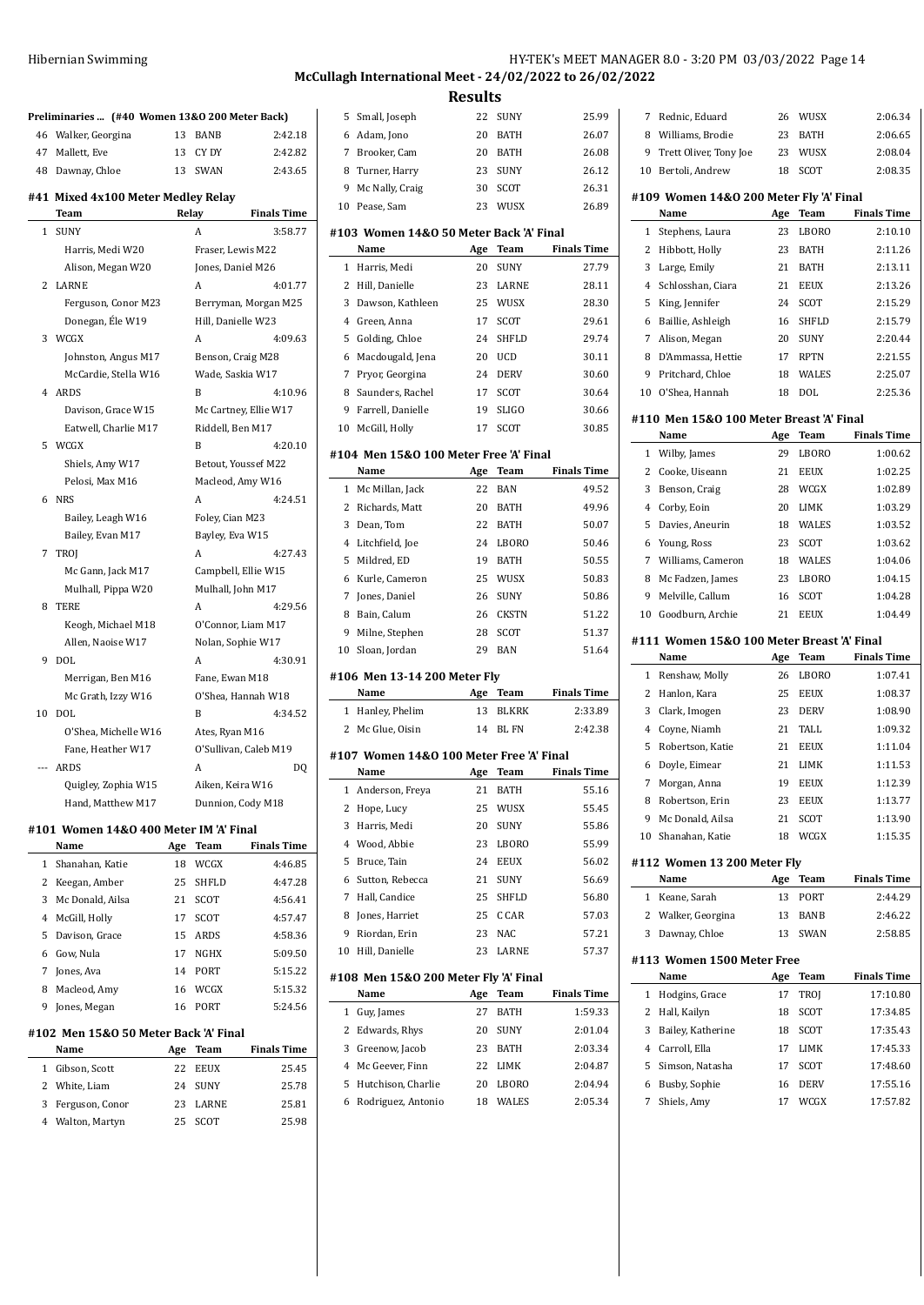# **McCullagh International Meet - 24/02/2022 to 26/02/2022 Results**  $\begin{array}{c} \hline \end{array}$

 $\overline{\phantom{0}}$ 

|                                                  | (#113 Women 1500 Meter Free)          |          |                   |                    |  |  |  |  |
|--------------------------------------------------|---------------------------------------|----------|-------------------|--------------------|--|--|--|--|
| 8                                                | Coe, Eja                              | 16       | DERV              | 18:01.62           |  |  |  |  |
| 9                                                | Torrington, Harmony                   | 18       | RPTN              | 18:22.80           |  |  |  |  |
| 10                                               | Robson, Jessika                       | 16       | LISB              | 18:53.81           |  |  |  |  |
|                                                  |                                       |          |                   |                    |  |  |  |  |
|                                                  | #114 Men 800 Meter Free               |          |                   |                    |  |  |  |  |
|                                                  | Name                                  | Age      | Team              | <b>Finals Time</b> |  |  |  |  |
| 1                                                | Jervis, Daniel                        | 26       | SUNY              | 7:49.95            |  |  |  |  |
| 2                                                | Turley, Luke                          | 22       | BATH              | 8:02.44            |  |  |  |  |
| 3                                                | Hughes, Nathan                        | 22       | SUNY              | 8:13.23            |  |  |  |  |
| 4                                                | Deighan, Joseph                       | 19       | SUNY              | 8:13.27            |  |  |  |  |
| 5                                                | Bird, Kieran                          | 23       | BATH              | 8:14.14            |  |  |  |  |
| 6                                                | Flynn, Michael                        | 19       | WCGX              | 8:34.34            |  |  |  |  |
| 7                                                | Muncey, Jack                          | 19       | SCOT              | 8:34.51            |  |  |  |  |
| 8                                                | Fleming, Jack                         | 21       | LISB              | 8:40.10            |  |  |  |  |
| 9                                                | Bertoli, Andrew                       | 18       | SCOT              | 8:42.26            |  |  |  |  |
| 10                                               | Hornsey, Luke                         | 16       | SCOT              | 8:45.32            |  |  |  |  |
|                                                  | #115 Women 14&0 400 Meter B Final     |          |                   |                    |  |  |  |  |
| Name<br><b>Finals Time</b><br>Age<br><b>Team</b> |                                       |          |                   |                    |  |  |  |  |
| 1                                                | Aiken, Keira                          | 16       | ARDS              | 5:09.84            |  |  |  |  |
| 2                                                | Boddie, Catherine                     | 18       | NGHX              | 5:14.74            |  |  |  |  |
| 3                                                | Mc Namara, Ava                        | 17       | LISB              | 5:15.44            |  |  |  |  |
| 4                                                | Jamison, Toni                         | 17       | LISB              | 5:17.29            |  |  |  |  |
| 5                                                | O'Connor, Hannah                      | 18       | LIMK              | 5:19.33            |  |  |  |  |
| 6                                                | Coertze, Kianna                       | 14       | SCOT              | 5:20.60            |  |  |  |  |
| 7                                                | Bayley, Eva                           | 15       | NRS               | 5:21.21            |  |  |  |  |
| 8                                                | Urry, Amelia                          | 18       | BAN               | 5:21.92            |  |  |  |  |
| 9                                                | Burns-Atkin, Alana                    | 16       | BANB              | 5:26.36            |  |  |  |  |
|                                                  |                                       |          |                   |                    |  |  |  |  |
|                                                  |                                       |          |                   |                    |  |  |  |  |
| 10                                               | Campbell, Ellie                       | 15       | TROJ              | 5:27.47            |  |  |  |  |
|                                                  | #116 Men 15&0 50 Meter Back B Final   |          |                   |                    |  |  |  |  |
|                                                  | Name                                  | Age      | Team              | <b>Finals Time</b> |  |  |  |  |
| $\mathbf{1}$                                     | Ford, Mark                            | 19       | SCOT              | 26.82              |  |  |  |  |
| 2                                                | Robertson, Jamie                      | 22       | WUSX              | 26.84              |  |  |  |  |
| 3                                                | Ward, Matthew                         | 17       | SCOT              | 26.93              |  |  |  |  |
| 4                                                | Ubertalli, Pietro                     | 18       | CWSL              | 27.14              |  |  |  |  |
| 5                                                | Barnes, Adam                          | 17       | <b>ARDS</b>       | 27.37              |  |  |  |  |
| 6                                                | Travis, Cameron                       | 18       | SCOT              | 27.47              |  |  |  |  |
| 7                                                | Bools, Dominic                        | 19       | <b>RPTN</b>       | 27.91              |  |  |  |  |
| 8                                                | Warley, Ra'eez                        | 19       | WUSX              | 28.10              |  |  |  |  |
| 9                                                | Shortt, John                          | 15       | BL FN             | 28.13              |  |  |  |  |
| 10                                               | Fox-Witshire, Benjamin                | 17       | WALES             | 28.53              |  |  |  |  |
|                                                  |                                       |          |                   |                    |  |  |  |  |
|                                                  | #117 Women 14&0 50 Meter Back B Final |          |                   |                    |  |  |  |  |
|                                                  | Name                                  | Age      | Team              | <b>Finals Time</b> |  |  |  |  |
| 1                                                | Tinsley, Florence                     | 20       | WUSX              | 30.32              |  |  |  |  |
| 2                                                | Rooney, Cora                          | 17       | ENSK              | 30.51              |  |  |  |  |
| 3                                                | Turner, Ellie                         | 19       | WUSX              | 30.91              |  |  |  |  |
| 4                                                | Shiels, Amy                           | 17       | WCGX              | 31.12              |  |  |  |  |
| 5                                                | Shiels, Ellis                         | 20       | <b>EEUX</b>       | 31.28              |  |  |  |  |
| 6                                                | Hitchin, Lucy                         | 17       | <b>RPTN</b>       | 31.29              |  |  |  |  |
| 7                                                | Nulty, Molly                          | 18       | SSEAL             | 31.47              |  |  |  |  |
| 8                                                | Coertze, Kianna                       | 14       | SCOT              | 31.48              |  |  |  |  |
| 9<br>10                                          | Doran, Aoife<br>Bailey, Leagh         | 16<br>16 | <b>ALS</b><br>NRS | 31.64<br>32.60     |  |  |  |  |

|                | #118 Men 15&0 100 Meter Free B Final           |          |              |                    |
|----------------|------------------------------------------------|----------|--------------|--------------------|
|                | Name                                           | Age      | <b>Team</b>  | <b>Finals Time</b> |
| 1              | Cumberlidge, David                             | 26       | <b>EEUX</b>  | 50.72              |
| 2              | Fraser, Lewis                                  | 22       | SUNY         | 51.10              |
| 3              | Carswell, Thomas                               | 22       | <b>EEUX</b>  | 51.86              |
| 4              | Bailey, Evan                                   | 17       | <b>NRS</b>   | 52.06              |
| 5              | Fitzgerald, Conor                              | 16       | SPL          | 52.22              |
| *6             | Nicholl, Finn                                  | 20       | <b>SUNY</b>  | 52.32              |
| $*6$           | Jones, Evan                                    | 18       | SCOT         | 52.32              |
| 8              | Corby, Eoin                                    | 20       | LIMK         | 52.44              |
| *9             | Powell, Robert                                 | 22       | <b>ATH</b>   | 52.69              |
| *9             | Thompson, David                                | 29       | <b>ARDS</b>  | 52.69              |
|                |                                                |          |              |                    |
|                | #119 Women 14&0 100 Meter Free B Final         |          |              |                    |
|                | Name                                           | Age      | <b>Team</b>  | <b>Finals Time</b> |
| 1              | Catterson, Victoria                            | 21       | <b>ARDS</b>  | 56.51              |
| 2              | Slevin, Mia                                    | 19       | <b>DERV</b>  | 57.00              |
| 3              | Pryor, Georgina                                | 24       | <b>DERV</b>  | 57.07              |
| $\overline{4}$ | Olivier, Monique                               | 24       | <b>EEUX</b>  | 57.51              |
| 5              | Goodburn, Katie                                | 19       | <b>EEUX</b>  | 57.55              |
| 6              | Dickinson, Jessica                             | 17       | <b>WALES</b> | 58.00              |
| 7              | Godden, Maria                                  | 20       | <b>KILK</b>  | 58.06              |
| 8              | Mc Kibbin, Ellie                               | 18       | ARDS         | 58.16              |
| 9              | Robertson, Madeleine                           | 18       | SCOT         | 58.21              |
| 10             | Farrell, Danielle                              | 19       | <b>SLIGO</b> | 58.70              |
|                | #120 Men 15&0 200 Meter Fly B Final            |          |              |                    |
|                | Name                                           | Age      | Team         | <b>Finals Time</b> |
|                |                                                |          |              |                    |
| $\mathbf{1}$   |                                                | 24       |              |                    |
|                | Clampett, Freddy                               |          | SUNY         | 2:06.09            |
| 2              | Hewitt, Cole                                   | 20       | SUNY         | 2:08.23            |
| 3              | Mc Lelland-Maher, Alex                         | 20       | KILK         | 2:09.37            |
| 4              | Mc Aviney, Brogan                              | 19       | KILK         | 2:11.76            |
| 5              | Colgan, Adam                                   | 17       | LISB         | 2:12.30            |
| 6              | Burgess, Robert                                | 17       | WCGX         | 2:14.82            |
| 7              | Eatwell, Charlie                               | 17       | ARDS         | 2:16.04            |
| 8              | Ward, Matthew                                  | 17       | SCOT         | 2:16.22            |
| 9              | Johnson, Conor                                 | 18       | KILK         | 2:16.23            |
| 10             | Mitchell, Kyle                                 | 16       | NGHX         | 2:19.00            |
|                | #121 Women 14&0 200 Meter Fly B Final          |          |              |                    |
|                | Name                                           | Age      | Team         | <b>Finals Time</b> |
| 1              | Semchiy, Sharon                                | 21       | SWSC         | 2:21.59            |
| 2              | Hodgson, Laura                                 | 17       | SCOT         | 2:24.45            |
| 3              | Coe, Eja                                       | 16       | DERV         | 2:24.64            |
| 4              | Cox, Andrea                                    | 19       | LISB         | 2:25.90            |
| 5              | Jamison, Toni                                  | 17       | LISB         | 2:26.57            |
| 6              | Mead, Poppy                                    | 17       | DERV         | 2:26.70            |
| 7              | Burns-Atkin, Alana                             | 16       | BANB         | 2:26.89            |
| 8              | Bunimovich, Victoria                           | 15       | CWSL         | 2:27.58            |
| 9              | Quigley, Zophia                                | 15       | ARDS         | 2:29.14            |
| 10             | McCardie, Stella                               | 16       | WCGX         | 2:31.55            |
|                |                                                |          |              |                    |
|                | #122 Men 15&0 100 Meter Breast B Final<br>Name |          |              |                    |
|                |                                                | Age      | Team         | <b>Finals Time</b> |
| 1<br>2         | Allison, Angus<br>Feenan, Andrew               | 19<br>21 | SCOT<br>SWSC | 1:05.65<br>1:05.82 |

Pemberton, Joshua 22 DERV 1:06.88

HY-TEK's MEET MANAGER 8.0 - 3:20 PM 03/03/2022 Page 15

Betout, Youssef 22 WCGX 1:07.46

| 6                                                                                     | Hand, Matthew                                 | 17  | ARDS         | 1:07.61            |  |  |  |
|---------------------------------------------------------------------------------------|-----------------------------------------------|-----|--------------|--------------------|--|--|--|
| 7                                                                                     | Lee, Tristan                                  | 16  | WALES        | 1:08.90            |  |  |  |
| *8                                                                                    | O'Connor, Liam                                | 17  | <b>TERE</b>  | 1:09.47            |  |  |  |
| *8                                                                                    | Jones, Carwyn                                 | 16  | WALES        | 1:09.47            |  |  |  |
| 10                                                                                    | Bools, Dominic                                | 19  | <b>RPTN</b>  | 1:10.19            |  |  |  |
|                                                                                       |                                               |     |              |                    |  |  |  |
| #123 Women 14&0 100 Meter Breast B Final<br><b>Finals Time</b><br>Name<br>Age<br>Team |                                               |     |              |                    |  |  |  |
| 1                                                                                     | Mc Cartney, Ellie                             | 17  | <b>ARDS</b>  | 1:11.86            |  |  |  |
| 2                                                                                     | Davidson, Kiera                               | 17  | WCGX         | 1:14.58            |  |  |  |
| 3                                                                                     | Bowley, Hannah                                | 17  | <b>RPTN</b>  | 1:14.90            |  |  |  |
| 4                                                                                     | Nolan, Beth                                   | 20  | SWSC         | 1:15.01            |  |  |  |
| 5                                                                                     | Gow, Nula                                     | 17  | NGHX         | 1:15.08            |  |  |  |
| 6                                                                                     |                                               | 16  | WALES        | 1:15.58            |  |  |  |
| 7                                                                                     | Brassington, Sophie<br>Williams-Jones, Phoebe | 16  | WALES        | 1:15.78            |  |  |  |
|                                                                                       |                                               |     | WCGX         |                    |  |  |  |
| 8                                                                                     | Wade, Saskia                                  | 17  |              | 1:15.90            |  |  |  |
| 9                                                                                     | Macleod, Amy                                  | 16  | WCGX         | 1:16.71            |  |  |  |
| 10                                                                                    | Ricca, Lavinia                                | 16  | CWSL         | 1:17.30            |  |  |  |
|                                                                                       | #203 Men 13-14 200 Meter Free                 |     |              |                    |  |  |  |
|                                                                                       | Name                                          | Age | Team         | <b>Finals Time</b> |  |  |  |
| $\mathbf{1}$                                                                          | Weafer, Ashley                                | 14  | LONG         | 2:07.88            |  |  |  |
| 2                                                                                     | Mc Alinden, Daniel                            | 14  | LURG         | 2:11.00            |  |  |  |
| 3                                                                                     | Griffin, Ryan                                 | 14  | <b>CKSTN</b> | 2:11.51            |  |  |  |
| 4                                                                                     | Mullen, Andrew                                | 14  | TEMP         | 2:11.93            |  |  |  |
| 5                                                                                     | Cuddihy, Paddy                                | 14  | KILK         | 2:14.84            |  |  |  |
|                                                                                       | #214 Men 13-14 200 Meter Breast               |     |              |                    |  |  |  |
|                                                                                       | Name                                          | Age | Team         | Finals Time        |  |  |  |
|                                                                                       |                                               |     |              |                    |  |  |  |
|                                                                                       |                                               |     |              |                    |  |  |  |
| $\mathbf{1}$                                                                          | Wilson, Ben                                   | 14  | ARDS         | 2:46.34            |  |  |  |
| 2                                                                                     | Lannon, Jamie                                 | 14  | <b>ENSK</b>  | 2:48.24            |  |  |  |
| 3                                                                                     | Merrigan, Luke                                | 13  | DOL          | 2:49.24            |  |  |  |
| 4                                                                                     | O'Brien, Cathal                               | 14  | CAR          | 2:53.67            |  |  |  |
| 5                                                                                     | Karchenko, Alan                               | 14  | BANB         | 2:56.37            |  |  |  |
|                                                                                       | #217 Boys 15&0 400 Meter IM "B" Final         |     |              |                    |  |  |  |
|                                                                                       | Name                                          | Age | Team         | <b>Finals Time</b> |  |  |  |
| 1                                                                                     | Arch, Rhydian                                 | 17  | WALES        | 4:40.77            |  |  |  |
| 2                                                                                     | Marcal Whittles, Edward                       | 16  | CWSL         | 4:41.28            |  |  |  |
| 3                                                                                     | Wilson, Adam                                  | 19  | <b>BANB</b>  | 4:41.60            |  |  |  |
| 4                                                                                     | Bailey, Evan                                  | 17  | <b>NRS</b>   | 4:42.52            |  |  |  |
| 5                                                                                     | Burgess, Robert                               | 17  | WCGX         | 4:46.43            |  |  |  |
| 6                                                                                     | Hand, Matthew                                 | 17  | ARDS         | 4:48.47            |  |  |  |
| 7                                                                                     | Kilcoyne, Ronan                               | 17  | <b>SLIGO</b> | 4:48.59            |  |  |  |
| 8                                                                                     | Lee, Tristan                                  | 16  | WALES        | 4:54.79            |  |  |  |
| 9                                                                                     | Pfeiffer, Robin                               | 19  | BL FN        | 4:59.43            |  |  |  |
|                                                                                       | #218 Girls 14&0 50 Meter Fly "B" Final        |     |              |                    |  |  |  |
|                                                                                       | Name                                          | Age | Team         | <b>Finals Time</b> |  |  |  |
| 1                                                                                     | Macdougald, Jena                              | 20  | UCD          | 28.33              |  |  |  |
| 2                                                                                     | Rooney, Cora                                  | 17  | <b>ENSK</b>  | 28.58              |  |  |  |
| 3                                                                                     | Cox, Andrea                                   | 19  | LISB         | 28.62              |  |  |  |
| 4                                                                                     | McCardie, Stella                              | 16  | WCGX         | 29.33              |  |  |  |
| 5                                                                                     | Coertze, Kianna                               | 14  | SCOT         | 29.42              |  |  |  |
| 6                                                                                     | Quigley, Zophia                               | 15  | ARDS         | 29.46              |  |  |  |
| 7                                                                                     | Jones, Isabella                               | 17  | WALES        | 29.52              |  |  |  |
| 8                                                                                     | D'Ammassa, Hettie                             | 17  | <b>RPTN</b>  | 29.59              |  |  |  |
| 9                                                                                     | Mulhall, Pippa                                | 20  | TROJ         | 29.99              |  |  |  |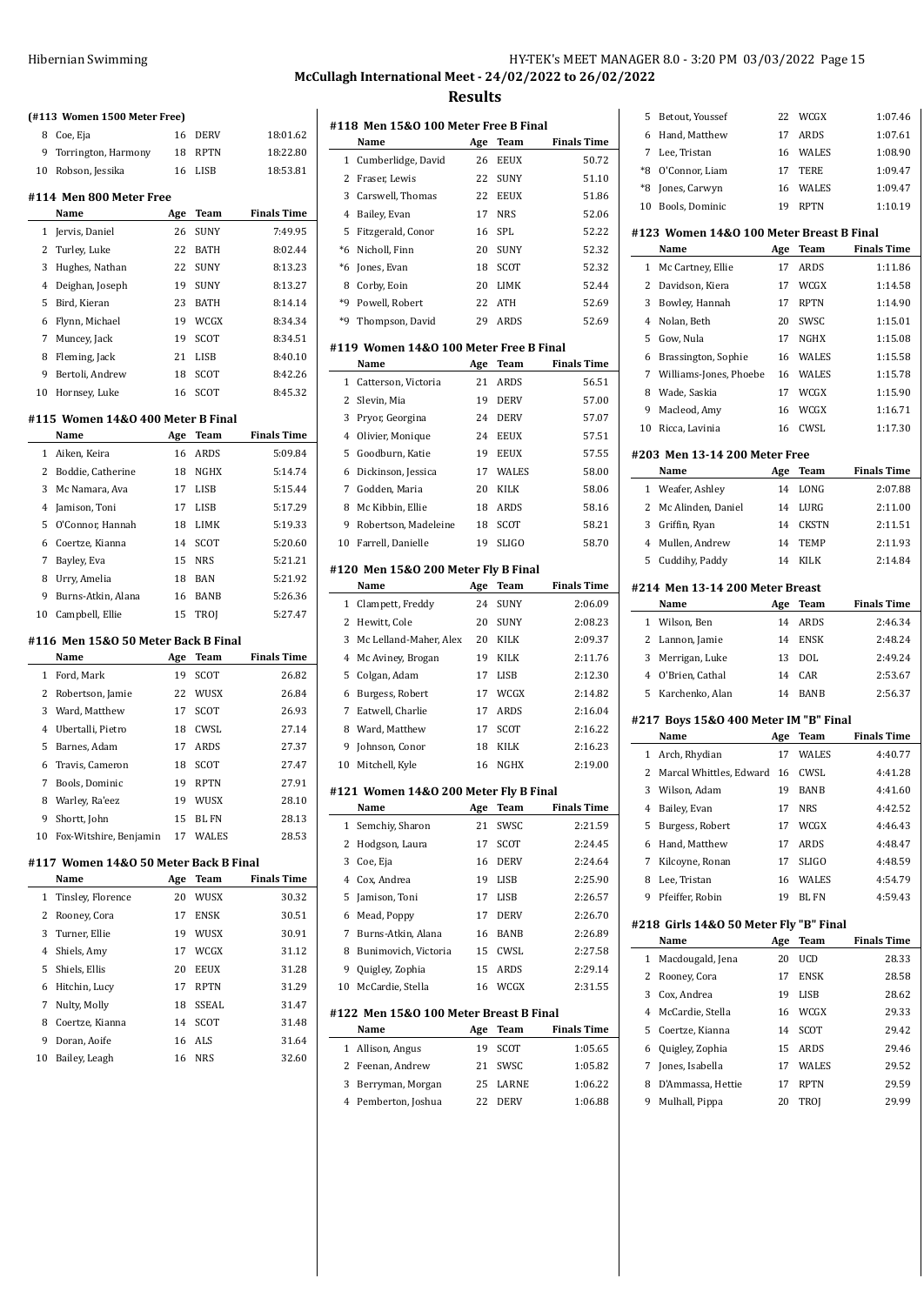## HY-TEK's MEET MANAGER 8.0 - 3:20 PM 03/03/2022 Page 16 **McCullagh International Meet - 24/02/2022 to 26/02/2022**

|                | (#218 Girls 14&0 50 Meter Fly "B" Final)   |          |              |                    | 3              |
|----------------|--------------------------------------------|----------|--------------|--------------------|----------------|
|                | Melbourne - Smith, Gabri 19 SUNY           |          |              | DQ                 | 4              |
|                |                                            |          |              |                    | 5              |
|                | #219 Boys 15&0 50 Meter Fly "B" Final      |          |              |                    | 6              |
|                | Name                                       | Age      | Team         | <b>Finals Time</b> | 7              |
| $\mathbf{1}$   | Robertson, Jamie                           | 22       | WUSX         | 25.24              | 8              |
| $\overline{c}$ | Edwards, Rhys                              | 20       | SUNY         | 25.33              | 9              |
| 3              | Clampett, Freddy                           | 24       | SUNY         | 25.38              | 10             |
| $\overline{4}$ | Rednic, Eduard                             | 26       | WUSX         | 25.45              |                |
| 5              | Rodriguez, Antonio                         | 18       | WALES        | 25.57              | #224           |
| 6              | Ford, Mark                                 | 19       | SCOT         | 25.59              |                |
| 7              | White, Alec                                | 21       | <b>SUNY</b>  | 25.79              | 1              |
| 8              | Fitzgerald, Conor                          | 16       | SPL.         | 25.81              | 2              |
| 9              | Hewitt, Cole                               | 20       | SUNY         | 25.85              | 3              |
| 10             | Registe, Dylan                             | 17       | LISB         | 26.01              | $\overline{4}$ |
|                | #220 Girls 14&0 200 Meter Breast "B" Final |          |              |                    | 5              |
|                | Name                                       | Age      | Team         | <b>Finals Time</b> | $*6$           |
| $\mathbf{1}$   | Brassington, Sophie                        | 16       | <b>WALES</b> | 2:38.41            | $*6$           |
| $\overline{c}$ | Bowley, Hannah                             | 17       | <b>RPTN</b>  | 2:39.75            | 8              |
| 3              | Mc Evoy, Lara                              | 21       | ALS          | 2:40.02            | 9              |
| 4              | Gow, Nula                                  | 17       | NGHX         | 2:41.15            | 10             |
| 5              | Davidson, Kiera                            | 17       | WCGX         | 2:41.97            | #225           |
| 6              | Wade, Saskia                               | 17       | WCGX         | 2:42.37            |                |
| 7              | Aiken, Keira                               | 16       | ARDS         | 2:43.96            | 1              |
| 8              | Urry, Amelia                               | 18       | BAN          | 2:46.05            | 2              |
| 9              | Kidney, Isabel                             | 16       | SWSC         | 2:50.71            | 3              |
|                |                                            |          |              |                    | 4              |
|                | #221 Boys 15&0 200 Meter Breast "B" Final  |          |              |                    |                |
|                | Name                                       | Age      | Team         | <b>Finals Time</b> | 5              |
| $\mathbf 1$    | Rayan, Ali                                 | 17       | COOL         | 2:30.13            | 6<br>7         |
| $\overline{2}$ | Lee, Tristan                               | 16       | WALES        | 2:30.29            |                |
| 3              | Robinson, Tom                              | 22       | NUAX         | 2:33.08            | 8              |
| $\overline{4}$ | Cummings, Benji                            | 16       | ARDS         | 2:33.21            | 9              |
| 5              | O'Connor, Liam                             | 17       | TERE         | 2:33.89            | 10             |
| 6              | Whittle, George                            | 16       | <b>DERV</b>  | 2:34.84            | #306           |
| 7              | Mc Namara, Michael                         | 21       | <b>CLM</b>   | 2:35.37            |                |
| 8              | Jones, Carwyn                              | 16       | WALES        | 2:36.90            | 1              |
| 9              | Kilcoyne, Ronan                            | 17       | SLIGO        | 2:38.48            | 2              |
| 10             | Cardwell, Ben                              | 17       | <b>BAN</b>   | 2:40.37            |                |
|                | #222 Girls 14&0 200 Meter Free "B" Final   |          |              |                    | #309           |
|                | Name                                       | Age      | Team         | <b>Finals Time</b> | 1              |
| 1              | Mc Kibbin, Ellie                           | 18       | ARDS         | 2:05.77            | 2              |
| 2              |                                            |          |              |                    | 3              |
| 3              | Ricci, Nicole                              | 18<br>15 | EEUX         | 2:05.87            | 4              |
|                | Davison, Grace                             |          | ARDS         | 2:06.21            |                |
| 4              | Mc Kenzie, Drew                            | 17       | SCOT         | 2:06.47            | 5              |
| 5              | Mc Alorum, Mollie                          | 17       | LEA          | 2:07.31            | 6              |
| 6              | Simson, Natasha                            | 17       | SCOT         | 2:07.62            | #312           |
| 7              | Farrell, Danielle                          | 19       | SLIGO        | 2:09.11            |                |
| 8              | Hodgson, Laura                             | 17       | SCOT         | 2:10.96            | 1              |
| 9              | D'Ammassa, Hettie                          | 17       | RPTN         | 2:12.22            | 2              |
| 10             | Hall, Kailyn                               | 18       | SCOT         | 2:13.21            | 3              |
|                | #223 Boys 15&0 100 Meter Back "B" Final    |          |              |                    | 4              |
|                | Name                                       | Age      | Team         | <b>Finals Time</b> | 5              |
| 1              | Ubertalli, Pietro                          | 18       | CWSL         | 57.03              |                |
| 2              | Ward, Matthew                              | 17       | SCOT         | 57.38              |                |

|                            |                                                 | nesuits |              |                    |  |  |
|----------------------------|-------------------------------------------------|---------|--------------|--------------------|--|--|
| 3                          | Turner, Harry                                   | 23      | SUNY         | 57.72              |  |  |
| 4                          | Ford, Mark                                      | 19      | SCOT         | 57.92              |  |  |
| 5                          | Pease, Sam                                      | 23      | WUSX         | 58.14              |  |  |
| 6                          | Edwards, Kaden                                  | 18      | <b>WALES</b> | 58.71              |  |  |
| 7                          | Lawton, Ethan                                   | 21      | <b>DERV</b>  | 59.59              |  |  |
| 8                          | Massey, Conor                                   | 20      | <b>NUAX</b>  | 59.94              |  |  |
| 9                          | Warley, Ra'eez                                  | 19      | WUSX         | 1:00.16            |  |  |
| 10                         | Travis, Cameron                                 | 18      | SCOT         | 1:00.29            |  |  |
|                            |                                                 |         |              |                    |  |  |
|                            | #224 Girls 14&0 100 Meter Back "B" Final        |         |              |                    |  |  |
|                            | Name                                            | Age     | Team         | <b>Finals Time</b> |  |  |
| 1                          | Major, Scarlet                                  | 19      | <b>WALES</b> | 1:03.57            |  |  |
| 2                          | Macdougald, Jena                                | 20      | UCD          | 1:04.22            |  |  |
| 3                          | Grant, Emily                                    | 25      | NUAX         | 1:04.55            |  |  |
| 4                          | King, Jennifer                                  | 24      | SCOT         | 1:04.69            |  |  |
| 5                          | Hitchin, Lucy                                   | 17      | <b>RPTN</b>  | 1:04.92            |  |  |
| $*6$                       | Shiels, Ellis                                   | 20      | EEUX         | 1:05.17            |  |  |
| $*6$                       | Turner, Ellie                                   | 19      | WUSX         | 1:05.17            |  |  |
| 8                          | Tinsley, Florence                               | 20      | WUSX         | 1:05.42            |  |  |
| 9                          | Saunders, Rachel                                | 17      | SCOT         | 1:05.68            |  |  |
| 10                         | Robertson, Madeleine                            | 18      | SCOT         | 1:06.07            |  |  |
|                            |                                                 |         |              |                    |  |  |
|                            | #225 Boys 15&0 200 Meter Free "B" Final<br>Name | Age     | Team         | <b>Finals Time</b> |  |  |
|                            |                                                 |         |              |                    |  |  |
| 1                          | Mc Geever, Finn                                 | 22      | LIMK         | 1:51.12            |  |  |
| 2                          | Mildred, ED                                     | 19      | BATH         | 1:52.20            |  |  |
| 3                          | Jones, Evan                                     | 18      | SCOT         | 1:52.78            |  |  |
| 4                          | Nicholl, Finn                                   | 20      | SUNY         | 1:54.18            |  |  |
| 5                          | Williams, Solomon                               | 17      | <b>WALES</b> | 1:54.90            |  |  |
| 6                          | Lloyd, Reg                                      | 25      | WUSX         | 1:54.94            |  |  |
| 7                          | Mc Fadzen, James                                | 23      | LBORO        | 1:55.80            |  |  |
| 8                          | Fleming, Jack                                   | 21      | LISB         | 1:56.50            |  |  |
| 9                          | Bailey, Evan                                    | 17      | NRS          | 1:57.14            |  |  |
| 10                         | Colgan, Adam                                    | 17      | LISB         | 1:57.43            |  |  |
|                            | #306 Men 14 400 Meter Free                      |         |              |                    |  |  |
|                            | Name                                            | Age     | Team         | <b>Finals Time</b> |  |  |
| 1                          | Mullen, Andrew                                  | 14      | TEMP         | 4:38.46            |  |  |
| 2                          | Cuddihy, Paddy                                  | 14      | <b>KILK</b>  | 4:38.53            |  |  |
|                            |                                                 |         |              |                    |  |  |
|                            | #309 Men 13-14 200 Meter IM                     |         |              |                    |  |  |
|                            | Name                                            | Age     | Team         | <b>Finals Time</b> |  |  |
| 1                          | Griffin, Ryan                                   | 14      | <b>CKSTN</b> | 2:28.93            |  |  |
| 2                          | Lannon, Jamie                                   | 14      | ENSK         | 2:35.07            |  |  |
| 3                          | Weafer, Ashley                                  | 14      | LONG         | 2:35.30            |  |  |
| $\overline{4}$             | Merrigan, Luke                                  | 13      | DOL          | 2:35.44            |  |  |
| 5                          | Corbett, Conor                                  | 14      | WEX          | 2:36.10            |  |  |
| 6                          | Cuddihy, Paddy                                  | 14      | KILK         | 2:36.55            |  |  |
| #312 Women 13 200 Meter IM |                                                 |         |              |                    |  |  |
|                            | Name                                            | Age     | Team         | <b>Finals Time</b> |  |  |
| 1                          | O'Brien, Lucy                                   | 13      | LIMK         | 2:34.74            |  |  |
| 2                          | Jacobs, Leah                                    | 13      | LURG         | 2:37.29            |  |  |
| 3                          | Walker, Georgina                                | 13      | BANB         | 2:37.49            |  |  |
| $\overline{4}$             | Dunne, Lexi                                     | 13      | DOL          | 2:39.83            |  |  |
| 5                          | Kennedy, Tara                                   | 13      | BANB         | 2:40.20            |  |  |
|                            |                                                 |         |              |                    |  |  |
|                            |                                                 |         |              |                    |  |  |
|                            |                                                 |         |              |                    |  |  |
|                            |                                                 |         |              |                    |  |  |
|                            |                                                 |         |              |                    |  |  |

|                | #315 Men 13-14 200 Meter Back<br>Name   |           | <b>Team</b>  | <b>Finals Time</b>          |
|----------------|-----------------------------------------|-----------|--------------|-----------------------------|
| 1              |                                         | Age<br>14 |              | 2:27.49                     |
|                | Mullen, Andrew                          |           | TEMP         |                             |
| 2              | Laudon, Kjell                           | 14        | TROJ         | 2:28.67<br>2:33.89          |
| 3              | Weafer, Ashley                          | 14        | LONG         | 2:35.26                     |
| $\overline{4}$ | Merrigan, Luke                          | 13        | <b>DOL</b>   |                             |
| 5              | Griffin, Ryan                           | 14        | <b>CKSTN</b> | 2:42.02                     |
|                | #316 Women 13 200 Meter Back<br>Name    | Age       | Team         | <b>Finals Time</b>          |
| $\mathbf 1$    |                                         | 13        |              | 2:34.45                     |
|                | O'Brien, Lucy                           |           | LIMK         |                             |
| 2              | Keane, Sarah                            | 13        | <b>PORT</b>  | 2:35.96                     |
| 3              | Dunne, Lexi                             | 13        | <b>DOL</b>   | 2:39.75                     |
|                | 4 Walker, Georgina                      | 13        | <b>BANB</b>  | 2:44.58                     |
|                | #318 Women 14&0 400 Meter Free<br>Name  |           | Team         | <b>Finals Time</b>          |
| 1              |                                         | Age       | <b>BATH</b>  | 4:15.27                     |
|                | Anderson, Freya                         | 21        |              |                             |
| 2              | Hibbott, Holly                          | 23        | <b>BATH</b>  | 4:16.56                     |
| 3              | Olivier, Monique                        | 24        | <b>EEUX</b>  | 4:18.12                     |
| $\overline{4}$ | Slevin, Mia                             | 19        | <b>DERV</b>  | 4:19.18                     |
| 5              | Keegan, Amber                           | 25        | SHFLD        | 4:22.15                     |
| 6              | Catterson, Victoria                     | 21        | <b>ARDS</b>  | 4:25.22                     |
| 7              | Hodgson, Laura                          | 17        | <b>SCOT</b>  | 4:25.25                     |
| 8              | Dickinson, Jessica                      | 17        | WALES        | 4:27.36                     |
| 9              | Hodgins, Grace                          | 17        | TROJ         | 4:27.72                     |
| 10             | Simson, Natasha                         | 17        | <b>SCOT</b>  | 4:28.76                     |
|                | #319 Men 15&0 50 Meter Free "B" Final   |           |              |                             |
|                | Name                                    | Age       | Team         | <b>Finals Time</b>          |
| 1              | Swinney, Gregor                         | 25        | <b>SCOT</b>  | 23.87                       |
| $\overline{2}$ | Turner, Harry                           | 23        | <b>SUNY</b>  | 23.93                       |
| 3              | Leslie, Ross                            | 24        | <b>EEUX</b>  | 24.04                       |
| $\overline{4}$ | Winston, Sam                            | 20        | <b>ALS</b>   | 24.09                       |
| 5              | Registe, Dylan                          | 17        | <b>LISB</b>  | 24.17                       |
| 6              | Williams, Solomon                       | 17        | WALES        | 24.20                       |
| 7              | Leggett, Thomas                         | 18        | LARNE        | 24.35                       |
| 8              | Fitzgerald, Conor                       | 16        | SPL          | 24.36                       |
| 9              | Sloan, Ciaran                           | 29        | <b>LEA</b>   | 24.38                       |
| 10             | Lapsley, Myles                          | 19        | <b>SCOT</b>  | 24.52                       |
|                | #320 Women 14&0 50 Meter Free "B" Final |           |              |                             |
|                | Name                                    | Age       | Team         | <b>Finals Time</b>          |
| 1              | Morgan, Anna                            | 19        | <b>EEUX</b>  | 27.16                       |
| 2              | Mc Alorum, Mollie                       | 17        | LEA          | 27.48                       |
| 3              | Jones, Ava                              | 14        | PORT         | 27.73                       |
| 4              | Grant, Emily                            | 25        | NUAX         | 27.75                       |
| 5              | Ricci, Nicole                           | 18        | EEUX         | 27.76                       |
| 6              | Nulty, Molly                            | 18        | SSEAL        | 27.77                       |
| 7              | Phelan, Rosalie                         | 17        | CORM         | 27.89                       |
| 8              | Allen, Naoise                           | 17        | <b>TERE</b>  | 27.95                       |
| 9              | Green, Anna                             | 17        | SCOT         | 27.97                       |
| 10             | Bailey, Leagh                           | 16        | <b>NRS</b>   | 28.13                       |
|                | #321 Men 15&0 50 Meter Breast "B" Final |           |              |                             |
|                |                                         |           |              |                             |
|                | Name                                    | Age       | Team         |                             |
| 1              | Berryman, Morgan                        | 25        | LARNE        | <b>Finals Time</b><br>30.19 |
| 2              | Pemberton, Joshua                       | 22        | DERV         | 30.57                       |